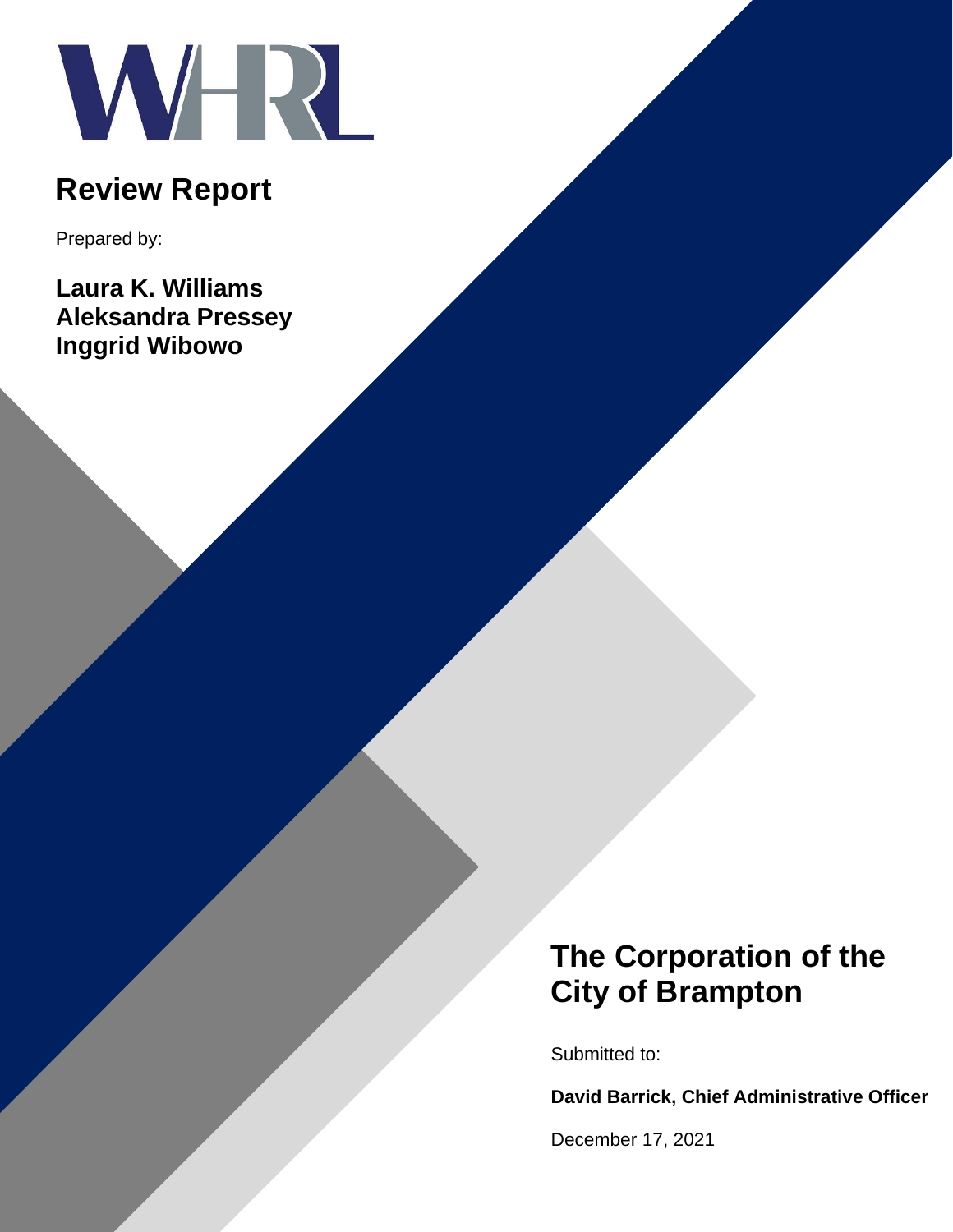

# The Corporation of the City of Brampton **REVIEW REPORT**

## **Table of Contents**

| a.                                                                       |      |                                                                              |  |  |
|--------------------------------------------------------------------------|------|------------------------------------------------------------------------------|--|--|
| b.                                                                       |      |                                                                              |  |  |
| c.                                                                       |      |                                                                              |  |  |
| d.                                                                       |      |                                                                              |  |  |
| Key Operating Definitions, Legal Concepts, and Statutory Duties 10<br>е. |      |                                                                              |  |  |
| f.                                                                       |      |                                                                              |  |  |
|                                                                          |      |                                                                              |  |  |
| Employee Experiences and Observations Related to ABR in the Workplace12  |      |                                                                              |  |  |
| a.                                                                       |      |                                                                              |  |  |
| b.                                                                       |      |                                                                              |  |  |
|                                                                          | i.   |                                                                              |  |  |
|                                                                          | ii.  |                                                                              |  |  |
|                                                                          | iii. |                                                                              |  |  |
|                                                                          | iv.  |                                                                              |  |  |
|                                                                          | v.   |                                                                              |  |  |
|                                                                          | vi.  |                                                                              |  |  |
|                                                                          |      |                                                                              |  |  |
|                                                                          |      | Gold Standard Assessment of Policies, Procedures, Processes, and Practices23 |  |  |
| a.                                                                       |      |                                                                              |  |  |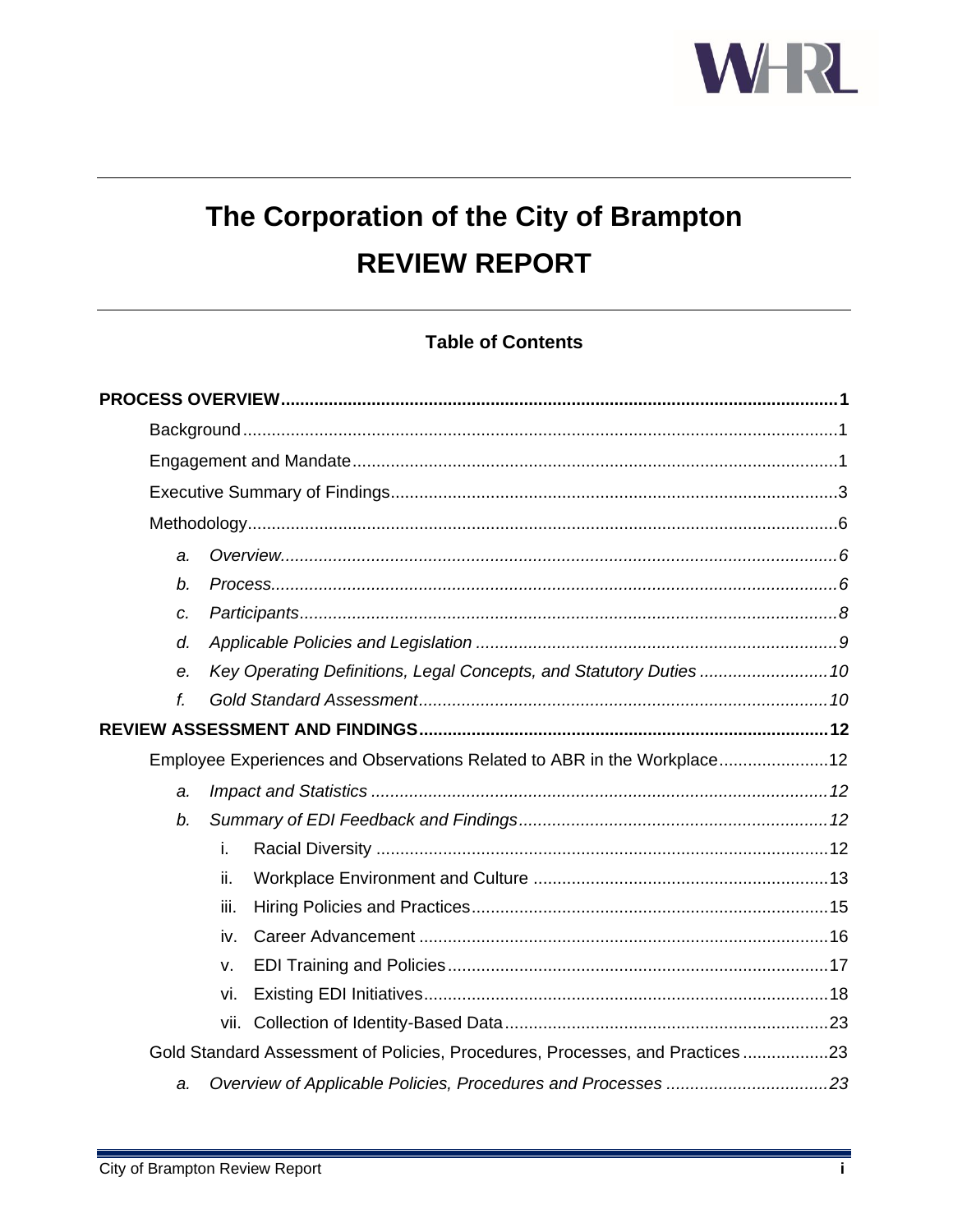

|                                                                                      | i.    |                                                                                   |  |  |
|--------------------------------------------------------------------------------------|-------|-----------------------------------------------------------------------------------|--|--|
|                                                                                      | ii.   | Preventing and Addressing Harassment and Discrimination SOP25                     |  |  |
|                                                                                      | iii.  |                                                                                   |  |  |
| b.                                                                                   |       |                                                                                   |  |  |
| c.                                                                                   |       |                                                                                   |  |  |
|                                                                                      | i.    |                                                                                   |  |  |
|                                                                                      | ii.   |                                                                                   |  |  |
|                                                                                      | iii.  |                                                                                   |  |  |
|                                                                                      | iv.   |                                                                                   |  |  |
|                                                                                      | v.    |                                                                                   |  |  |
|                                                                                      | vi.   |                                                                                   |  |  |
|                                                                                      | vii.  |                                                                                   |  |  |
|                                                                                      | viii. |                                                                                   |  |  |
|                                                                                      | ix.   |                                                                                   |  |  |
|                                                                                      | х.    |                                                                                   |  |  |
|                                                                                      |       |                                                                                   |  |  |
| Employee Experiences and Observations Related to ABR in the Workplace47              |       |                                                                                   |  |  |
| a.                                                                                   |       | Formulate clear strategies and allocate sufficient resources to EDI initiatives47 |  |  |
| b.                                                                                   |       | Repair ruptures and foster a sense of transparency and trust 47                   |  |  |
| Improve the recruitment, retention, and advancement of Black employees through<br>c. |       |                                                                                   |  |  |
| d.                                                                                   |       | Develop a Code of Conduct that specifically addresses anti-Black harassment and   |  |  |
| е.                                                                                   |       | Conduct robust and regular training, and implement accountability mechanisms50    |  |  |
|                                                                                      |       |                                                                                   |  |  |
| a.                                                                                   |       |                                                                                   |  |  |
| b.                                                                                   |       | Engage in comprehensive data collection related to complaints51                   |  |  |
| c.                                                                                   |       | Build competence to ensure that complaints are consistently triaged52             |  |  |
| d.                                                                                   |       |                                                                                   |  |  |
| е.                                                                                   |       | Conduct clear and regular training on the policies, as well as on harassment and  |  |  |
|                                                                                      |       |                                                                                   |  |  |
|                                                                                      |       |                                                                                   |  |  |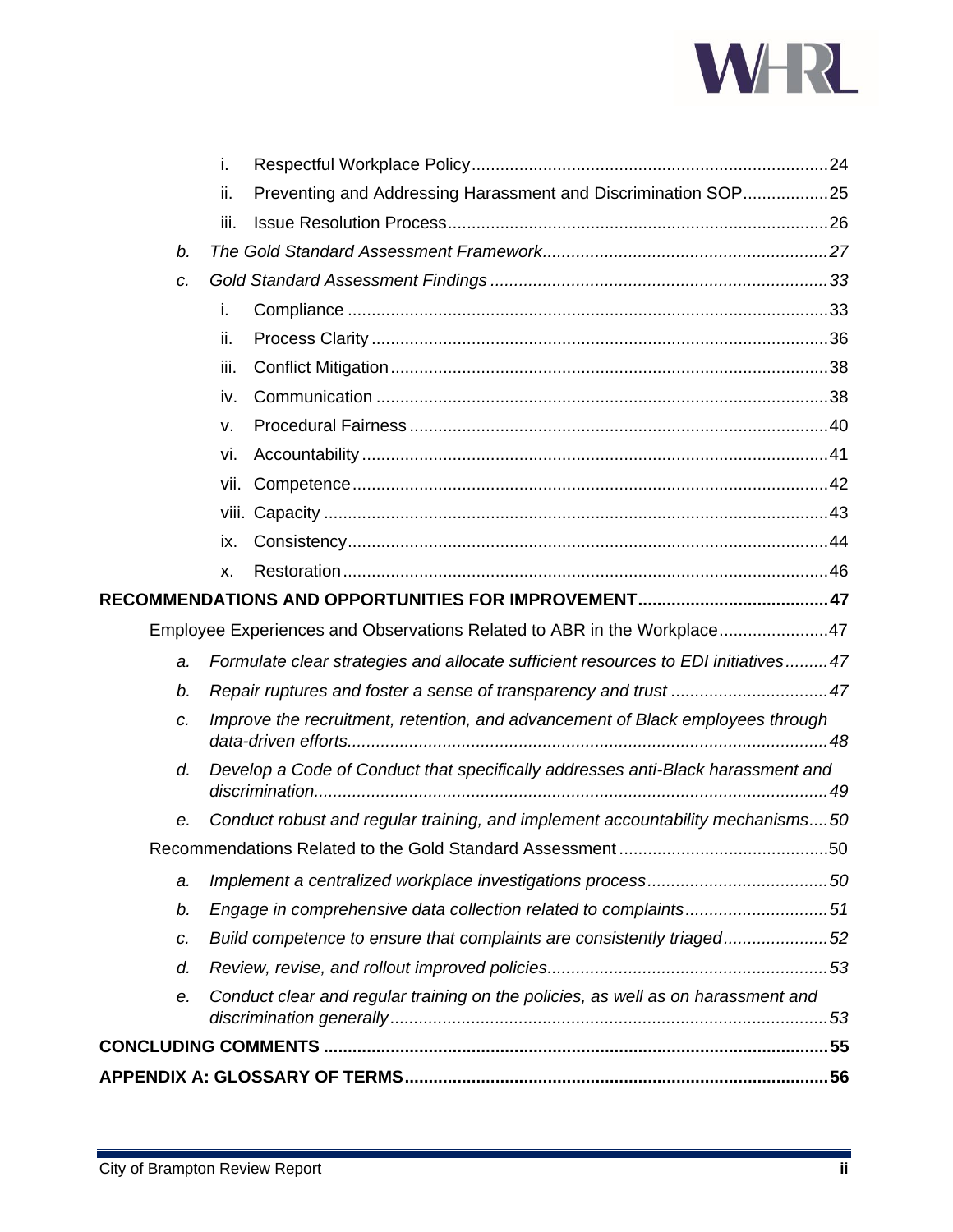

# <span id="page-3-0"></span>**PROCESS OVERVIEW**

# <span id="page-3-1"></span>**Background**

In the spring of 2020, the tragic murder of George Floyd was captured on video and subsequently viewed worldwide. Though Mr. Floyd's name was the latest in a long list of Black victims of police violence, the response to his death was unprecedented in scope, shining a global spotlight on the Black Lives Matter ("BLM") movement and sparking large-scale protests and demonstrations against anti-Black racism.

The fight against anti-Black racism has found a resonant voice in workplaces and boardrooms across the globe. As a result, employees have become more conscious and less tolerant of workplace conduct they perceive as improper, and are holding their employers accountable to elevated standards of equity and fairness. It should thus come as no surprise that employers have been called to address a substantial rise in complaints of anti-Black racial discrimination at work.

Although creating and maintaining a workplace that is free from discrimination is not a new legal obligation in Ontario, these issues are more top of mind for workers and the public than they have been ever before. Workers and the public are increasingly calling for action, and organizations that do not heed their call and act proactively are at serious risk of legal liability, low morale, high turnover, and reputational damage. Now more than ever, it is key for organizations to ensure that they are taking all reasonable measures to prevent and eliminate anti-Black racism within their workplaces.

For organizations to improve in this domain, they must take a hard look at where they may fall short, understand how they can improve, and be willing to put in the time and effort to solve difficult challenges–recognizing that some of the necessary changes will need to be made incrementally for them to be sustainable. An organizational review of this nature is a solid starting point and opportunity to identify inequities, and rectify barriers and process, practice and procedural deficiencies in order to prevent and address anti-Black racism and other forms of direct, indirect, subtle and systemic discrimination in the workplace.

We applaud the City of Brampton for undertaking this difficult journey, and trust that this Review Report will provide some of the necessary information and guidance as it continues to address equity, diversity and inclusion–related issues in the workplace.

## <span id="page-3-2"></span>**Engagement and Mandate**

In July 2020, Williams HR Law LLP was contacted to conduct an investigation into historical allegations of anti-Black racism ("ABR"). Given the nature of the concerns raised in the complaint, and the fact that other complaints had surfaced alleging race-based discrimination, it was determined that the most effective approach would be to conduct a workplace review.

On September 22, 2020, Williams HR Law LLP (the "Firm") was retained by the Corporation of the City of Brampton (the "City") to conduct a privileged and confidential independent review into the experiences of Black employees at the City, including an assessment of processes, policies and procedures, to assess the existence and/or scope of discriminatory experiences or practices (the "Review"). The Review specifically focuses on experiences and observations of City employees related to direct, indirect, subtle and systemic discrimination and manifestations of ABR which has been defined by The Black Health Alliance as "policies and practices rooted in Canadian institutions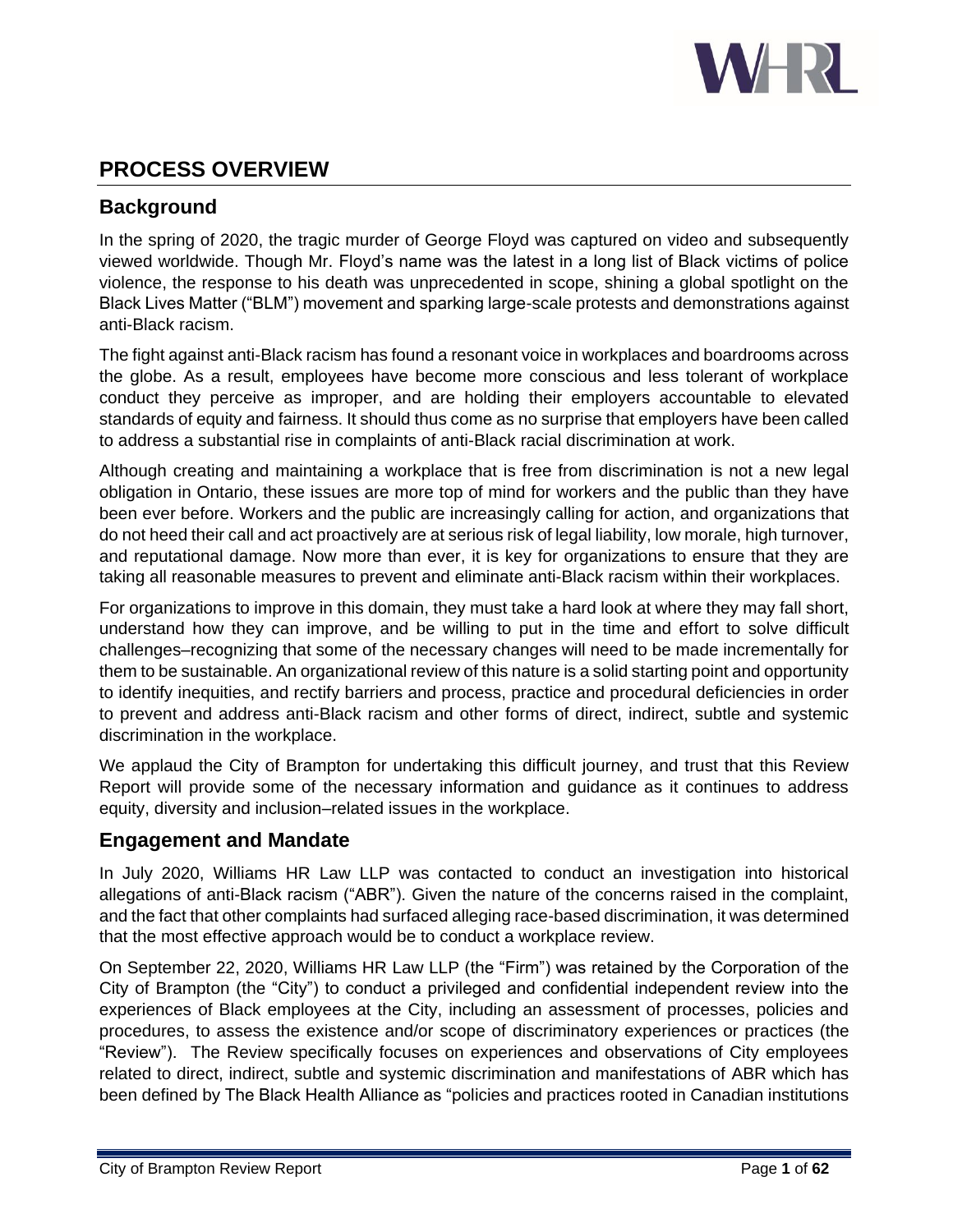

such as, education, health care, and justice that mirror and reinforce beliefs, attitudes, prejudice, stereotyping and/or discrimination towards people of Black-African descent." 1

Proceeding by way of organizational Review was also in alignment with the City of Brampton's fiveyear "Workplace Diversity and Inclusion Strategy and Work Plan", which was launched in November 2019 to "foster a more inclusive organizational culture that engages, develops and celebrates its people, and attracts a diverse workforce".<sup>2</sup> As part of the strategy, on June 10, 2020, City Council passed a motion, moved by Mayor Patrick Brown, regarding anti-Black racism, which approved the implementation and creation of the Black African and Caribbean Social, Cultural, and Economic Empowerment and Anti-Black Racism Unit (the "Unit"). The goals of the Unit include, among others, developing an action plan to eradicate systemic anti-Black racism in the City and uplift the social, cultural, and economic position of the Black community.<sup>3</sup> Additionally, following the commencement of the Review, on December 9, 2020, City Council passed a further motion to approve the establishment of an Equity Office that will host the Unit and focus on identifying and removing barriers in the workplace and community.<sup>4</sup> Finally, immediately before the conclusion of the organizational Review process, on December 8, 2021, City Council passed a budget resolution to provide for additional staffing for the Equity Office, inclusive of a Coordinator and an Advisor, in addition to the Senior Advisor position requested in support of the Indigenous Reconciliation Project.<sup>5</sup>

This Review is the result of a proactive effort by the City to support its existing equity, diversity, and inclusion ("EDI") initiatives, and in particular the Unit and the Equity Office, by identifying practices that could create barriers related to EDI as it relates to the experience of Black employees within the workplace.

Laura Williams led the independent Review process, with the assistance of Aleksandra Pressey and Inggrid Wibowo of the Firm (the "Review Team"). The Review Team was retained to:

i) conduct a review into the experiences of Black employees at the City, including an assessment of processes, policies and procedures, to assess the existence and/or scope of discriminatory experiences or practices (the "Mandate"); and

prepare a privileged and confidential review report that outlines the factual findings and recommendations in respect of the Mandate, and that sets out the information, as gleaned from relevant documentation, and participant feedback upon which the findings were based (the "Review Report").

<span id="page-4-0"></span><sup>1</sup> Black Health Alliance, "Anti-Black Racism", online: [<https://blackhealthalliance.ca/home/antiblack-racism/>](https://blackhealthalliance.ca/home/antiblack-racism/).  $2$  City of Brampton, "City creates new Workplace Diversity and Inclusion Strategy and Work Plan" (27

November 2019), online: [<https://www.brampton.ca/EN/City-Hall/News/Pages/Media-Release.aspx/670>](https://www.brampton.ca/EN/City-Hall/News/Pages/Media-Release.aspx/670). <sup>3</sup> The Corporation of the City of Brampton, City Council, *Minutes – Wednesday, June 10, 2020* (Brampton: City Council, 2020) [<https://www.brampton.ca/EN/City-Hall/meetings-agendas/City%20Council%202010/20](https://www.brampton.ca/EN/City-Hall/meetings-agendas/City%20Council%202010/20200610ccmn.pdf) [200610ccmn.pdf>](https://www.brampton.ca/EN/City-Hall/meetings-agendas/City%20Council%202010/20200610ccmn.pdf).

<sup>4</sup> The Corporation of the City of Brampton, City Council, *Minutes – Wednesday, December 9, 2020 Special Meeting* (Brampton: City Council, 2020) [<https://pub-brampton.escribemeetings.com/FileStream.ashx?Docu](https://pub-brampton.escribemeetings.com/FileStream.ashx?DocumentId=19113) [mentId=19113>](https://pub-brampton.escribemeetings.com/FileStream.ashx?DocumentId=19113).

<sup>5</sup> The Corporation of the City of Brampton, City Council, *Special Meeting Agenda – December 8, 2021*  (Brampton: City Council, 2021) < [https://pub-brampton.escribemeetings.com/FileStream.ashx?DocumentId=](https://pub-brampton.escribemeetings.com/FileStream.ashx?DocumentId=39559) [39559>](https://pub-brampton.escribemeetings.com/FileStream.ashx?DocumentId=39559).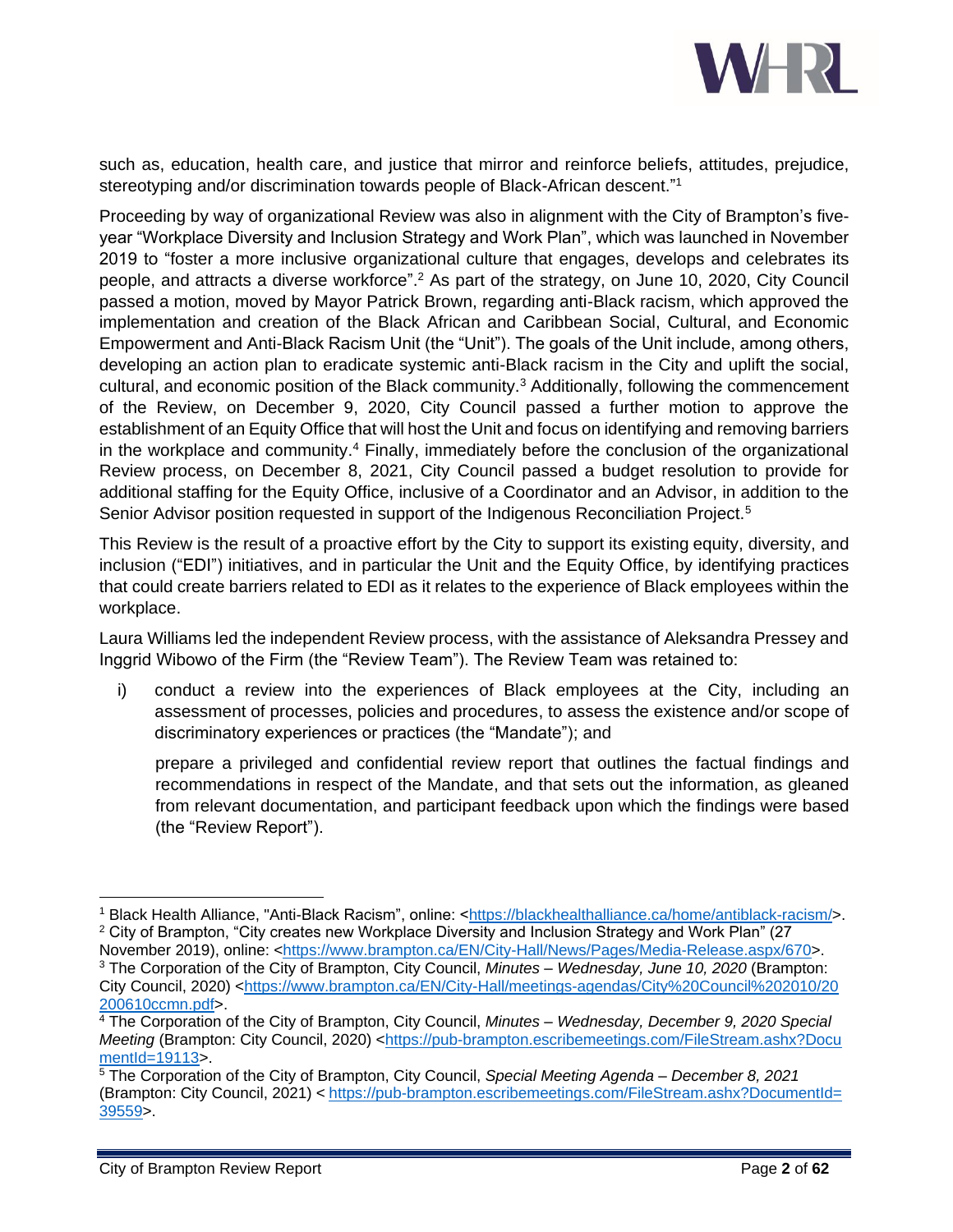

# **Executive Summary of Findings**

The Review Mandate included making findings with respect to the following two spheres of inquiry and evaluation to come to findings and, ultimately, recommendations:

- **Employee Experiences and Observations Related to ABR in the Workplace:** This involved interviewing a strategically selected sample of City employees to hear their anecdotal accounts related to their experiences and observations of the treatment of Black employees within the City's workplace. Additionally, this involved considering their impressions, perspectives and opinions which are critical sources of information that inform our findings.
- **Gold Standard Assessment of Policies, Procedures, Processes and Practices:** This involved assessing the City's policies, procedures and practices against a proprietary "Gold Standard" of requirements and best practices for investigating and addressing complaints and incidents of discrimination, and related processes, in light of the applicable legal requirements.

For ease of reference, we have set out below a summary of the key findings related to the two spheres of inquiry and evaluation.

#### **Employee Experiences and Observations Related to ABR in the Workplace**

Based on our information gathering from participant interviews and relevant documentation, we have made the following 26 key findings as a result of our assessment of *Employee Experiences and Observations Related to ABR in the Workplace*:

## **Key Findings**

#### **Racial Diversity:**

- Diversity throughout the City's departments and divisions is widely variable.
- Black and racialized employees are concentrated at lower levels of the organizational hierarchy.
- Within certain departments, Black and racialized employees are most often employed in precarious employment roles.

#### **Workplace Environment and Culture:**

- Many Black participants did not feel that the City has fostered a workplace environment and culture that are supportive of Black staff.
- There is a marked difference in perception between Black employees and senior members of leadership and management regarding the supportiveness of the workplace environment for Black and racialized employees.
- Most Black and racialized participants shared personal experiences of differential and discriminatory treatment.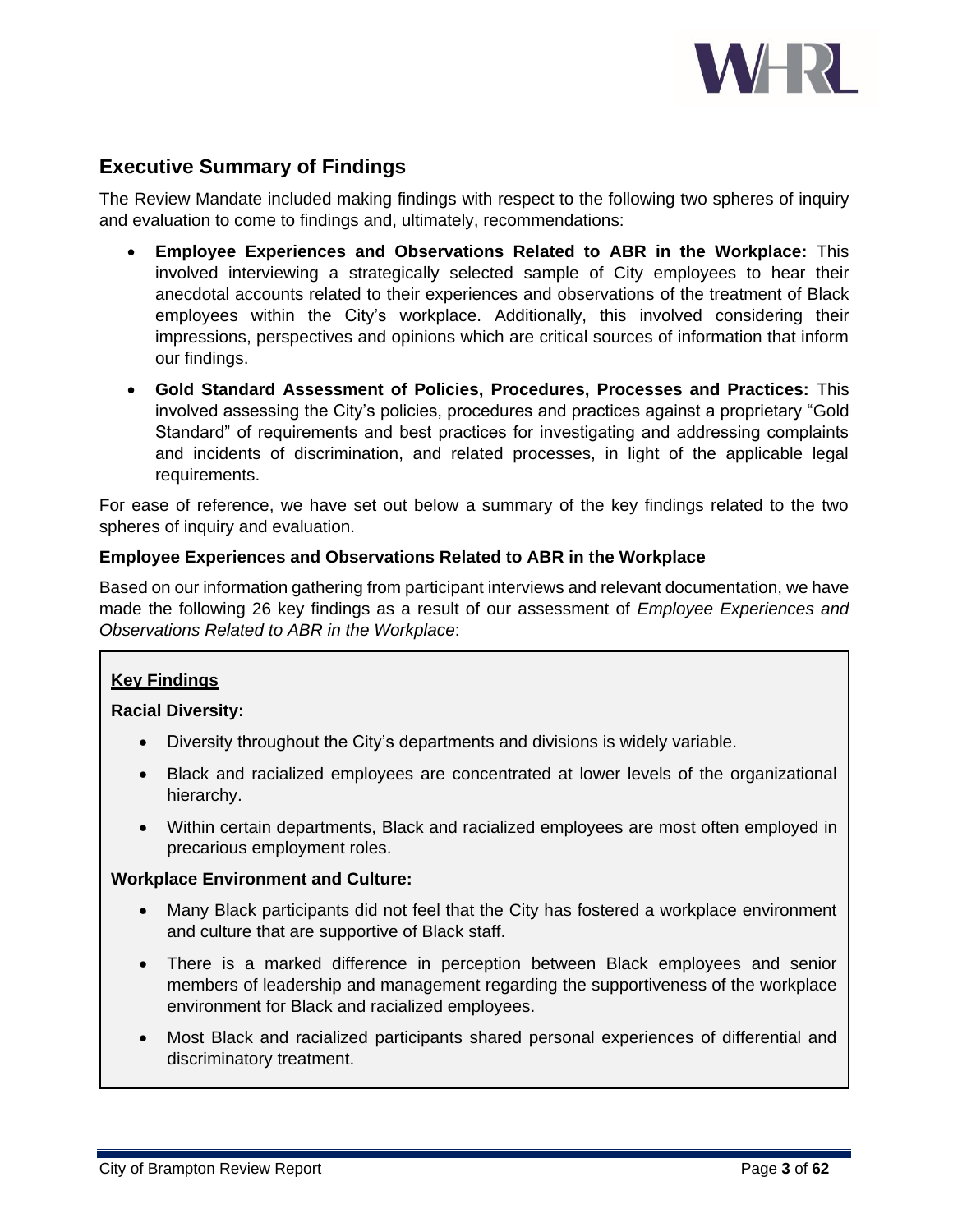

- Black and racialized participants noted recent improvements in their workplace culture and environment, though a "culture of fear" remains.
- White employees are reluctant to engage in dialogue or action about issues of EDI for fear of being perceived as culturally ignorant or insensitive.

#### **Hiring Policies and Practices:**

- Hiring policies and practices are inconsistent among departments with respect to their consideration of EDI.
- Nepotism is viewed as a significant issue in hiring practices across multiple departments.
- Hiring efforts targeted at racialized and/or Black staff are not perceived to be genuine and do not lead to more diverse hires.
- Black participants are wary of diversification efforts, which they perceive to be flawed, disingenuous, and ultimately ineffective at yielding more Black hires.
- Concerns about hiring do not appear to be held by senior leaders in certain departments.

#### **Career Advancement:**

- Black employees are particularly disadvantaged in career advancement because of the lack of continuous learning and mentorship opportunities accessible to them.
- Internal development and education programs have not been sufficiently socialized to Black employees.
- Black employees have struggled to leverage their experience and credentials for the benefit of their careers.

## **EDI Training and Policies:**

- Most participants were aware of the City's Respectful Workplace Policy, while few were aware of the Issue Resolution Process.
- EDI training has been ad hoc and inconsistently socialized throughout the City.
- Most participants spoke positively about EDI training sessions they attended, though some questioned the choice of organizations retained to conduct such training.
- EDI training is not mandatory, and there are currently no accountability or follow-up mechanisms in place to ensure that trainees and learners carry out relevant actions to develop and apply the learning they attained.
- Onboarding processes do not appear to involve a strong EDI component, are inconsistently provided to new employees, and may lead to a patchwork understanding of EDI-related policies and processes.
- Part-time staff in some departments are not provided paid time to take EDI training, and the existence of such training opportunities is not regularly communicated to them.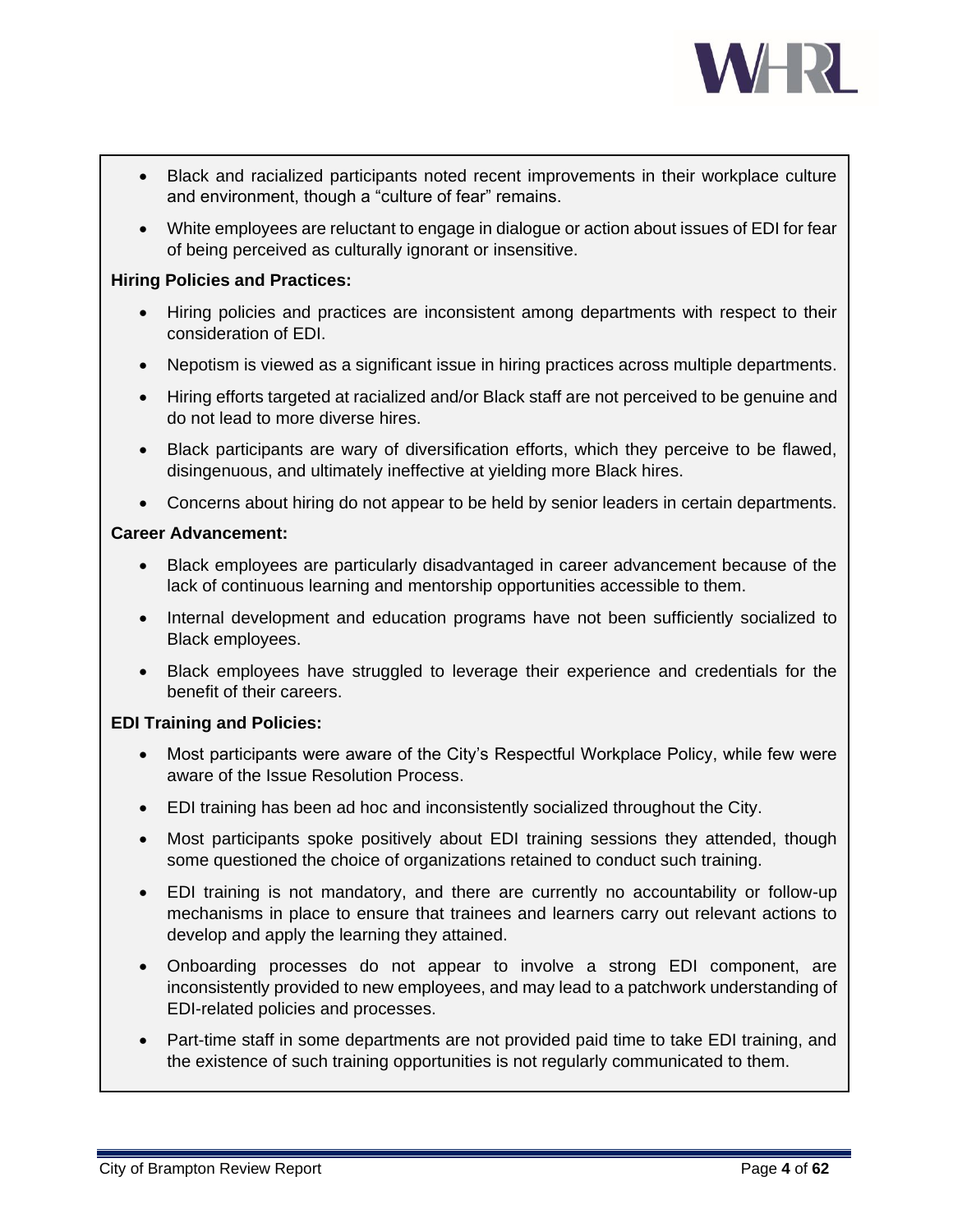

• Participants in different departments emphasized the need to focus EDI training efforts on different groups.

## **Existing EDI Initiatives:**

- Since the commencement of the Review, the City has established the Equity Office to host the existing Unit and hired a Senior Advisor of Human Rights.
- The existing EDI initiatives are not effectively communicated within the City.
- There is a lack of understanding of the purpose, intentions, objectives, integration and/or interrelation among the various EDI initiatives, and a perception that initiatives are ad hoc and disconnected from a larger strategy.
- Black employees and members of the Black community within Brampton have formed their own networks and resource groups, including the Mayor's Black, African, and Caribbean Advisory Council and the Black Employees Engagement Network. Members of these networks and resource groups have come to form their expectations for the City's EDI initiatives.
- Expectations related to the emergence of employee resourced group have not been communicated or managed.

## **Collection of Identity-Based Data:**

• There is a lack of reliable and accessible identity-based employee data.

#### **Gold Standard Assessment of Policies, Procedures, Processes and Practices**

The Gold Standard Assessment, which benchmarks relevant policies, procedures, processes and practices against ten critical requirements and best practices, resulted in the following findings:

| <b>Key Findings:</b>        |                                                                                                                                                                                                         |
|-----------------------------|---------------------------------------------------------------------------------------------------------------------------------------------------------------------------------------------------------|
| Compliance:                 | Policies, processes and procedures adhere to the legal requirements that<br>regulate practices in the applicable jurisdiction. Parties do not always act<br>in accordance with the policy requirements. |
| <b>Process Clarity:</b>     | Most employees are familiar with their roles in the process and are<br>generally aware of the overall process.                                                                                          |
| <b>Conflict Mitigation:</b> | Conflicts of interest are not consistently considered.                                                                                                                                                  |
| Communication:              | Most employees are consistently and effectively advised/trained on<br>relevant policies.                                                                                                                |
|                             | Procedural Fairness: Investigators and decision makers may not be impartial. Respondents may<br>not be provided with allegations in advance of investigation interviews.                                |
| Accountability:             | Process ownership and responsibility for outcomes is not clear. Leaders<br>are not held accountable for process flaws.                                                                                  |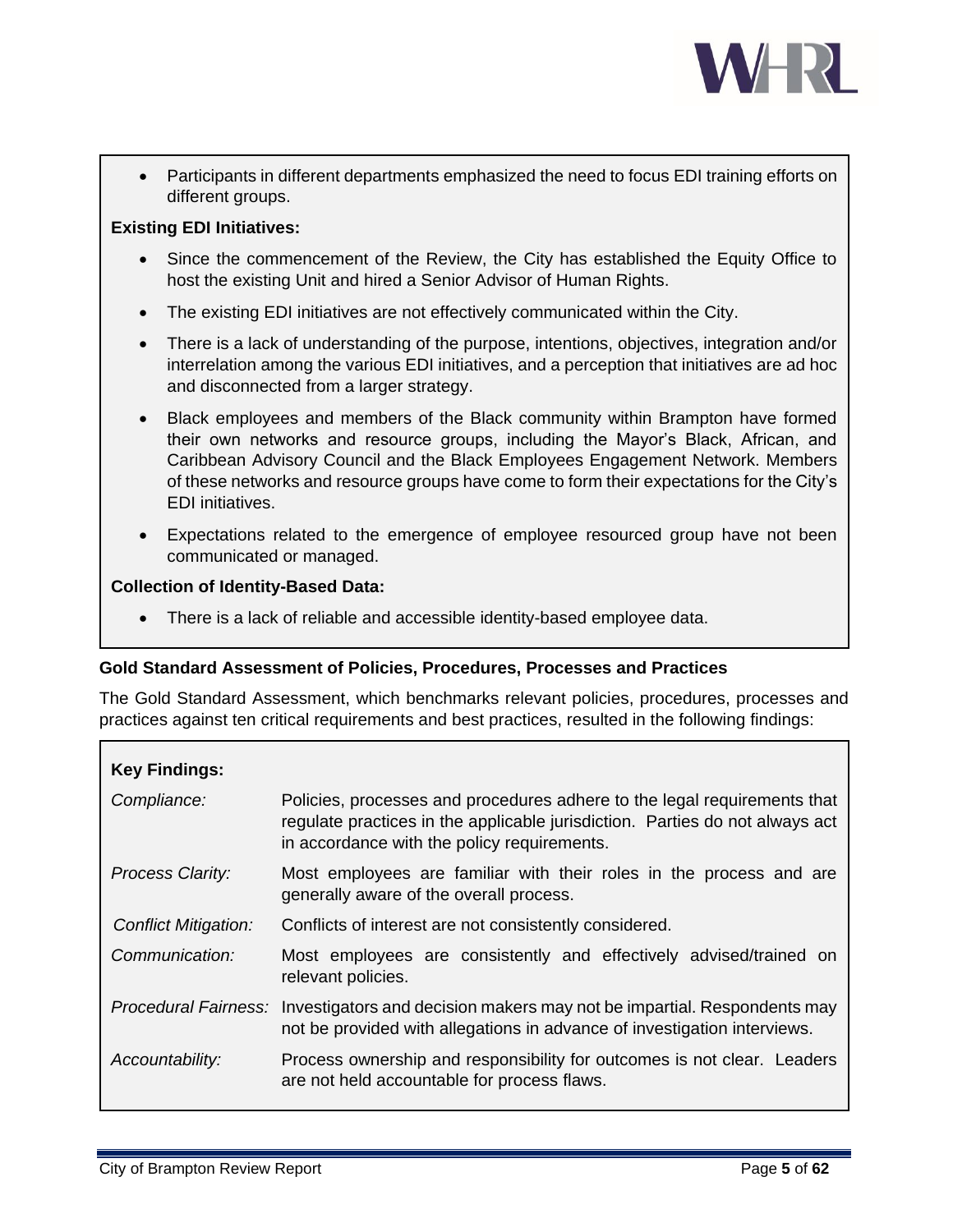

| Competence:  | Employees who address and investigate complaints are not adequately<br>trained.                                                                        |
|--------------|--------------------------------------------------------------------------------------------------------------------------------------------------------|
| Capacity:    | The workplace does not have sufficient resources to ensure that<br>complaints are assessed and investigated in a timely manner.                        |
| Consistency: | There is significant variation in how complaints are assessed and<br>investigated. Many investigations are not appropriate in<br>the<br>circumstances. |
| Restoration: | Workplace restoration is not contemplated or conducted.                                                                                                |

The details related to our assessment of the findings listed above are discussed in the findings sections below.

## <span id="page-8-0"></span>**Methodology**

## <span id="page-8-1"></span>*a. Overview*

An organizational review is a constructive, holistic process that is centred on evaluating workplace experiences, observations, perspectives, practices, policies, and/or procedures with respect to a particular domain. The Review involved assessing **Employee Experiences and Observations Related to ABR in the Workplace** and conducting a **Gold Standard Assessment of Relevant Policies, Procedures, Processes and Practices**. The Review process includes an evaluation of the extent to which the City is meeting its legal obligations and abiding by best practices to identify where the organization may be falling short, and to provide recommendations for how the organization can improve.

Given the nature of this Review, participants' perceptions related to experiences, observations, policies, and processes were key to reaching findings and formulating recommendations. In a review, it is not necessary to assess the credibility of participants and the reliability of the information that they provide, or to make factual findings or legal conclusions on the balance of probabilities. Where there are inconsistencies in participants' understandings of the organization's policies, procedures, and practices, such inconsistencies may, in itself, be indicative of issues or gaps. For example, inconsistencies could indicate that the organization's policies and procedures are inadequately socialized with employees or are not clear; that the organization's actual practices do not always adhere to the applicable policies and procedures; and/or that the agents of the organization implement the policies and procedures in an erratic and/or arbitrary fashion.

## <span id="page-8-2"></span>*b. Process*

The process undertaken by our firm to fulfill the Review Mandate took approximately 14 months from the official commencement of the Review to the rendering of our Review Report. The delays leading to the protraction of our engagement were caused by a number of factors, including scheduling complexities, a lack of responsiveness by certain participants, significant delays by certain departments and participants in providing the Review Team with requested materials, and the extensive documentary evidence that was reviewed and considered in order to come to findings and evaluated to aid the identification of appropriate recommendations.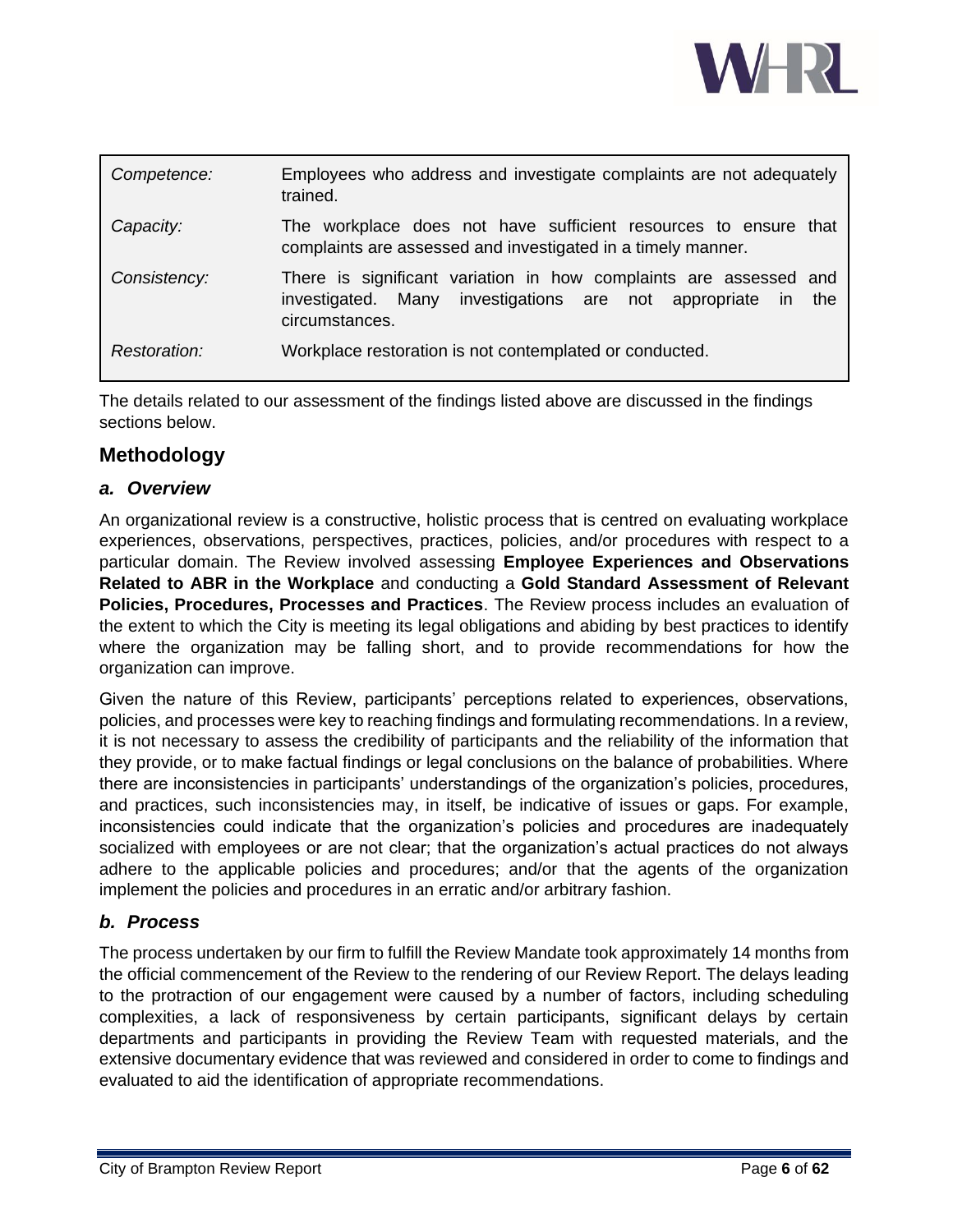

The Review process involved the following activities:

- Obtaining and reviewing initial information and relevant documentation to conduct preliminary issue identification and establish context, background and familiarity with the organization.
- Determining the scope of the Review, establishing a multi-stage fact-finding process, and identifying the participants who may have information relevant to the subject matter.
- Preparing a standard question framework to establish the Review lens and ensure that the scope of the Review remains appropriately narrow, while accounting for each participant's specific knowledge and purview based on their role.
- Drafting letters that were delivered by the Firm to each participant inviting them to attend Review interview meetings, and communicating the terms of reference for the Review process. The correspondence also communicated that the ultimate Review Report of Findings would be delivered to the City for review on a strictly privileged and confidential basis.
- Drafting communications that were delivered by the City to its employees inviting them to participate in fact-finding focus groups, and communicating the terms of reference for the Review process. The communications also provided that while Review Team's findings and resulting recommendations would be shared with the City, individual employees would not be identified, and the experiences reported to the City by the Review Team would not be attributed to employees.
- Conducting interviews and two focus group sessions with a total of 32 participants identified as having knowledge related to the subject matter of the Review, via videoconference. The terms of reference for the Review were reiterated to each participant at the commencement of the meetings, and the participants were provided with the opportunity to ask questions about the process.
- Reviewing extensive documentary evidence, including policies, plans, procedures, guidelines, and correspondence.
- Following up with certain participants to request additional information to clarify any contradictions or conflicting information, and to collect additional information, as required.
- Conducting the Gold Standard Assessment which benchmarks existing policies, procedures and practices against ten key considerations to identify systemic barriers to fair treatment and inclusion of Black employees within the workplace.
- Preparing and finalizing Review statements that verified the information provided by each participant during their respective meetings.
- Considering and evaluating the information gathered during the process towards making findings of fact related to the Review, and resulting recommendations to address any identified gaps.
- Drafting this Review Report for submission to the Chief Administrative Officer of the City of Brampton.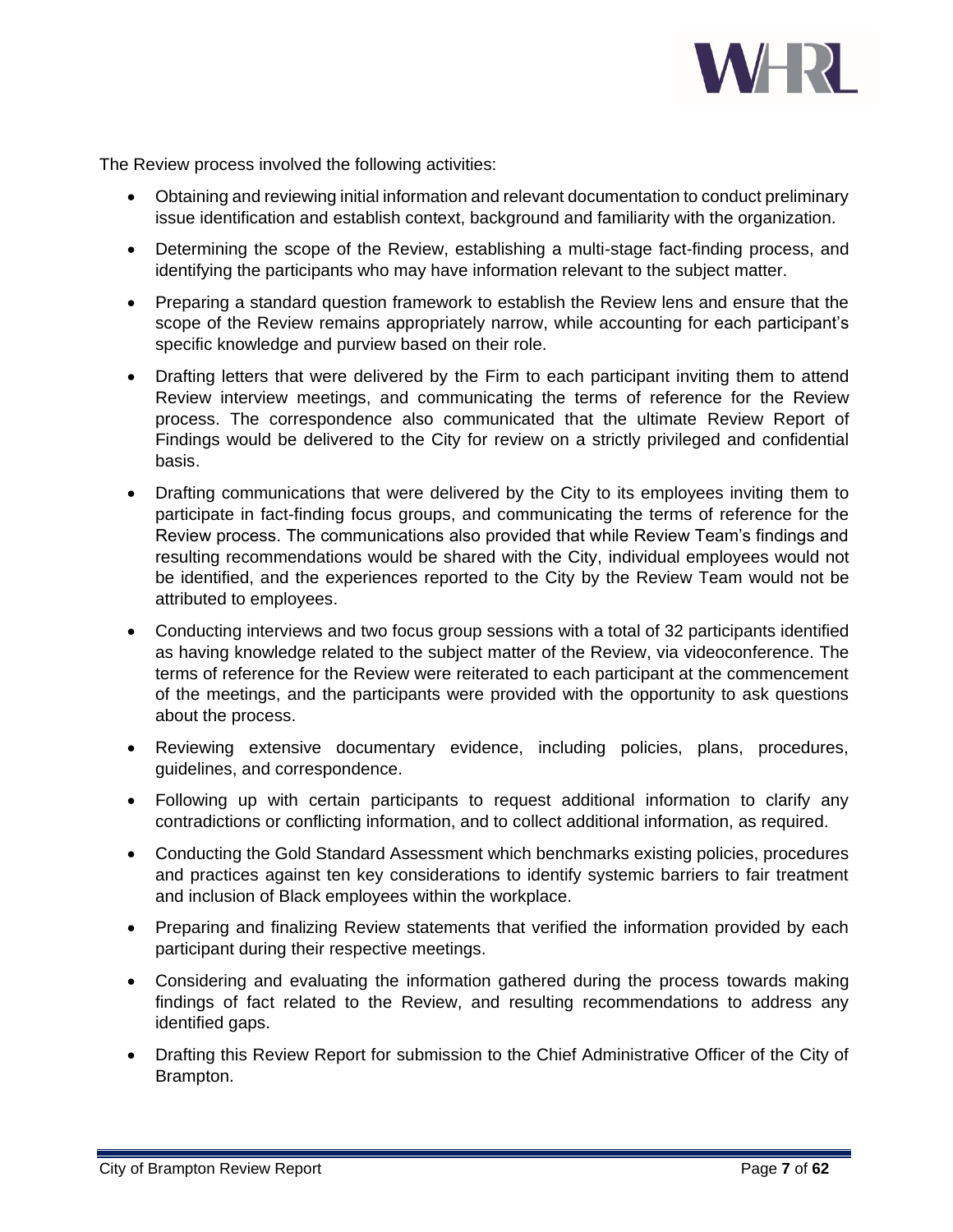

Notes of the information provided during the Review meetings with the participants were taken by the attending note takers, Aleksandra Pressey and Inggrid Wibowo of the Firm. At the conclusion of each interview, the typed notes were reviewed by the Review Team and any corrections, additions, and/or deletions were made. The notes were then sent to the participant to review and confirm that they were captured accurately.

We have exercised our discretion in conducting our Review not to include notes of participant interviews as appendices to this Review Report, or to attribute feedback provided to us in the course of the interview to individual Review participants. We have exercised our discretion in this regard because, as noted above, to encourage each participant to be candid and forthright in providing responses to the questions posed during the interview process, we had advised each participant that we would anonymize the information collected to the extent possible.

The initial electronic notes from each interview will be preserved by the Firm in our Review file for this matter. The contents of this file, including the documents mentioned above, will be further produced only if and as required by law.

## <span id="page-10-0"></span>*c. Participants*

When formulating a review process, it is important to obtain candid feedback from a wide range of participants with direct and indirect involvement in administering the applicable policies, procedures, and practices, as well as those who have experienced or have knowledge of the experiences of workers who are subject to the policies, procedures, and practices.

Accordingly, in the present Review we interviewed a wide range of participants from various departments and levels of hierarchy within the City's organizational structure, including those involved in administering the City's policies, procedures, and processes for triaging, investigating and addressing complaints and incidents of anti-Black racism and other forms of discrimination and/or discriminatory harassment in the workplace.

To encourage participants to provide candid feedback, the scope and mandate of the Review process was communicated to participants prior to and at the outset of their interviews. Participants were advised that any information that they provide would not be attributed to them personally in this Report, and that participant interview notes would not be appended to this Report. While, in most cases, participants provided specific examples to illustrate their knowledge and perceptions, the Review Team strategically selected the examples featured in the Report to ensure that anonymity of the participants could be maintained to the extent possible.

The participants who participated in the Review, and departments from which information was sourced, include the following:

- **The Corporation of the City of Brampton:** The City is a public corporation that serves as the government for the City of Brampton. The City serves residents and businesses in Brampton by providing a wide range of essential programs and services.<sup>6</sup>
- **Mayor's Office and City Council:** Certain members and staff of the Mayor's Office and City Council.

<sup>&</sup>lt;sup>6</sup> The Corporation of the City of Brampton, Official Website, online: [<https://www.brampton.ca>](https://www.brampton.ca/).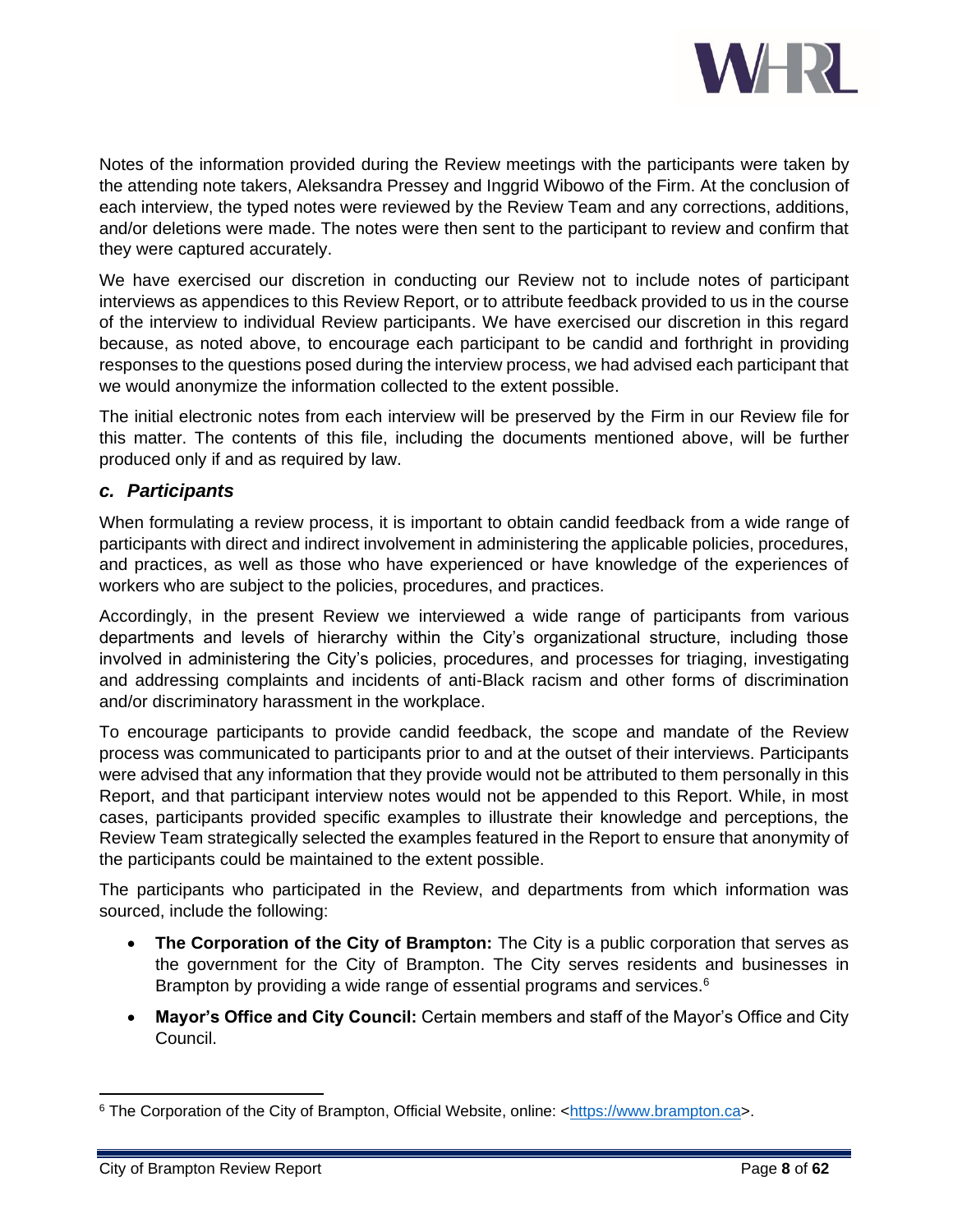

- **Office of the Chief Administrative Officer:** Certain staff of the City's Office of the Chief Administrative Officer ("CAO").
- **Equity Office:** Certain members of the City's Equity Office, which hosts, among other initiatives, the Black African and Caribbean Social, Cultural, and Economic Empowerment and Anti-Black Racism Unit.
- **Corporate Support Services Department:** Certain staff of the City's Corporate Support Services department, which encompasses the Finance; IT Services; Strategic Communications, Culture and Events; Human Resources ("HR"); and Purchasing divisions.
- **Community Services Department:** Certain staff of the City's Community Services department, which encompasses the Community Safety and Well-Being; Recreation; Realty Services; Service Brampton; Parks Maintenance and Forestry; and Performing Arts divisions.
- **Public Works and Engineering Department:** Certain staff of the City's Public Works and Engineering department, which encompasses the Capital Works; Building Design and Construction; Environment and Development Engineering; Facility Operations and Maintenance; and Road Maintenance, Operations and Fleet divisions.
- **Planning, Building and Economic Development Department:** Certain staff of the City's Planning, Building and Economic Development department, which encompasses the Building; Development Services; Economic Development; Policy Planning; Strategic Planning Development; Transportation Planning; and Urban Design divisions.
- **Legislative Services Department:** Certain staff of the City's Legislative Services department, which encompasses the Animal Services; Court Administration; City Clerk; Enforcement and By-law Services; Insurance and Risk Management; and Legal Services divisions.
- **Transit Department:** Certain staff of the City's Transit department.
- **Fire and Emergency Services Department:** Certain staff of the City's Fire and Emergency Services department.

## <span id="page-11-0"></span>*d. Applicable Policies and Legislation*

The Review includes an evaluation of the extent to which the organization is meeting applicable legal obligations and abiding by best practices, to identify where the organization may be falling short, and to provide recommendations for how the organization can improve. This necessitated a review of applicable policies and legislation.

The policies that were identified as relevant and applicable in the context of the Review, and which form part of the framework of the City's complaints and investigation processes and systems under review, and against which Black employees' experiences were assessed (the "Policies"), include the City's:

- Respectful Workplace Policy (the "Policy");
- Preventing and Addressing Harassment and Discrimination Standard Operating Procedure (the "SOP"); and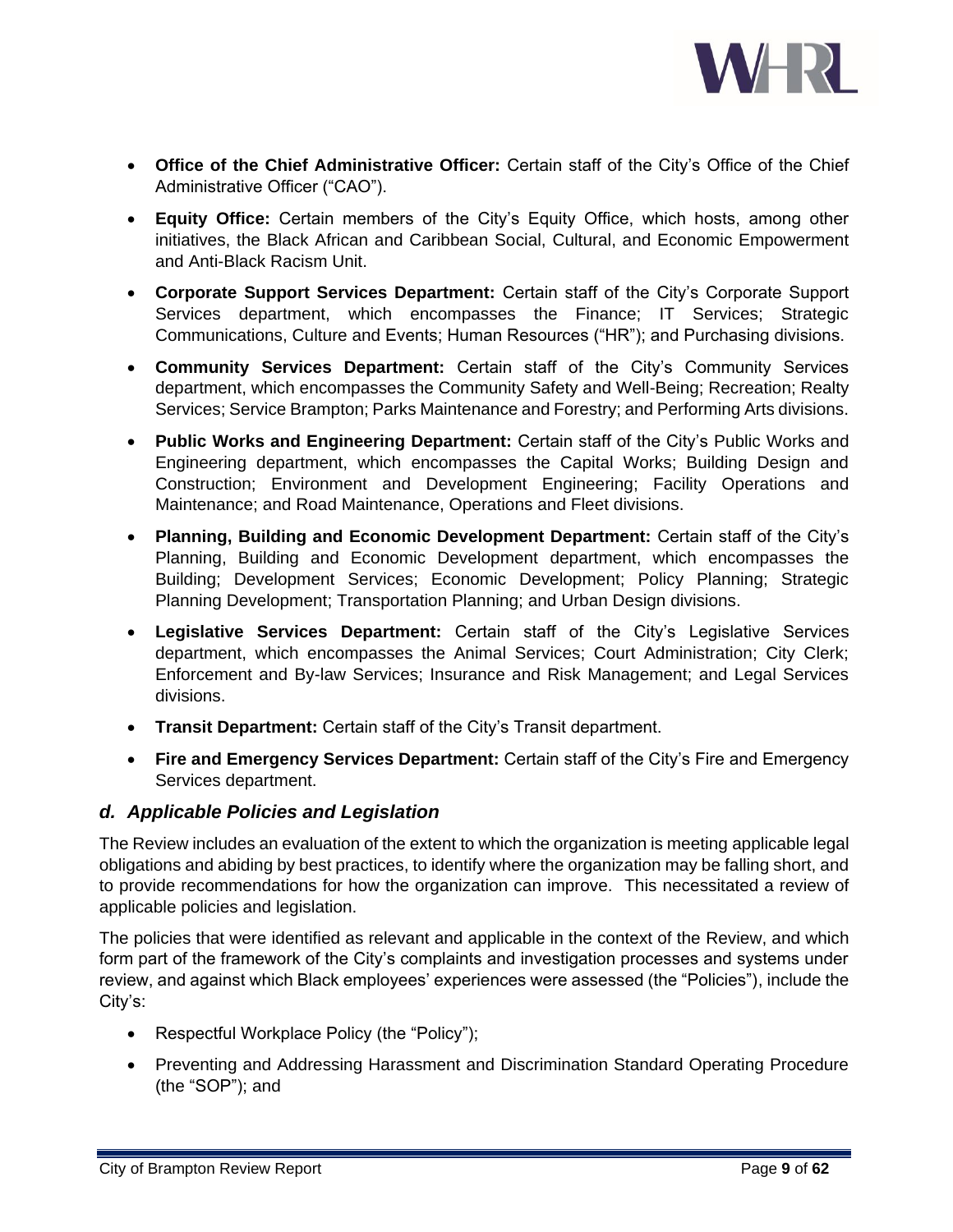

• Issue Resolution Process (the "Process").

The legislation identified as relevant for the purposes of the Review are the Ontario *Human Rights Code* (the "Code") and Ontario's *Occupational Health and Safety Act* (the "OHSA").

## <span id="page-12-0"></span>*e. Key Operating Definitions, Legal Concepts, and Statutory Duties*

Specific operating definitions, legal concepts, and statutory duties have been applied to aid in our assessment of the information and feedback gathered during the process, and to come to findings and determine appropriate recommendations. These key operating definitions, legal concepts and statutory duties are set out in the Glossary of Terms appended to this Review Report.

## <span id="page-12-1"></span>*f. Gold Standard Assessment*

As noted above, after gathering all the relevant anecdotal and documentary information, the Review Team assessed and identified issues related to existing policies, procedures, accountabilities, practices, protocols and approaches (defined and discretionary) to determine the extent to which systems and processes cause and/or contribute to the issues identified by the participants, the risks and exposures to liability from labour and employment law, and HR best practices perspectives. The assessment was conducted by considering ten key factors in accordance with our proprietary Gold Standard of requirements and best practices related to investigating and addressing complaints and incidents of ABR or discrimination.

For the purposes of this Review, the Gold Standard served as the benchmark against which the City's policies, procedures and processes were assessed to identify the extent to which they cause and/or contribute to systemic barriers and the perpetuation of ABR within the workplace. The Gold Standard Assessment also assisted the reviewers in determining any gaps or deficiencies in how the City investigates and addresses workplace harassment and discrimination.

As set out below, we have assigned the City a level of achievement in respect of each of the ten categories of the Gold Standard. The levels reflect our assessment of the information reviewed (e.g. Policies and procedure), participant feedback and our legal expertise.

#### **Gold Standard Requirement Definitions**

The Gold Standard factors are defined as follows:

- 1. *Compliance*: Acting in accordance with applicable legal and policy requirements.
- 2. *Process Clarity*: The extent to which employees are certain about how to perform their roles.
- 3. *Conflict Mitigation*: Addressing real and perceived conflicts of interest.
- 4. *Communication*: Ensuring that everyone in the workplace is advised of conduct and process expectations.
- 5. *Procedural Fairness*: The processes undertaken to ensure that administrative decisions are made using a fair and open procedure, appropriate to the decision being made and its statutory, institutional, and social context, with an opportunity for those affected by the decision to put forward their views and evidence fully and have them considered by the decision-maker.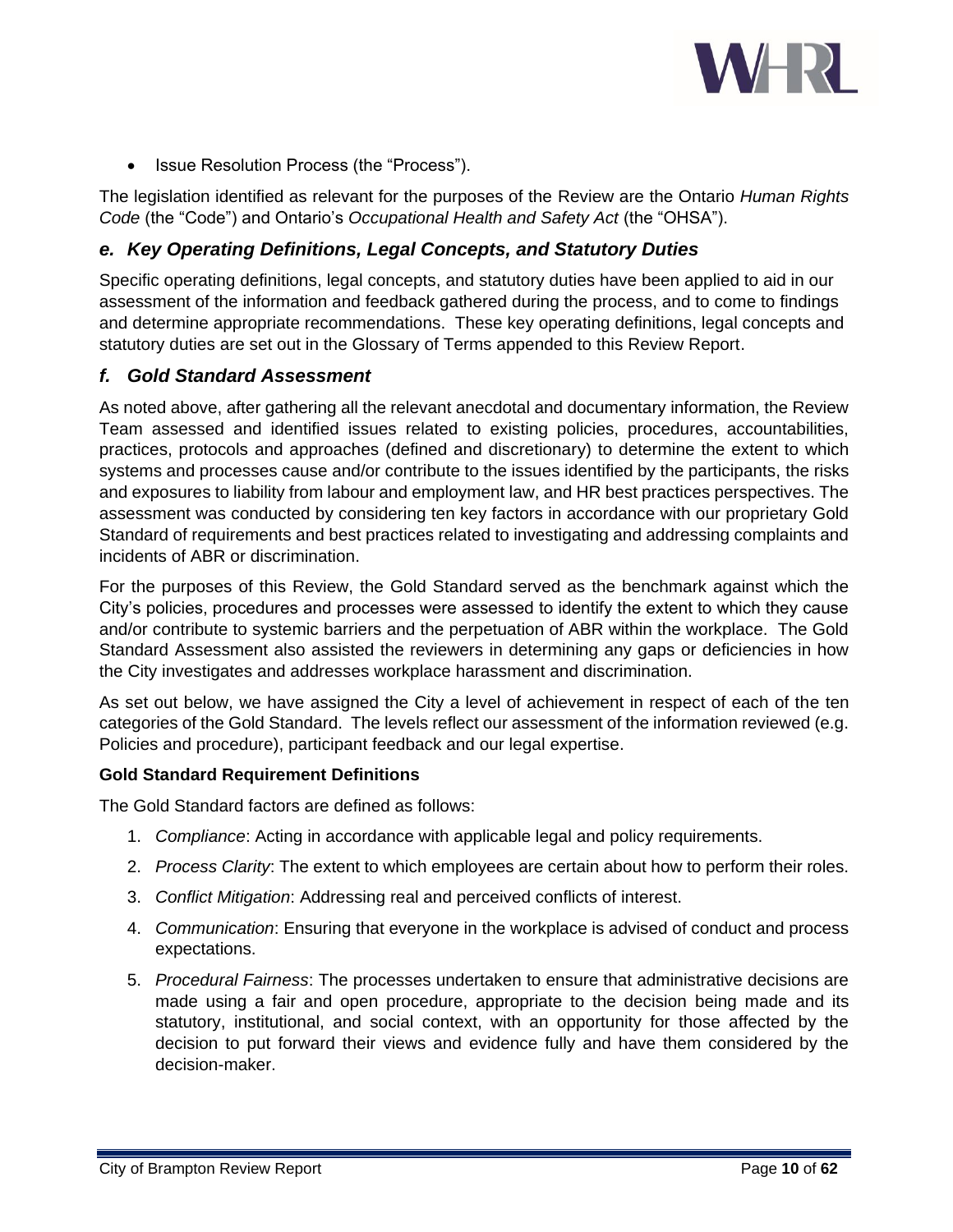

- 6. *Accountability*: Employees are responsible and held responsible for their actions, behaviors, performance, and decisions.
- 7. *Competence*: Having sufficient knowledge, judgement, and skill to perform the required task.
- 8. *Capacity*: The maximum amount of work that can reasonably be performed in a given period.
- 9. *Consistency*: Predictability and conformity in the application of workplace policies and procedures.
- 10. *Restoration*: Post-investigation activities aimed at rehabilitating relationships and mitigating negative impacts of complaint and investigation processes on the workplace.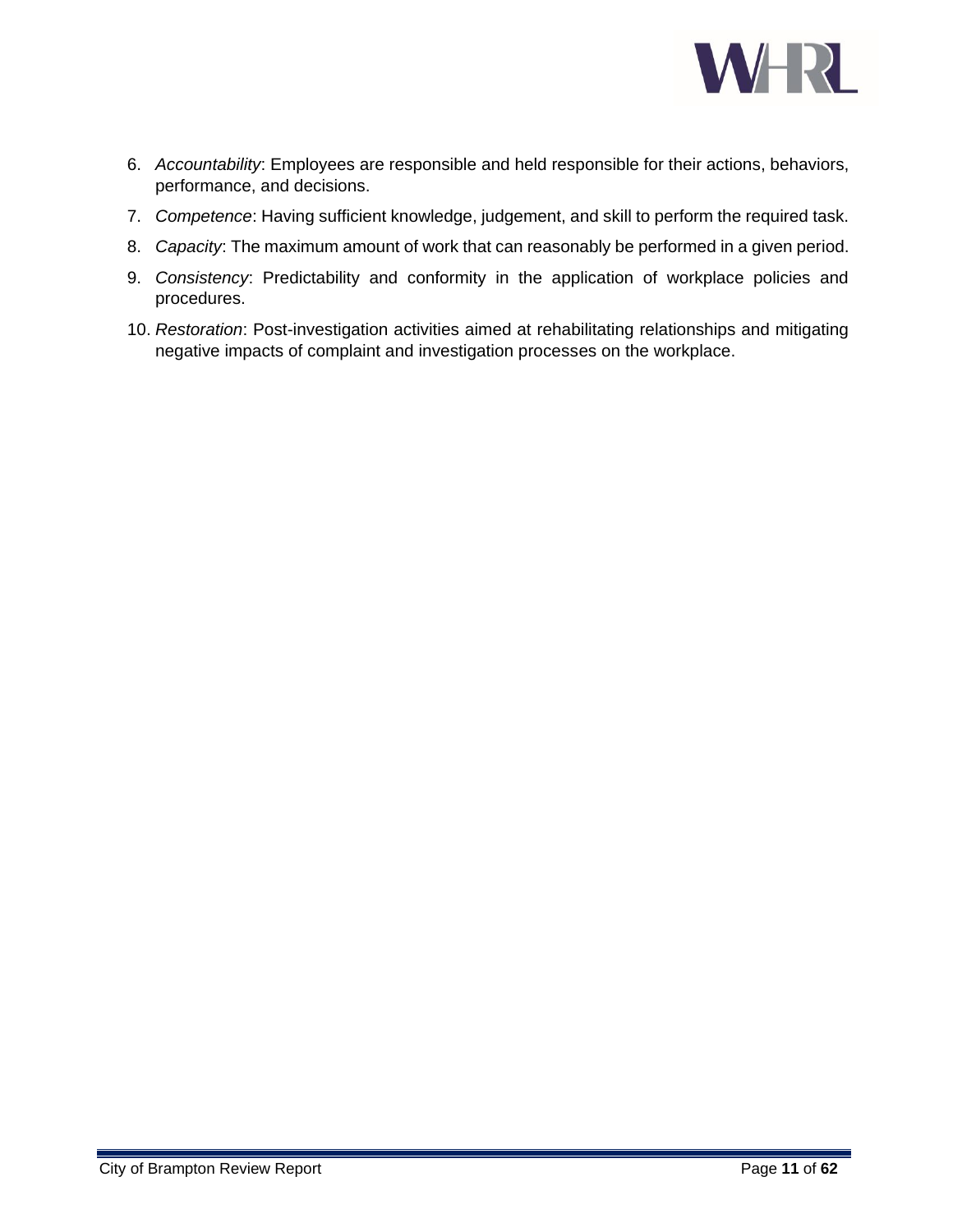

# <span id="page-14-0"></span>**REVIEW ASSESSMENT AND FINDINGS**

## <span id="page-14-1"></span>**Employee Experiences and Observations Related to ABR in the Workplace**

## <span id="page-14-2"></span>*a. Impact and Statistics*

A diverse municipal workforce is representative of the people who are available to work in the community it serves. Brampton is among the most diverse cities in Canada, with Black residents accounting for a considerable proportion of the city's ethnocultural mosaic. As of the 2016 census, 73.3% of Brampton residents identify as visible minorities, and 13.9% identify as Black.<sup>7</sup> However, the "majority-minority" nature of Brampton's residents is not reflected in the City's workforce. A diversity and inclusion survey administered by the Canadian Centre for Diversity and Inclusion ("CCDI") in 2019 found that the City's workforce was predominantly White, with only 36.8% of respondent employees having identified as racialized.<sup>8</sup>

The CCDI survey also found that Black employees reported notably lower feelings of inclusion compared to non-Black employees. For example, only 32% of Black respondents agreed that all employees have equal opportunity to advance at the City, whereas 58.7% of White respondents agreed.<sup>9</sup> While these figures are specific to the City, similar disparities in perception related to EDI have been noted in other municipal corporations.<sup>10</sup>

## <span id="page-14-4"></span><span id="page-14-3"></span>*b. Summary of EDI Feedback and Findings*

## **i. Racial Diversity**

## **Key Findings:**

- Diversity throughout the City's departments and divisions is widely variable.
- Black and racialized employees are concentrated at lower levels of the organizational hierarchy.
- Within certain departments, Black and racialized employees are most often employed in precarious employment roles.

Participant feedback indicated that diversity throughout the City's departments and divisions is widely variable, with "pockets of diversity" present within the organization. Participants described the

<sup>7</sup> Statistics Canada, *2016 Census, Brampton* [<https://www12.statcan.gc.ca/census-recensement/2016/dp](https://www12.statcan.gc.ca/census-recensement/2016/dp-pd/prof/details/page.cfm?Lang=E&Geo1=CSD&Code1=3521010&Geo2=PR&Code2=35&SearchText=Toronto&SearchType=Begins&SearchPR=01&B1=All&TABID=1&type=1)[pd/prof/details/page.cfm?Lang=E&Geo1=CSD&Code1=3521010&Geo2=PR&Code2=35&SearchText=Toron](https://www12.statcan.gc.ca/census-recensement/2016/dp-pd/prof/details/page.cfm?Lang=E&Geo1=CSD&Code1=3521010&Geo2=PR&Code2=35&SearchText=Toronto&SearchType=Begins&SearchPR=01&B1=All&TABID=1&type=1) [to&SearchType=Begins&SearchPR=01&B1=All&TABID=1&type=1>](https://www12.statcan.gc.ca/census-recensement/2016/dp-pd/prof/details/page.cfm?Lang=E&Geo1=CSD&Code1=3521010&Geo2=PR&Code2=35&SearchText=Toronto&SearchType=Begins&SearchPR=01&B1=All&TABID=1&type=1)

<sup>&</sup>lt;sup>8</sup> Canadian Centre for Diversity and Inclusion, "Diversity and Inclusion Strategy Prepared for: The City of Brampton" (15 October 2019) at 14, online: [<https://www.brampton.ca/EN/City-Hall/meetings](https://www.brampton.ca/EN/City-Hall/meetings-agendas/Council%20Workshops/2019%2011%2025%20Council%20Workshop.pdf)[agendas/Council%20Workshops/2019%2011%2025%20Council%20Workshop.pdf>](https://www.brampton.ca/EN/City-Hall/meetings-agendas/Council%20Workshops/2019%2011%2025%20Council%20Workshop.pdf).

<sup>9</sup> *Ibid* at 16.

 $10$  For example, a similar workplace survey conducted by the City of Mississauga found that only 56.3% of Black respondents agreed that their workplace was committed to diversity and inclusion, whereas 82.3% of white employees agreed: City of Mississauga, "Diversity and Inclusion: 2021 Survey Results Report" (2021) online: [<https://www.mississauga.ca/wp-content/uploads/2021/05/04134709/Diversity-and-Inclusion-Survey-](https://www.mississauga.ca/wp-content/uploads/2021/05/04134709/Diversity-and-Inclusion-Survey-Results-Public-Report-2021.pdf)[Results-Public-Report-2021.pdf>](https://www.mississauga.ca/wp-content/uploads/2021/05/04134709/Diversity-and-Inclusion-Survey-Results-Public-Report-2021.pdf).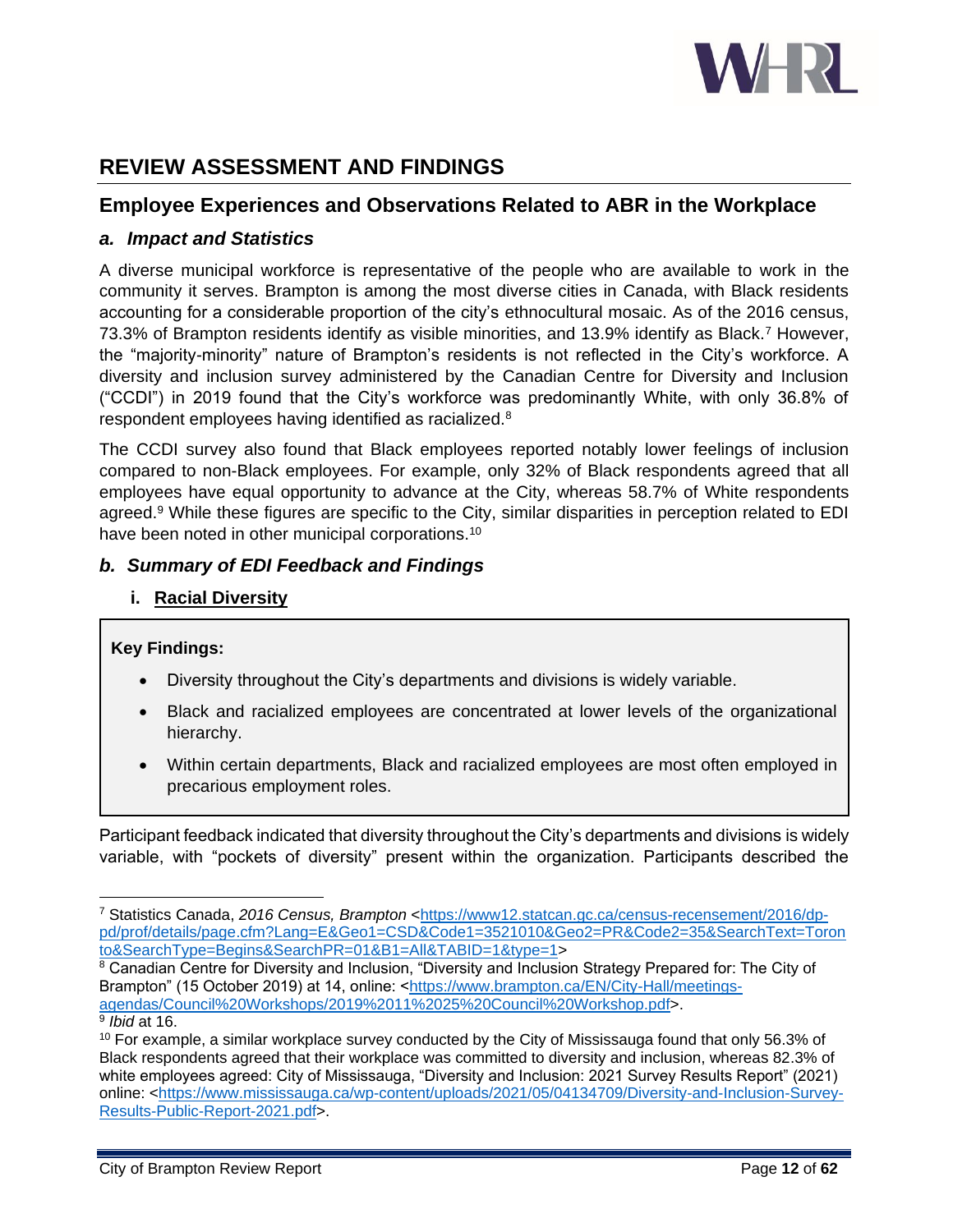

general composition of certain departments, such as Transit, as racially and ethnically diverse. In contrast, certain departments, such as Fire and Emergency Services, were reported to employ very few racialized employees. Additionally, despite the considerable racial diversity present in some departments, the number of Black employees in those departments was reportedly much smaller in comparison to that of other non-Black racialized groups.

Many participants observed that racial and ethnic diversity diminishes in higher levels of the organizational hierarchy. Across all departments, Black and racialized employees tended to be concentrated in non-management positions. A small number of Black employees occupied middle and lower management positions, and an even smaller number were recently hired into senior management roles.

In certain departments and teams, such as the Parks, Maintenance, and Forestry team within the Community Services department, it was reported that racialized staff, and specifically Black staff, tend to be employed in temporary or contract roles. Certain participants reported that because of the precarious nature of their positions, these temporary or contract employees were often afraid to speak up about workplace experiences they perceived to be discriminatory.

## <span id="page-15-0"></span>**ii. Workplace Environment and Culture**

## **Key Findings:**

- Many Black participants did not feel that the City has fostered a workplace environment and culture that are supportive of Black staff.
- There is a marked difference in perception between Black employees and senior members of leadership and management regarding the supportiveness of the workplace environment for Black and racialized employees.
- Most Black and racialized participants shared personal experiences of differential and discriminatory treatment.
- Black and racialized participants noted recent improvements in their workplace culture and environment, though a "culture of fear" remains.
- White employees are reluctant to engage in dialogue or action about issues of EDI for fear of being perceived as culturally ignorant or insensitive.

Many Black participants at every level of the City's organizational hierarchy expressed that they did not feel that the City has fostered a workplace environment and culture that are supportive of Black and racialized staff. Certain participants reported that they felt supported within their own teams or departments, or by certain colleagues or groups of colleagues, and some attributed this to the influence of certain leaders within their teams, such as supervisors, management, and senior leaders. However, many of these participants maintained that outside of these smaller environments, the City is not sufficiently supportive of Black staff.

The lack of support provided to Black and racialized staff has manifested in varying ways. For example, certain participants who sought to incorporate EDI and ABR strategies and considerations into their work expressed that they received a lack of support from upper-level employees to perform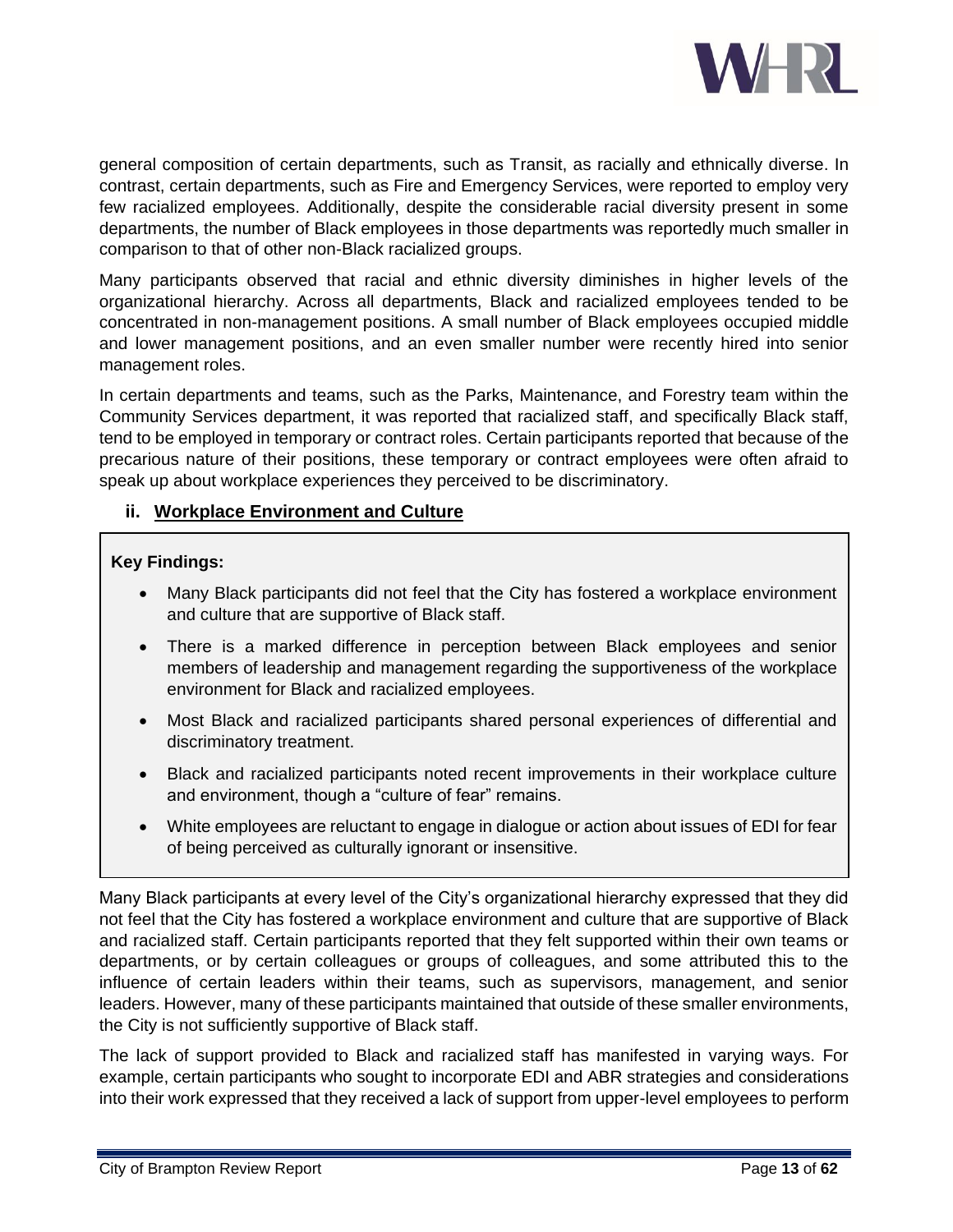

this more impactful work. Additionally, most Black and racialized participants were able to provide examples of racially discriminatory conduct or comments by colleagues that they recalled being personally witness to or hearing about. These included claims of both intentional, direct discrimination, indirect discrimination, and subtle discrimination, such as microinequities (including microaggressions and microinvalidations). Many participants expressed that the complaints they raised about potentially discriminatory conduct were not sufficiently addressed or investigated by their supervisors or HR. Further, bargaining unit employees largely expressed frustrations related to not being adequately represented by their unions when they have brought forward allegations of ABR and discriminatory practices.

There is a marked difference in perception between Black employees and senior members of leadership and management regarding the state of the workplace for Black and racialized employees. Senior members of leadership and management who participated in the Review process—all of whom were non-Black—spoke about the workplace environment and culture in far more positive terms, and were consistent in their belief that the departments they oversaw were supportive of Black and racialized staff.

Some Black and racialized participants noted recent improvements in their workplace culture and environment. They spoke in largely positive terms about City initiatives related to ABR, including the Equity Office and the Unit, where they were aware of them. In certain departments, Black participants expressed that in recent years, they have felt more willing and comfortable to speak up about conduct they perceive to be discriminatory, though most cited external and societal factors, as well as the enhanced credibility that comes with long-term service, rather than any efforts on the part of the City as causes for this change. Long-time Black employees noted that this was a marked change from their early years at the City, which was characterized as a "culture of fear" in which Black employees did not feel confident or empowered to bring forward perceived inequities without fear of reprisal. Certain participants recalled that historically, many Black employees "kept their heads down" even when experiencing or observing blatantly racist misconduct, as there was a sentiment that Black employees should feel "lucky" to be employed at the City.

Feedback from newer employees indicates that they still experience fear of reprisal and retaliation in speaking out about misconduct, especially as Black and racialized employees tend to be more frequently employed in precarious employment conditions and roles in lower-ranking levels of the City's organizational hierarchy.

Certain participants expressed that fear has persisted in the organization in a new way: the culture has become such that White employees, and White managers in particular, have become afraid to "do or say anything" for fear of offending Black and racialized staff, or being perceived as culturally insensitive or ignorant. They expressed that the resultant lack of dialogue and action will impede substantive progress with respect to EDI within the City.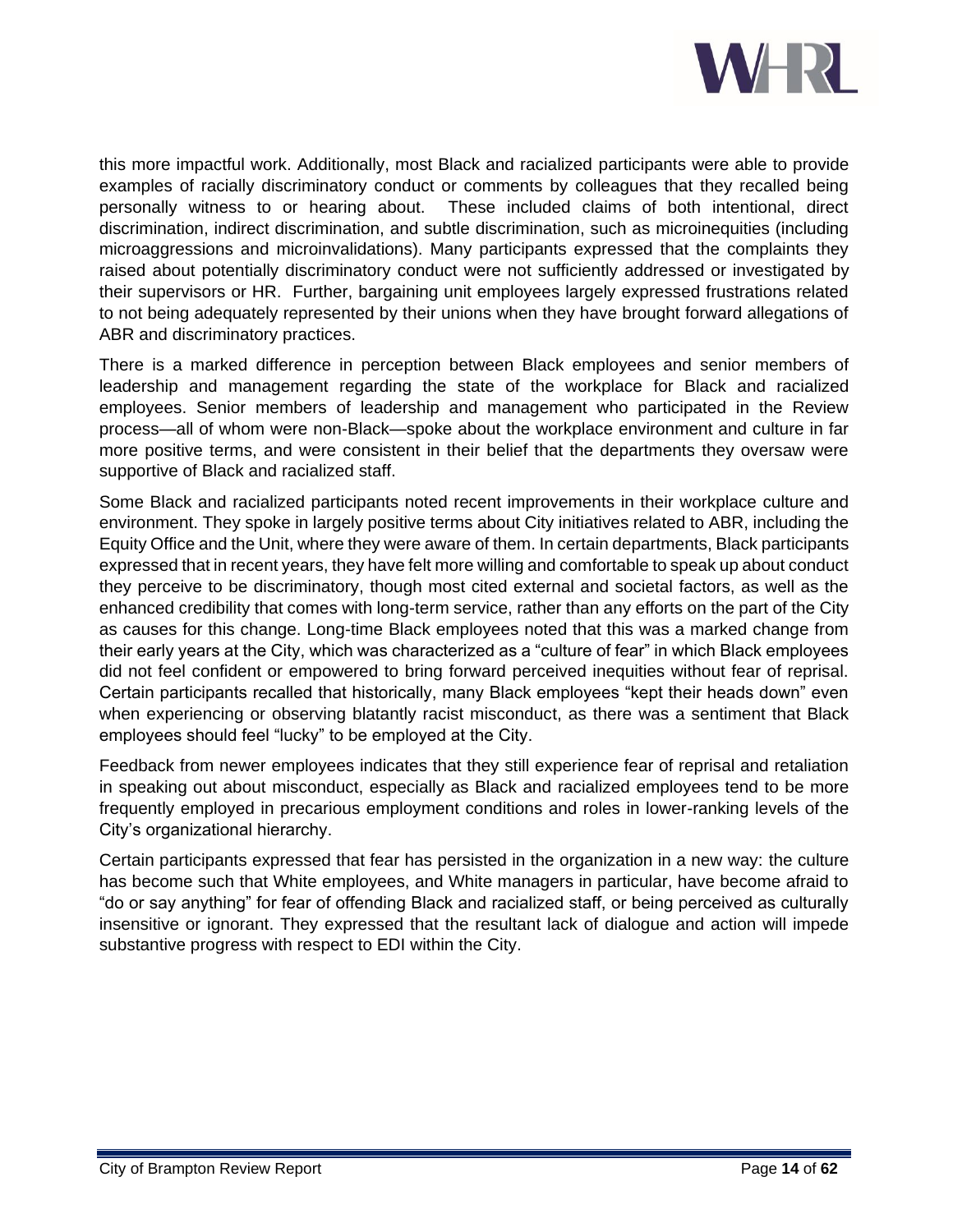

## <span id="page-17-0"></span>**iii. Hiring Policies and Practices**

#### **Key Findings:**

- Hiring policies and practices are inconsistent among departments with respect to their consideration of EDI.
- Nepotism is viewed as a significant issue in hiring practices across multiple departments.
- Hiring efforts targeted at racialized and/or Black staff are not perceived to be genuine and do not lead to more diverse hires.
- Black participants are wary of diversification efforts, which they perceive to be flawed, disingenuous, and ultimately ineffective at yielding more Black hires.
- Concerns about hiring do not appear to be held by senior leaders in certain departments.

Participants across departments and at every level of the City's organizational hierarchy—including senior leaders—cited historical experiences of racial discrimination in hiring and indicated that hiring policies and practices remain flawed.

In particular, the extent to which EDI considerations are incorporated into hiring policies and practices is inconsistent as among departments. All senior leaders and HR professionals who participated in the Review recognized the need to diversify the workforce and have more equitable recruitment practices in place. Leaders in certain departments, such as Transit, have made preliminary inquiries into removing potential barriers to increased diversity within their standard recruitment practices. Ultimately, however, the majority of departments have yet to undertake a thorough assessment and revamp to improve such practices.

Additionally, the extent to which hiring managers and other recruitment decision-makers receive training regarding fair recruitment processes and EDI considerations is unclear. One participant in HR recalled that they did not receive training regarding hiring prior to acting as a hiring manager for a recruitment. While they assumed that this lack of training was due to assumptions made about their prior experience in recruitment, they questioned whether training would have been provided if they had not been an HR professional.

Participant feedback, including from members of senior leadership and management, made clear that there is a perception of significant nepotism throughout the City. Black participants cited experiences in which friends, family members, and personal contacts of existing employees—and particularly more senior members of management, who tended to be White—were hired over potentially more qualified candidates. A participant raised that there have been attempts to curb nepotist practices, including through the use of a disclosure form, though feedback suggests that these attempts have not been widely socialized, consistent, or made clear to employees.

Additionally, some Black participants expressed their distrust of diversification efforts, which they perceive to be flawed, done for optics, and ultimately ineffective at yielding more Black hires. Certain participants made reference to the results of the Fire and Emergency Services department's 2020 firefighter recruitment, which employed a newly revamped process. The department had undertaken a systematic reformulation of its hiring policies and practices. The goals of the revamp included,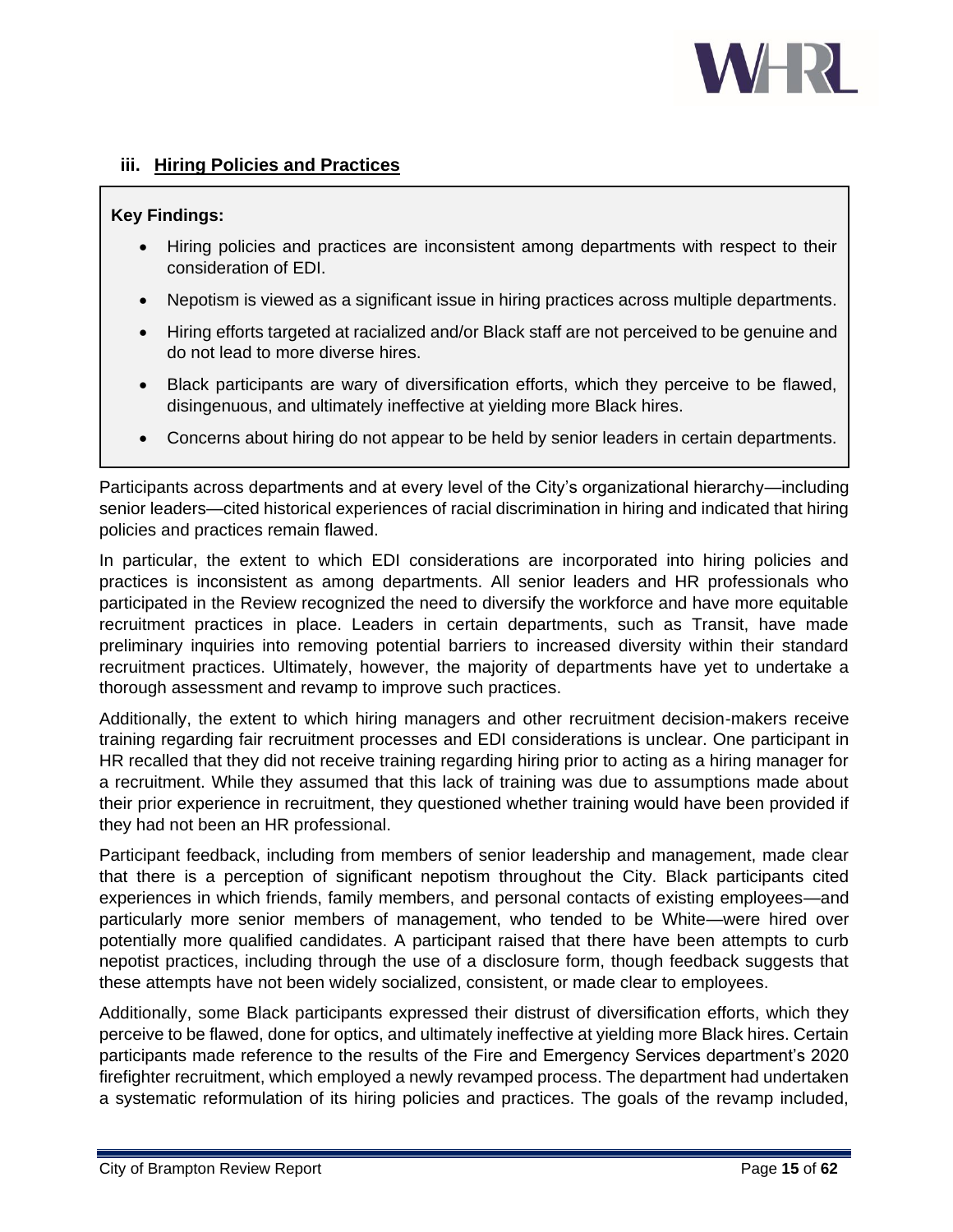

among others, reducing potential bias in decision-making and increasing the diversity of new hires by implementing standardized assessment tools, scoring systems, and metrics. However, the first implementation of the updated process led to the hiring of only one successful Black candidate.

Concerns were raised that the revamp was overly clinical, stripped away too much subjectivity, placed an outsized focus on credentials, and ultimately hindered its goal of yielding more racial diversity in new hires. Its focus on credentials was hypothesized by participants to have led to a net negative outcome for Black and racialized recruits, who often do not envision certain careers in public service, such as firefighting, as legitimate and/or realistic career paths and so may lack the necessary credentials to enter these fields.

Concerns about hiring do not appear to reach the upper echelons of certain departments. Multiple senior leaders stated that they have not received or heard of complaints or concerns from employees within their departments about a lack of EDI in hiring processes, while participants belonging to their departments expressed such concerns to the Review team.

## <span id="page-18-0"></span>**iv. Career Advancement**

#### **Key Findings:**

- Black employees are particularly disadvantaged in career advancement because of the lack of continuous learning and mentorship opportunities accessible to them.
- Internal development and education programs have not been sufficiently socialized to Black employees.
- Black employees have struggled to leverage their experience and credentials for the benefit of their careers.

While some Black participants indicated that they believed they had progressed and would be able to progress in their careers at the City, many reported that they felt "stuck" in their job, and that opportunities to progress at the City were not equally open to them. Participants noted that Black staff are particularly disadvantaged in career advancement because of the chronic lack of continuous learning opportunities made accessible to them. Additionally, Black employees are often not provided with mentorship and have few Black "role models" at higher levels of the organization.

While opportunities for upskilling exist in the form of self-learning, professional development, technical skills development, and educational assistance programs that are generally available to all City staff, few Black participants indicated their awareness of them, which suggests that these opportunities have not been sufficiently socialized to Black employees.

Certain Black participants reported that even when they have successfully pursued further education and development (including through internal employee assistance programs), there is a consistent failure by the City to recognize their achievements and credentials, and they face ongoing struggles when attempting to leverage their experience for the benefit of their careers.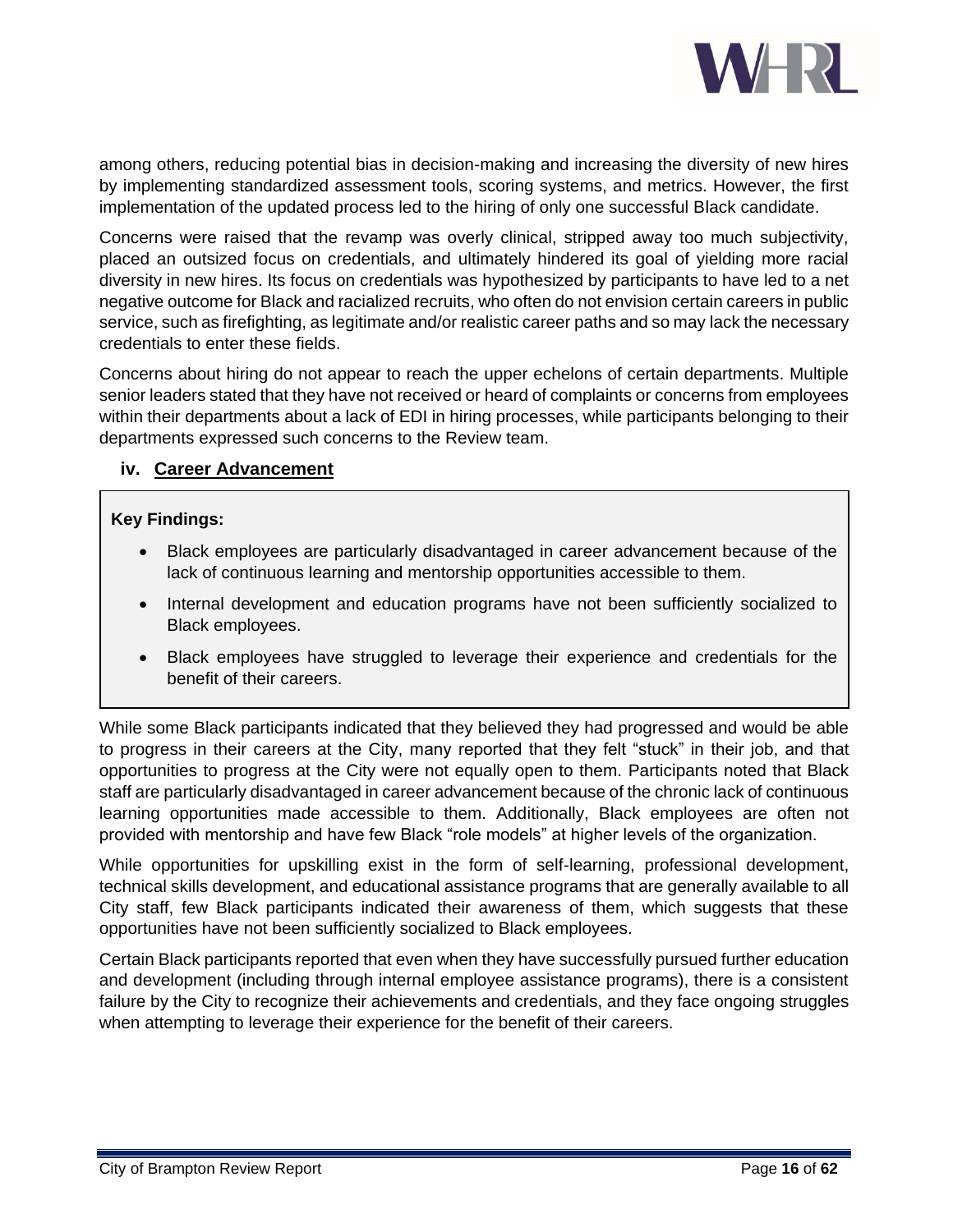

## <span id="page-19-0"></span>**v. EDI Training and Policies**

#### **Key Findings:**

- Most participants were aware of the City's Respectful Workplace Policy, while few were aware of the Issue Resolution Process.
- EDI training has been ad hoc and inconsistently socialized throughout the City.
- Most participants spoke positively about EDI training sessions they attended, though some questioned the choice of organizations retained to conduct such training.
- EDI training is not mandatory, and there are currently no accountability or follow-up mechanisms in place to ensure that trainees and learners carry out relevant actions to develop and apply the learning they attained.
- Onboarding processes do not appear to involve a strong EDI component, are inconsistently provided to new employees, and may lead to a patchwork understanding of EDI-related policies and processes.
- Part-time staff in some departments are not provided paid time to take EDI training, and the existence of such training opportunities is not regularly communicated to them.
- Participants in different departments emphasized the need to focus EDI training efforts on different groups.

As noted, the policies that are identified as relevant and applicable in the context of the Review include the City's:

- Respectful Workplace Policy;
- Preventing and Addressing Harassment and Discrimination Standard Operating Procedure; and
- Issue Resolution Process.

Most employees were aware of the existence of the Policy, while few participants were aware of the SOP and the Process.

Participants in HR stated that the HR team has continuously updated and modernized City policies to increase their readability and accessibility, and regularly offers optional training on policies, including the Policy.

Participants, and particularly non-management employees, gave varied answers when asked if they were aware of recent training on EDI topics, indicating that any such training offered by the City has not been consistently socialized throughout the organization or made mandatory. Nonetheless, most participants recognized that the City has made recent, concerted efforts to provide employees with EDI training.

Most participants spoke in largely positive terms about the EDI training sessions they attended, though certain important points of criticism remain. For example, multiple participants questioned why EDI training was not made mandatory, and a participant noted that some sessions were not well attended by non-Black employees. Additionally, participant feedback indicated that there are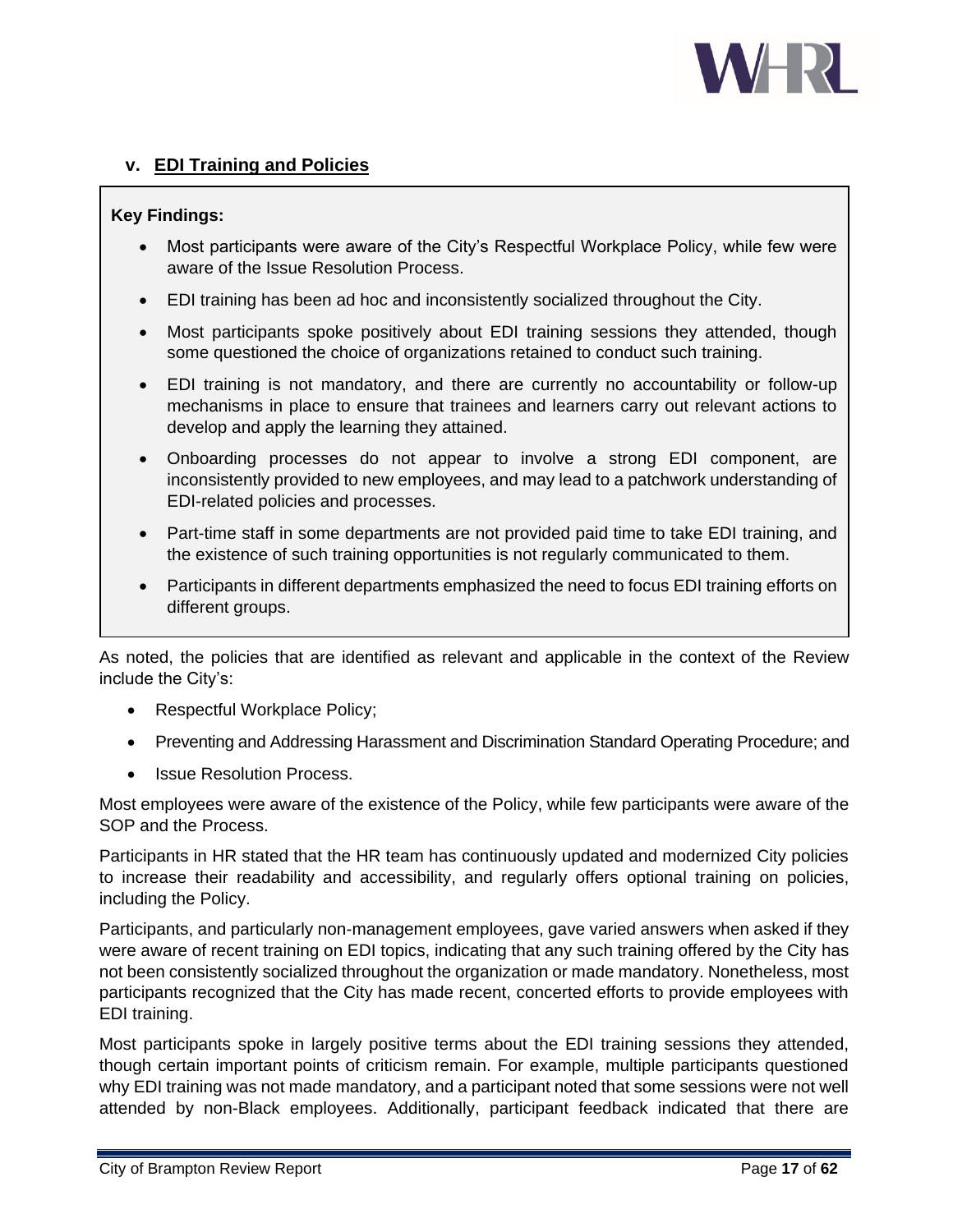

currently no accountability or follow-up mechanisms in place to ensure that trainees and learners carry out relevant actions to develop and apply the learning they attained.

Another participant criticized an experience in which they attended EDI training conducted by a police service that they deemed to have a "terrible record" on EDI issues. The participant stated that inviting the police service to speak about issues like systemic racism indicated that departmental leadership and management failed to address EDI issues seriously or sensitively, given widely publicized issues of systemic racism within the particular police service and policing generally. The participant also suggested that the training occurred as a result of managers and supervisors, who previously worked as police officers, extending an invitation to their former colleagues without first consulting Black or racialized employees.

One participant noted that part-time staff are not provided with paid time to take training opportunities, and that the existence of such training opportunities is not regularly communicated to them. As a result, many part-time staff do not benefit from EDI training.

Participants in different departments emphasized the need to focus EDI training efforts on different groups. For example, participants in Planning, Building, and Economic Development stressed the need to provide more training to members of middle management, while participants in Transit felt that more training should be provided to part-time and front-line staff. Participants across multiple departments endorsed a "top-down" approach, and suggested that members of senior leadership and management generally required EDI upskilling and should take more comprehensive and extensive training.

Onboarding processes do not involve a strong EDI component, are inconsistently provided to new employees, and may lead to a patchwork understanding of EDI-related policies and processes. Certain participants, including employees whose responsibilities include receiving and responding to complaints of harassment and discrimination, described how they received little to no onboarding when joining the City, which they would have expected to include training and information on the City's harassment and discrimination policies and practices. Another participant described a more fulsome experience, in which they were provided with training about the Policies and further training (such as training on the use of email and records management software) via a learning management system, though they were clear that the "equity piece" was missing.

## <span id="page-20-0"></span>**vi. Existing EDI Initiatives**

#### **Key Findings:**

- Since the commencement of the Review, the City has established the Equity Office to host the existing Unit and hired a Senior Advisor of Human Rights.
- The existing EDI initiatives are not effectively communicated within the City.
- There is a lack of understanding of the purpose, intentions, objectives, integration and/or interrelation among the various EDI initiatives, and a perception that initiatives are ad hoc and disconnected from a larger strategy.
- Black employees and members of the Black community within Brampton have formed their own networks and resource groups, including the Mayor's Black, African, and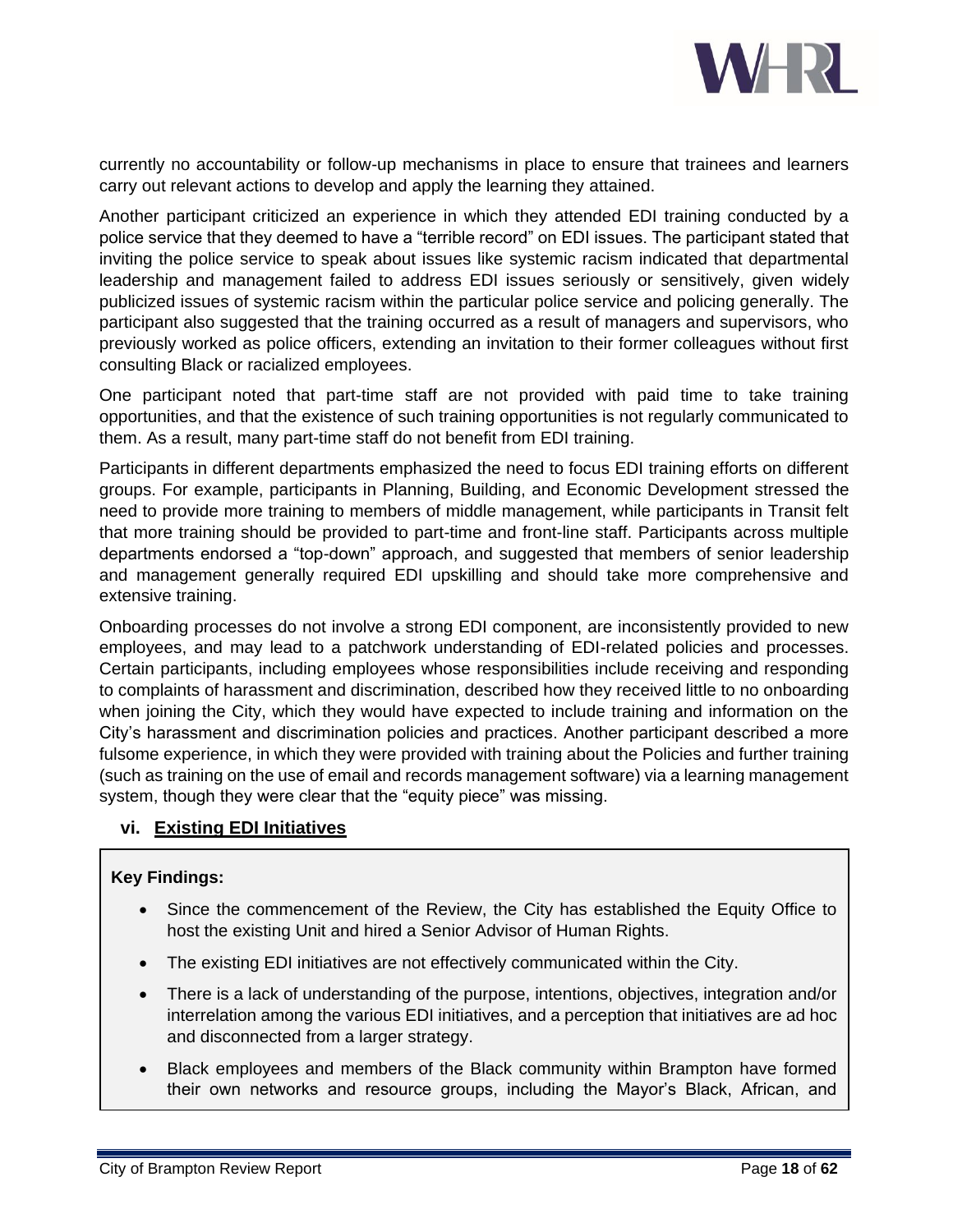

Caribbean Advisory Council and the Black Employees Engagement Network. Members of these networks and resource groups have come to form their expectations for the City's EDI initiatives.

• Expectations related to the emergence of employee resourced group have not been communicated or managed.

As noted above, this Review was conducted in furtherance of the efforts of the City's existing EDIrelated initiatives and, in particular, to provide findings and recommendations to assist with the formulation and/or refinement of the mandate and strategic objectives of the recently established Unit. Since the commencement of the Review, further EDI-related initiatives have evolved, ostensibly in connection with the City's Workplace Diversity and Inclusion Strategy and Work Plan. In December 2020, the City approved the establishment of the Equity Office to host the existing Unit, and in summer 2021, the City hired a Human Rights Advisor.

The Review Team was also made aware that Black employees and members of the Black community within Brampton had formed their own networks and resource groups which run in tandem and collaboration with official City initiatives, including the Mayor's Black, African, and Caribbean Advisory Council (the "Mayor's Advisory Council") and the Black Employees Engagement Network ("BEEN").

We have set out participant feedback and perceptions regarding these initiatives below.

## **The Unit**

City Council approved the establishment of the Unit in June 2020. The Unit is currently exclusively staffed by the Senior Advisor to the Unit, though the Unit has been assisted by a Summer Student and occasionally receives help from other employees within the CAO's Office, including Policy Advisors.

The Senior Advisor is responsible for building the Unit. This includes identifying priority issues relevant to Black empowerment and ABR—both internal and external to the City—to be addressed, developing an action plan, and determining the resources required to facilitate the action plan.

Internally, the Unit has worked for the benefit of Black employees. For example, it has provided an avenue for Black employees to share workplace concerns and receive guidance with respect to relevant policies, initiatives, and strategies. The Unit has also provided recommendations for training sessions and workshops for supervisory and managerial staff. Additionally, the Unit has worked to form partnerships with external organizations and vendors to provide additional supports for employees.

The Unit's external-facing work serves the wider Black community within Brampton, and involves initiatives that touch upon economic development, civic engagement, community culture, advocacy work, assistance for Black businesses, and education. The Unit also works to ensure that the community is involved in and aware of City planning strategies.

The Unit does not currently have a formal mandate beyond the information set out in the media release announcing its implementation, and participant feedback indicated that many employees still lack a clear understanding of the Unit's role. Most Black employees interviewed as part of the Review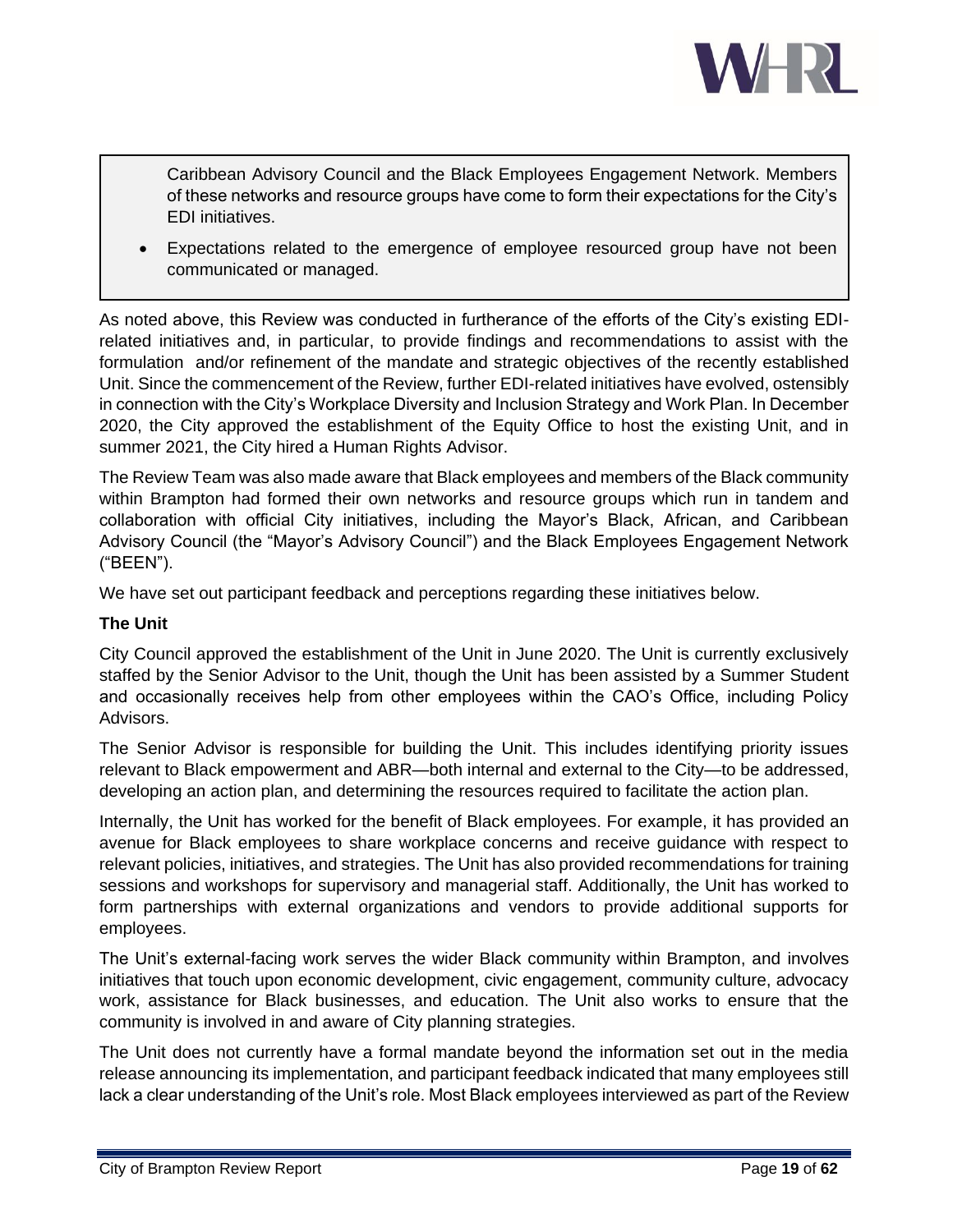

described the Senior Advisor as akin to an internal ombudsman or trusted advisor—someone they could direct complaints and concerns to without fear of reprisal.

The lack of clarity surrounding the Unit's role has, to an extent, led to inertia among management. One participant described an experience in which their manager had refused to engage in ABR dialogue and work because they did not want to impede on the work of the Unit.

Multiple participants expressed concerns regarding the Unit's capacity to take on its wide scope of work and perceive it to be heavily under-resourced. Some participants expressed skepticism, indicating that the City's failure to provide more resources to the Unit shows that the Unit was only created for optics, and ABR and Black empowerment are not truly priority issues for the City. Generally, many participants expressed that the Unit has not achieved the results they would have expected it to based on what was communicated about its purpose.

Participants in senior management and senior leadership indicated that a potential barrier to the Unit receiving more resources is disagreement between the Senior Advisor and stakeholders on how requests for resources are presented.

#### **Equity Office**

City Council approved the establishment of the Equity Office in December 2020. A Manager of the Equity Office was hired in September 2021.

The Equity Office will host the City's existing EDI initiatives, including the Unit and the Indigenous Reconciliation Project. The current Senior Advisor to the Unit will report to the Manager of the Equity Office. As such, at present, the Equity Office is primarily focused on ABR and Indigenous rights. It plans to build capacity to address other issues in the future, including through the hire of at least two Advisors and the potential transfer of the Human Rights Advisor to staff the Equity Office.

Part of the Equity Office's responsibilities is to receive complaints from employees, though the issue of whether the Equity Office will conduct investigations is still to be determined. The Equity Office aims to function as a safe space for employees to raise complaints and air their concerns without fear of retaliation or reprisal.

The Equity Office also hopes to assist in facilitating systemic improvements to make the workplace more equitable, including through diversification efforts and EDI training initiatives. Preliminarily, the Equity Office plans to compile a demographic profile of the City to identify and assess gaps, then conduct an environmental scan.

Participants advised that the Human Rights Advisor has met with employees, including members of BEEN, to discuss the issues that the Equity Office would address. From these meetings, employees understood that the Equity Office's portfolio of responsibilities would not be limited to "Black issues". Rather, the Equity Office is to promote equity on all fronts, including racial equity. Employees were also advised that while the Unit would maintain its focus on ABR, it would be hosted by and report to the Equity Office. Certain participants expressed concern that there would be a "watering down" and de-prioritization of Black employees' expectations, which they interpreted as a lost opportunity for the Unit to improve the experiences of Black employees within the City.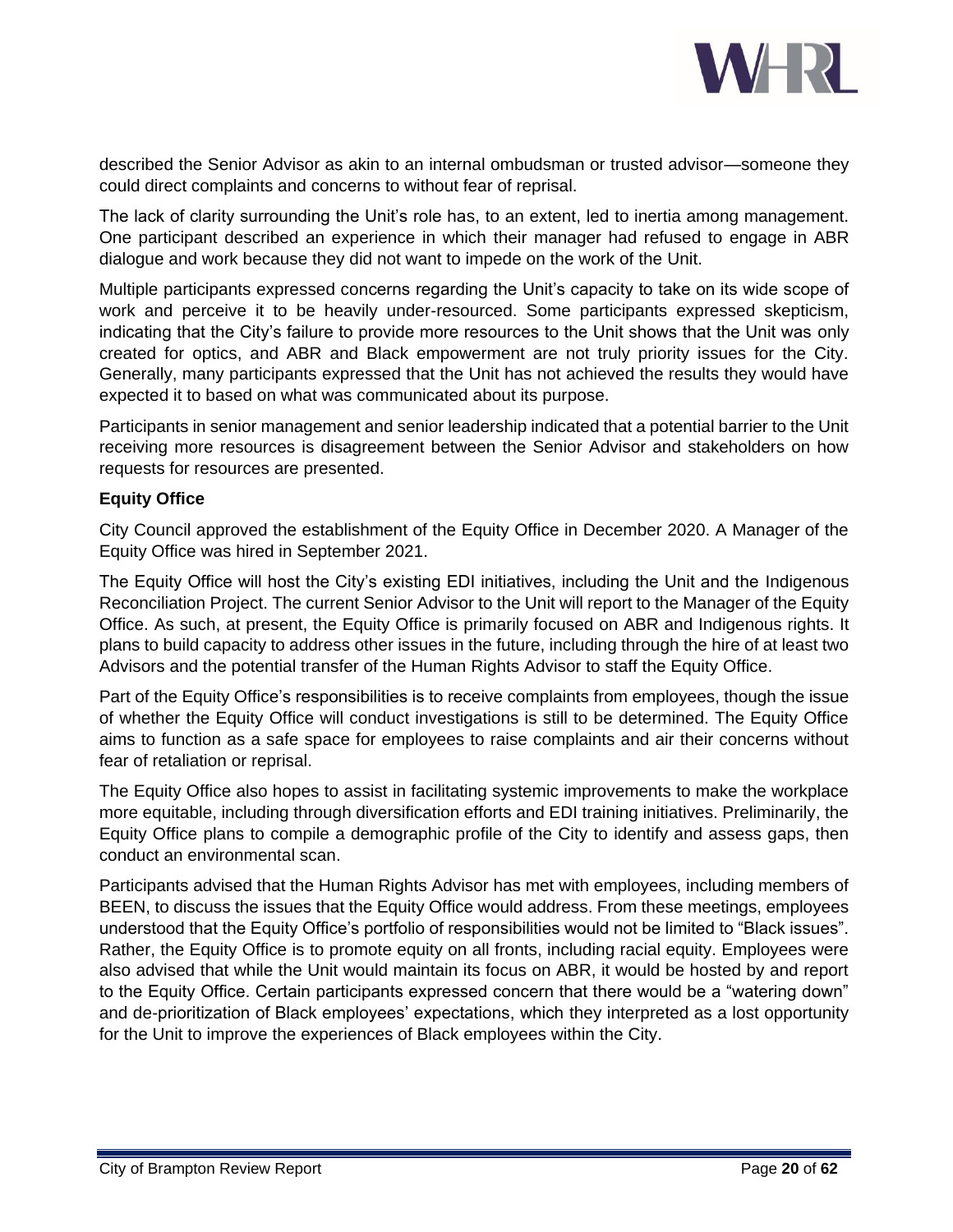

#### **Human Rights Advisor**

The City hired a Human Rights Advisor in the summer of 2021. The role was newly created. The Human Rights Advisor sits as part of the Employee and Labour Relations team within the Human Resources division of the Corporate Support Services department.

There is currently no clear or written process in place that sets out how employees can access the Human Rights Advisor's services. Additionally, there is no clear direction or understanding regarding how work should be delineated between HR professionals and the Human Rights Advisor. This is, in part, due to multiple vacancies of senior management positions within the Employee and Labour Relations team and the Human Resources division, including the Senior Manager of Employee and Labour Relations and the Director of Human Resources, who are part of the Human Rights Advisor's direct reporting line.

At present, employees are not able to contact the Human Rights Advisor directly with complaints or concerns. To reach the Human Rights Advisor, employees must first submit complaints to HR. An HR Business Partner may exercise their discretion to refer a complaint to the Human Rights Advisor in cases where the former does not have capacity to take on complaints, or does not feel confident to address certain complaints due to their complexity. Given the limited capacity within the Employee and Labour Relations team to triage and investigate complaints, the Human Rights Advisor has typically only investigated complaints that involve potential corporate liability, such as complaints that address the Policies and the *Code.*

Multiple participants, including those in senior leadership roles, have raised concerns about the Human Rights Advisor's affiliation with HR and management, and it is conventional for Human Rights roles to reside and operate outside of HR. Given that there is a significant lack of confidence in HR among employees, the affiliation has led to some employees becoming similarly distrustful of the Human Rights Advisor's ability to carry out fair and fulsome investigations. Nonetheless, many employees remain hopeful that the Human Rights Advisor can act as an avenue to direct complaints that were "sidelined" by HR and management.

#### **Mayor's Advisory Council**

The Mayor's Advisory Council is a group comprised primarily of members of the Black community within Brampton, though some Black employees at the City are also members. The group is managed by the Senior Advisor to the Mayor.

The Mayor's Advisory Council was formed as a result of an election commitment. The mandate of the group is to address the needs of Black community members and residents within Brampton. Its activities include hosting monthly events in which members talk about issues of interest to the community.

Participant feedback indicated that the relationship between the Unit and the Mayor's Advisory Council still requires clarification. Some of the Unit's external-facing, community-focused work overlaps with that of the Mayor's Advisory Council.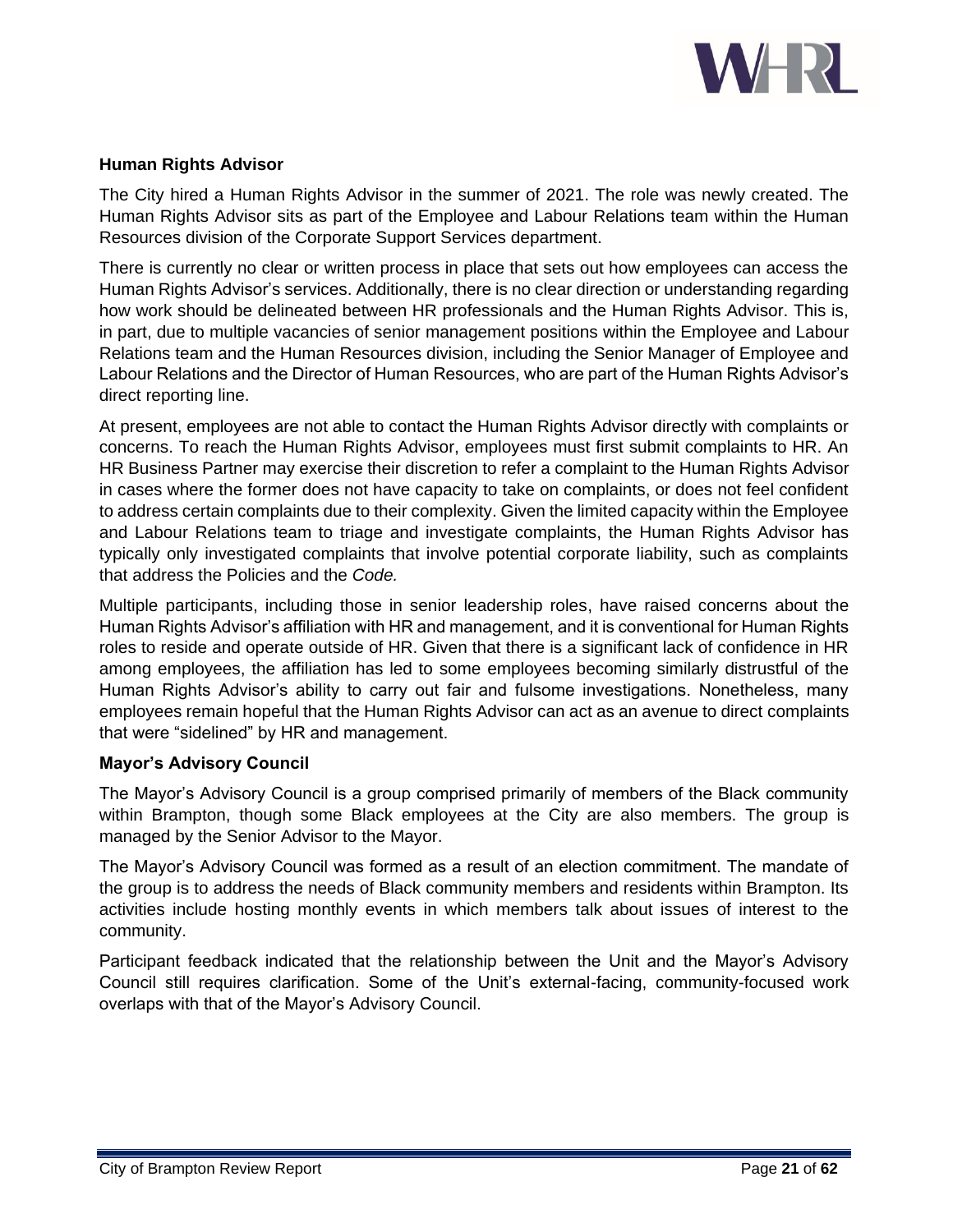

#### **BEEN**

BEEN is an emerging employee resource group comprised of Black employees at the City.

BEEN works closely with the Unit. The Senior Advisor to the Unit facilitated the establishment of BEEN to empower Black employees and engage them in the Unit's work. The Unit has also assisted in retaining external facilitators who provided recommendations to BEEN members on "working goals" and possible considerations for the group's mandate. BEEN is expected to look to the Unit as a resource, intermediary to other departments in the City, and means of support for their work.

BEEN is led by a steering committee comprised of approximately ten employees in multiple departments. The steering committee has developed the following purpose and mandate:

#### *Purpose*

BEEN aims to promote the growth, success, and retention of the City of Brampton Black employees across all job functions, band levels, and locations to serve as leaders and valued contributors to the Corporation's success through recruitment, advocacy, and career development. Our network aims to foster inclusivity with employees who share a common interest in raising awareness on equity, respect, and fairness while championing well-being.

## *Mandate*

BEEN is dedicated to engaging and supporting all Black employees at the City of Brampton. Through recruitment, advocacy, and career development, we strive to foster equity and representation for Black employees at all levels of leadership. We believe our united voice will drive sustainable advancement for all Black employees.

Steering committee members are also part of the following subcommittees, which reflect the five "working goals" that were developed in consultation with the recommendations of the external facilitators:

- Advocacy and Stakeholder Engagement
- Learning, Awareness, Education and Development
- Membership, Education and Development
- Talent Management, Acquisition and Retention
- Policy and Planning, Policy Reviews and Framework

Membership is voluntary, spans multiple departments across the City, and includes both unionized and non-unionized employees. While there is no official membership count, a member of BEEN's steering committee reported that from time to time, over one hundred people have attended calls.

BEEN is currently working towards its formal registration as an employee resource group at the City, including through the development of a governance brief and search for a sponsor within corporate leadership. Some members anticipate that the CAO or a member of his office may play the role of sponsor, given that there is a strong degree of trust between BEEN members and the CAO. BEEN has not been formally or thoroughly introduced to senior leaders and directors within the City. It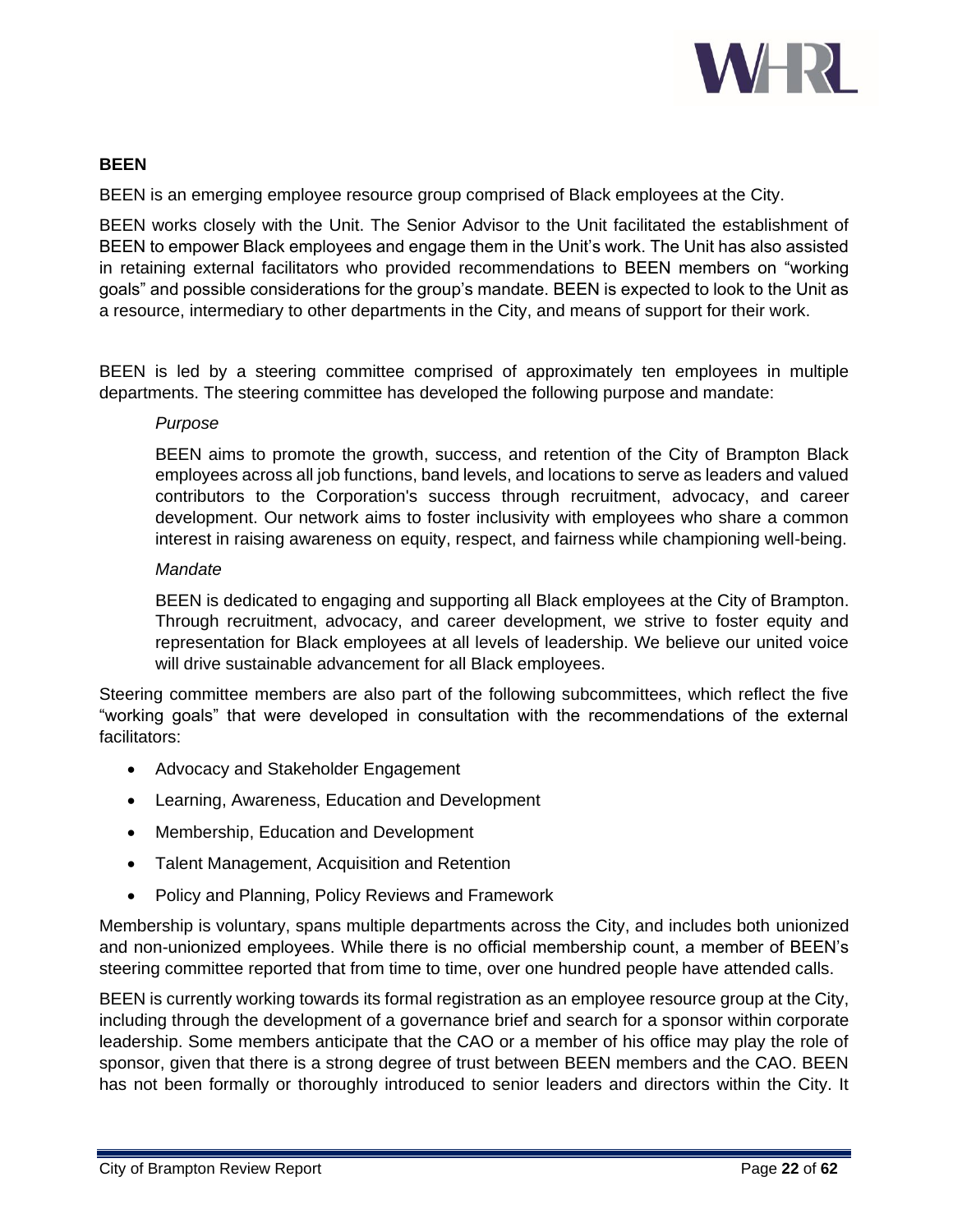

hopes to consult with the newly formed Equity Office and Senior Advisor of Human Rights regarding the group's direction and approach.

## <span id="page-25-0"></span>**vii. Collection of Identity-Based Data**

## **Key Findings:**

• There is a lack of reliable and accessible identity-based employee data.

Participant feedback indicated that collection of identity-based data at the City is weak. The City retained the CCDI to conduct a survey in which demographic data of respondents was collected. Additionally, the updated recruitment process used by the Fire and Emergency Services department includes an option for applicants to self-disclose identity-based data. However, outside of these efforts, the City has not regularly collected data to measure race- and ethnicity-based diversity within the organization.

Having accurate data is fundamental to any EDI effort and, in particular, to the ability to measure and monitor progress towards established goals. The compilation and communication of identitybased data is critical to gain a more fulsome understanding of Black and racialized employees' workplace experiences and enable leaders to establish objectives and address barriers to EDI goals more effectively.

## <span id="page-25-1"></span>**Gold Standard Assessment of Policies, Procedures, Processes, and Practices**

The Gold Standard Assessment was developed by the Firm as a proprietary methodology to aid organizations in proactively assessing gaps and deficiencies in policies, processes, and practices which could create inequities and barriers that cause or contribute to systematized discrimination and ABR within a workplace. This Assessment also assists in the identification of policy, procedure, and/or practice gaps that can create exposures to legal liability and/or departures from best practice that can impair trust in and the credibility of an organization's intentions to foster a safe, fair, and equitable workplace.

## <span id="page-25-2"></span>*a. Overview of Applicable Policies, Procedures and Processes*

The policies, procedures, and processes that are relevant to a Review of this nature are those that set conduct expectations; allow for and enable the reporting and escalation of complaints; establish how complaints and concerns will be triaged, investigated and resolved; and identify who is accountable for ensuring adherence to and compliance with these policies, procedures, processes and practices (collectively referred to as "systems"). Along with addressing complaints and incidents, the proper formulation of these systems can be critical to the identification of chronic sources of mistreatment (e.g. management behaviours) and institutional inequities and can assist with measuring progress towards addressing discriminatory practices.

The applicable policies and processes that were evaluated in the context of the Review's Gold Standard Assessment include the City's Respectful Workplace Policy, Preventing Harassment and Discrimination SOP, and the Issue Resolution Process. It is instructive to review the key components of the Policy, SOP and Process that were relevant to the Gold Standard Assessment.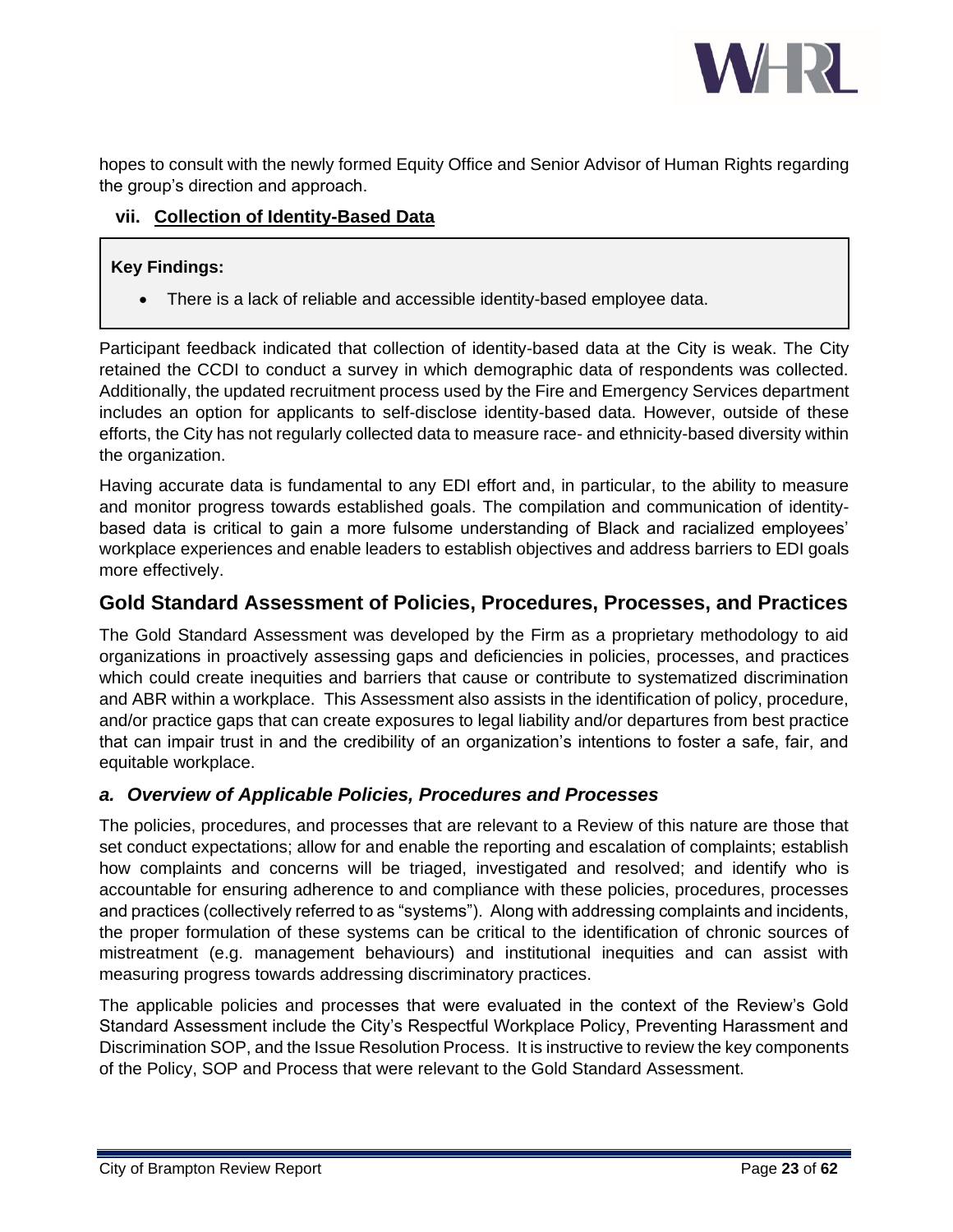

## **i. Respectful Workplace Policy**

<span id="page-26-0"></span>The Respectful Workplace Policy sets out the City's commitment to a work environment where everyone is treated fairly, with respect and civility, and is free from harassment or discrimination, in compliance with its legislative responsibilities under the *Code*, the *OHSA*, and the *Accessibility for Ontarians with Disabilities Act*.

The Policy applies to City employees (including service contractors, students, and volunteers), members of Council, vendors and suppliers, and members of the public (including members of committees), and sets out consequences for non-compliance.

The Policy also sets out the roles and responsibilities of senior leaders, supervisors, employees, and HR in dealing with harassment and discrimination. In particular, the Policy:

- provides that HR is responsible for offering Respectful Workplace Program training and other requisite training programs as required by the *OHSA* and *Code*;
- provides that employees will report incidents or complaints of workplace harassment and discrimination to their supervisor, HR, or any member of management promptly. If a complaint is made to anyone other than HR, the supervisor or member of management will promptly advise HR of the complaint;
- provides that where the incident or complaint involves the employee's supervisor, the matter may be reported to the next level of management, HR, or any member of management in accordance with their responsibilities;
- provides that supervisors, HR, or any member of management will promptly address, investigate and deal with incidents or complaints;
- sets out requirements for annual reviews of the Policy. The Policy must be reviewed at least once annually by employees to ensure continued awareness of the Policy, and by senior leaders to ensure its effectiveness and to comply with legislation;
- sets out the requirement for operating departments to keep records to verify compliance with the Policy in case of periodic reviews by HR; and
- provides information on the Harassment/Discrimination Response Team, which is responsible to determine appropriate corrective action, and is comprised of but not limited to: the relevant supervisor, relevant operating department head if required, HR Business Partner, Labour Relations Advisor, HR Director if required, and CAO if required.

The Policy makes clear that all individuals have the right to report or act as a witness to incidents of harassment or discrimination without fear of reprisal. With respect to the complaints and investigations process, the Policy:

- adopts and sets out the definition of "discrimination" and protected grounds under the *Code*, and makes it clear that discrimination can be direct or indirect, and need not be intended to be discriminatory to constitute discrimination;
- adopts the *Code* and the *OHSA*'s definition of "harassment" and makes clear that harassment does not include reasonable action taken by an employer or supervisor relating to the management and direction of employees or the workplace, including but not limited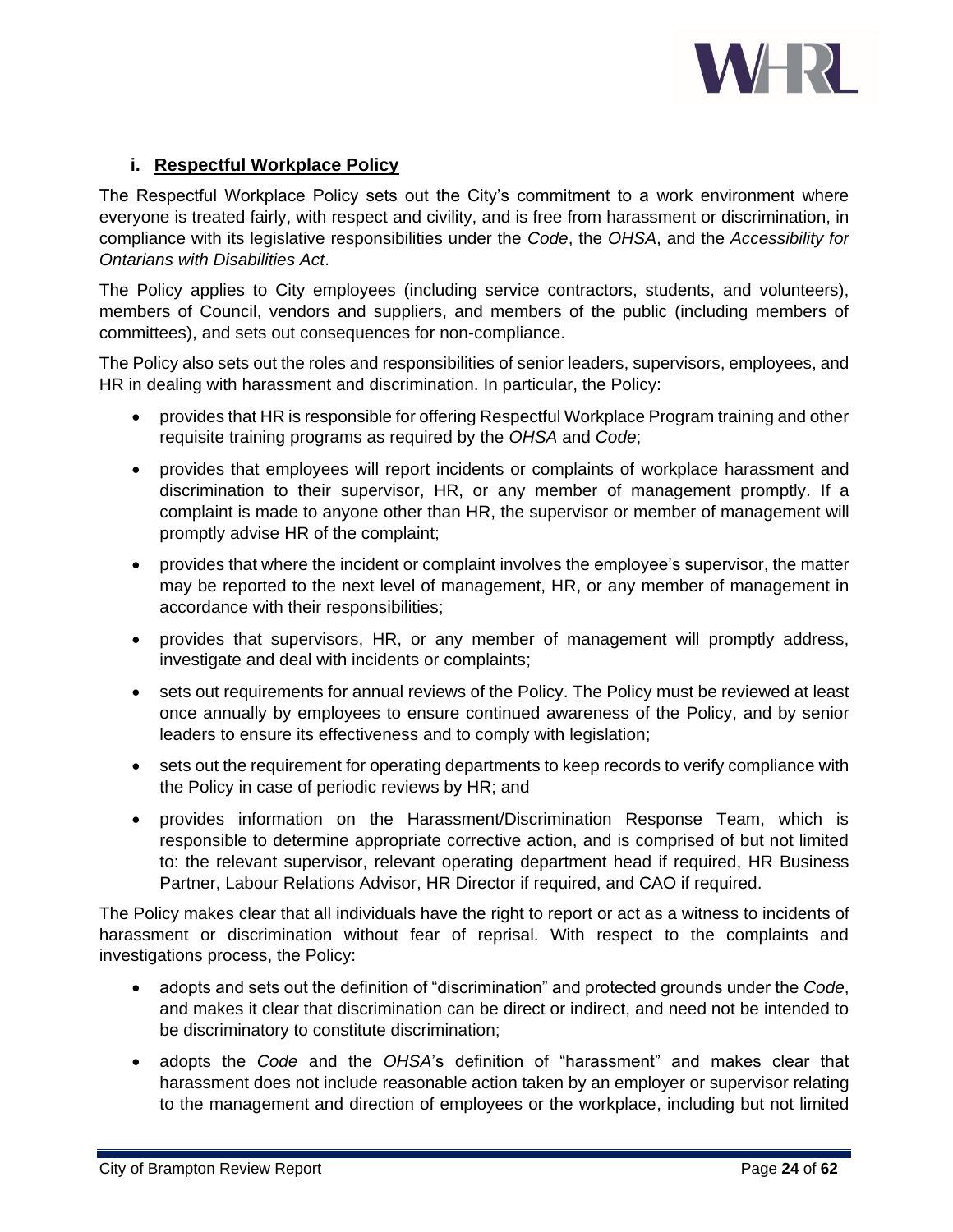

to: actions to correct performance deficiencies; imposing discipline or remedies for workplace infractions; or difference of opinion or perspective on work, and where there is no immediate risk of harm or injury;

- defines "reprisal" as any act of retaliation, either direct or indirect, and makes clear that retaliation can include creating a hostile work environment, harassment, demotion, or dismissal;
- sets out an obligation for parties involved in a complaint or investigation to maintain confidentiality throughout the process, unless such information is required to be disclosed to protect employees, to investigate the incident, to take corrective action, or is otherwise required by law; and
- encourages employees involved in workplace violence incidents to seek counselling or rehabilitation from the Employee and Family Assistance Program and Peer Support Network, where available.

The Policy makes clear that it is supported by the SOP. However, the Policy does not make reference to the Process.

## <span id="page-27-0"></span>**ii. Preventing and Addressing Harassment and Discrimination SOP**

The Preventing and Addressing Harassment and Discrimination SOP:

- emphasizes that information about complaints, including identifying information, shall be kept confidential by parties to the complaint or investigation to the extent possible;
- provides that a supervisor or HR Business Partner is expected to provide information about this SOP and the Policy to any person who is concerned about possible workplace harassment or discrimination;
- makes clear that the SOP and the Policy do not affect the right of any person to exercise their rights under the *Code* and the *OHSA*, pursue a grievance procedure, engage in litigation, or other avenue, within the time limits specified by that legislation;
- makes clear that all incidents of a complaint of harassment or discrimination must be reported as soon as possible to a supervisor or HR after experiencing or witnessing an incident;
- provides that where a supervisor is alleged to have harassed or discriminated against an employee, and as an alternate means of reporting, the incident may be reported to next level management or the HR Business Partner. The HR Business Partner will work directly with the supervisor's manager to address the complaint;
- sets out the information that should be documented about a complaint;
- makes clear that no person should be subject to reprisals for filing a complaint, acting as a witness in an investigation, or being accused of harassment or discrimination; and
- provides that if the complainant is found to have launched a complaint that is false, frivolous, or made in bad faith, they may be subject to discipline, up to and including dismissal.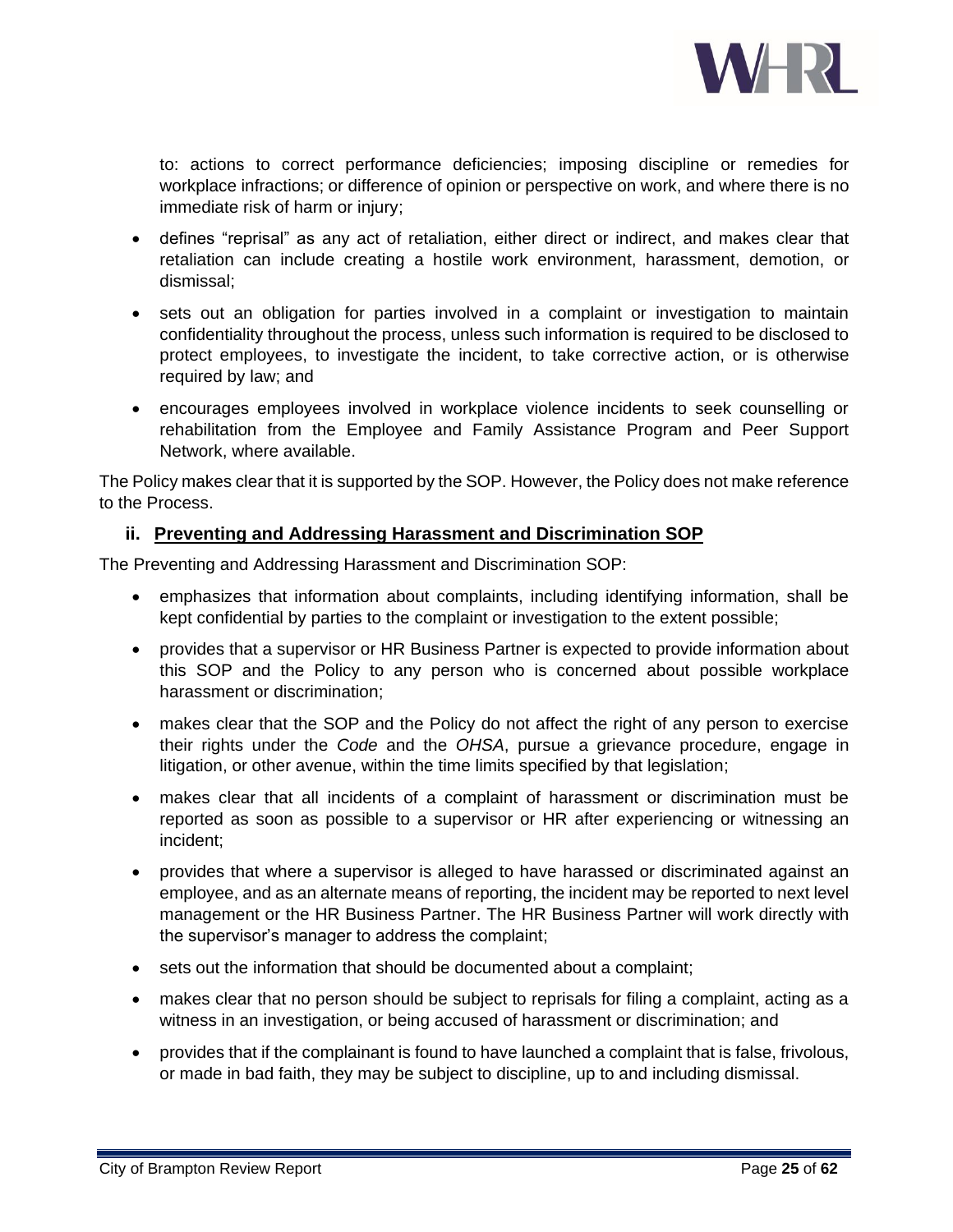

The SOP provides that the complainant may elect to resolve the complaint through informal resolution options, including:

- **by personal resolution:** the complainant may choose to personally address the incident with the respondent; or
- **by facilitated resolution:** given the agreement of all parties involved, the complainant may engage in a facilitated resolution process that takes a no-blame, conciliatory approach to reach an outcome and involves the complainant, respondent, supervisor (if appropriate), and the HR Business Partner.

The SOP further provides that the complainant may elect to resolve the complaint through a formal resolution and investigation option, which proceeds as follows:

- the complainant will submit a formal complaint, in writing, to either the supervisor or HR Business Partner, and the respondent will be notified that a complaint was made;
- depending on the nature of the complaint, the investigation will be conducted by: the supervisor, in consultation with (HR; a HR Business Partner or delegate; or a third party);
- the investigator will meet separately with both the complainant and respondent as soon as possible and explain their respective rights, responsibilities, investigation process and possible outcomes;
- the investigator will prepare an investigation report, which is confidential and for internal use only;
- the supervisor, in consultation with HR or a third party, will communicate the findings of the investigation and any preventative measures required to the complainant and respondent via separate meetings and a letter;
- the supervisor will identify steps to be taken to assist the parties to return to a respectful working relationship, and monitor the well-being and behaviour of the parties to ensure appropriate actions to stop the harassment or discrimination have been effective; and
- at the option of the complainant or respondent, the findings of the investigation may be appealed to the Manager, Client Services for reconsideration within ten days of notification of the findings. The Complainant or Respondent is encouraged to provide additional relevant information that will assist in the reconsideration of the findings. The Manager, Client Services will respond, in writing, to the complainant and respondent regarding the reconsideration within thirty days of receiving the request.

## <span id="page-28-0"></span>**iii. Issue Resolution Process**

The Issue Resolution Process sets out a procedure for employees to resolve issues of a corporate and/or job-related nature. The Process:

- provides that throughout the process, supervisors are required to consult with HR to clarify City policy and legislation;
- makes clear that the process will be handled in as confidential a manner as possible;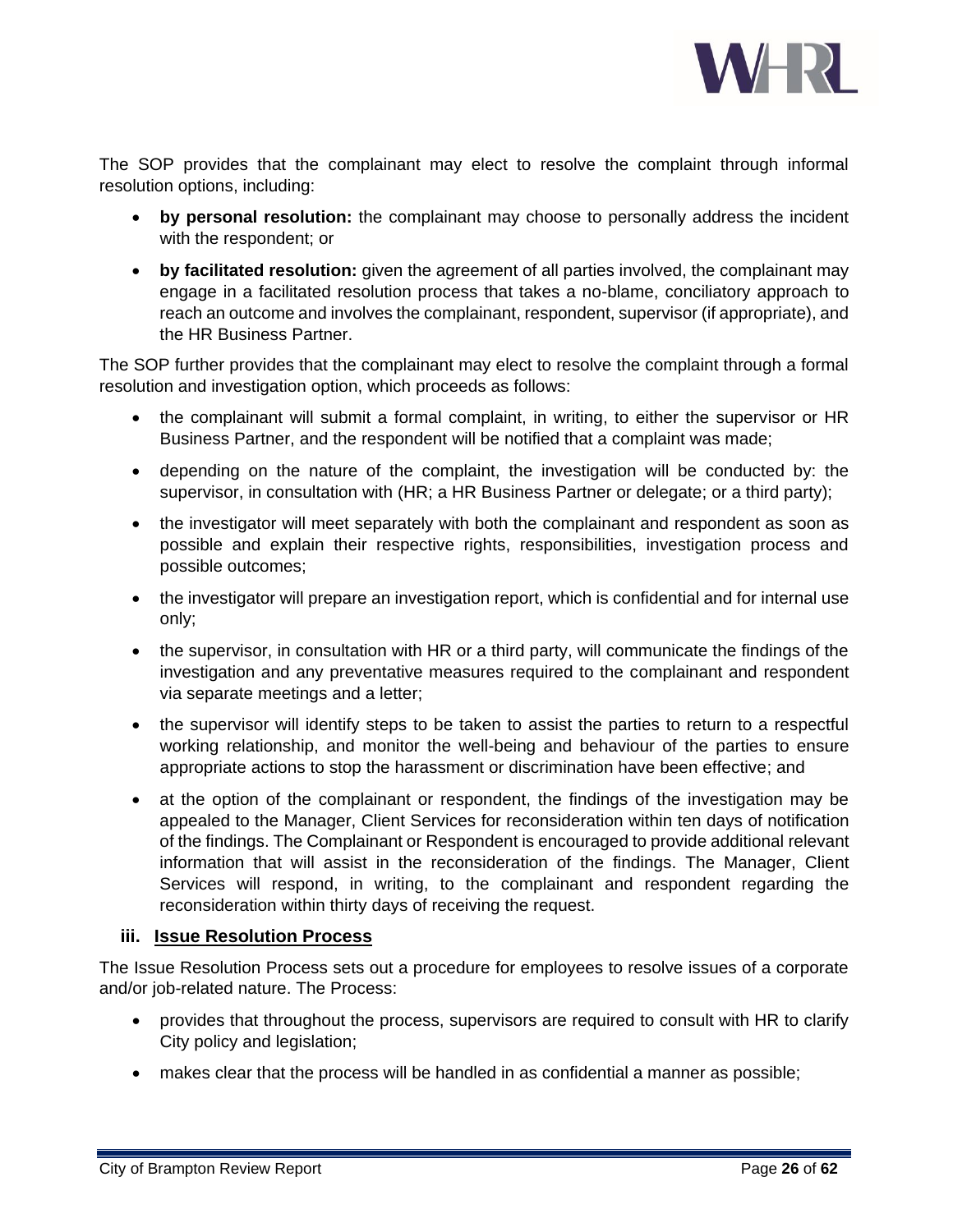

- makes clear that reports and documentation produced throughout the process will be maintained but will not form a part of the employee file of reference;
- stipulates that to begin the process, an employee must initiate a detailed discussion with their supervisor within ten working days from the initial incident causing issue;
- states that following the initial discussion between the employee and supervisor, the supervisor and employee will make every attempt to resolve the situation;
- requires the supervisor to provide their response to the employee, in writing, within five working days;
- sets out the following internal appeals process:
	- $\circ$  should the supervisor's response not be satisfactory to the employee, the employee may request in writing, within ten working days following the decision, a meeting with their supervisor and the next level of management to take place within ten working days from the date of their request. A response to the employee, in writing, will be provided within five working days of the meeting taking place;
	- $\circ$  should the next level of management's response not be satisfactory to the employee, the employee may elect to submit a request, in writing, to the division head within ten working days following the decision. If applicable, a further meeting with their supervisor and the division head is to take place within ten working days from the date of their request. The division head will provide the response to the employee, in writing, within five working days of the meeting taking place;
	- $\circ$  should the division head's response not be satisfactory to the employee, the employee may elect to submit a request, in writing, to the department head within ten working days following the decision. If applicable, a further meeting with their supervisor and the division head is to take place within ten working days from the date of their request. The division head will provide the response to the employee, in writing, within five working days of the meeting taking place; and
	- $\circ$  should the above not be satisfactory to the employee, the employee may forward their concern, in writing, to the City Manager or designate within ten working days following the decision. The City Manager or designate will communicate their final and binding decision in writing to the employee within ten working days.

## <span id="page-29-0"></span>*b. The Gold Standard Assessment Framework*

The ten factors included in the Gold Standard Assessment (which are defined above) require organizations to achieve certain levels of legal compliance and/or best practice in order to minimize or eliminate systems and process gaps. An organization that has achieved these requirements, as set out in the table below, will be considered to have met the Gold Standard.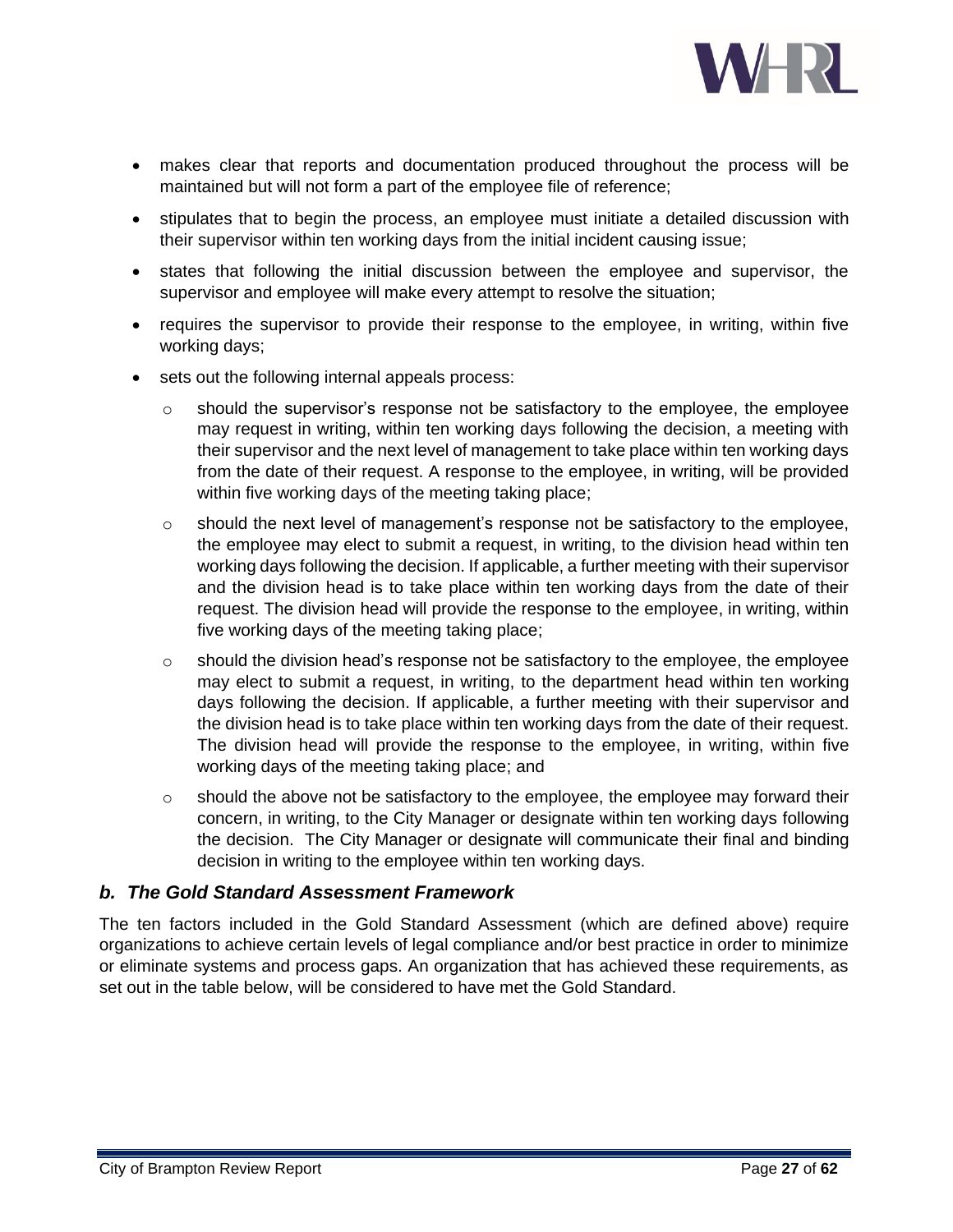

| <b>Factor</b>                 | <b>Content</b>                                                                                                                                                                                                                                                                                                                                                                          |
|-------------------------------|-----------------------------------------------------------------------------------------------------------------------------------------------------------------------------------------------------------------------------------------------------------------------------------------------------------------------------------------------------------------------------------------|
| Compliance                    | Systems, processes, and procedures adhere to the legal requirements that<br>regulate practices in the applicable jurisdiction. Workplace practices are<br>consistently in line with the policies and applicable legislation.                                                                                                                                                            |
| <b>Process Clarity</b>        | All participants in the process are certain about how to perform their role, and<br>how it fits into the overall process.                                                                                                                                                                                                                                                               |
| <b>Conflict Mitigation</b>    | Real and perceived conflicts that could compromise the integrity of the<br>process are considered, identified, and addressed.                                                                                                                                                                                                                                                           |
| Communication                 | All policies and key elements of the process are socialized throughout the<br>workplace. Refresher training is provided regularly.                                                                                                                                                                                                                                                      |
| Procedural<br><b>Fairness</b> | Processes are conducted in a fair, impartial manner such that all parties have<br>a full and fair opportunity to be heard. Decisions are rendered without real or<br>perceived bias, based on the evidence collected. Investigation outcomes are<br>not prejudged. All parties are treated equally.                                                                                     |
| Accountability                | Process ownership and responsibility for outcomes is clear. Expectations are<br>clear, and participants in the process are held responsible for their actions<br>and behaviours. Leaders encourage others to hold them accountable.                                                                                                                                                     |
| Competence                    | All participants involved in addressing and investigating complaints have<br>adequate skills and training to consistently perform their roles in accordance<br>with legal requirements and best practices.                                                                                                                                                                              |
| Capacity                      | The workplace has access to sufficient resources to assess and investigate<br>all complaints in a timely manner.                                                                                                                                                                                                                                                                        |
| Consistency                   | All complaints are addressed and investigated in accordance with the same<br>standards and guidelines. Actual processes vary as necessary depending on<br>what is appropriate in the circumstances.                                                                                                                                                                                     |
| Restoration                   | The workplace acknowledges that investigation processes can have a<br>negative impact on the workplace (or identify that relationships are broken).<br>Workplace restoration activities are socialized in the policies. Post-<br>investigation workplace restoration activities are conducted. There is a<br>standardized mechanism to close out complaint and investigation processes. |

## **Rating Rubric**

While the Gold Standard represents an achievable level of compliance and best practices, most organizations that have not periodically assessed and updated their systems and processes are unlikely to reach it. As a result, we have developed a three-level rubric setting out graduated stages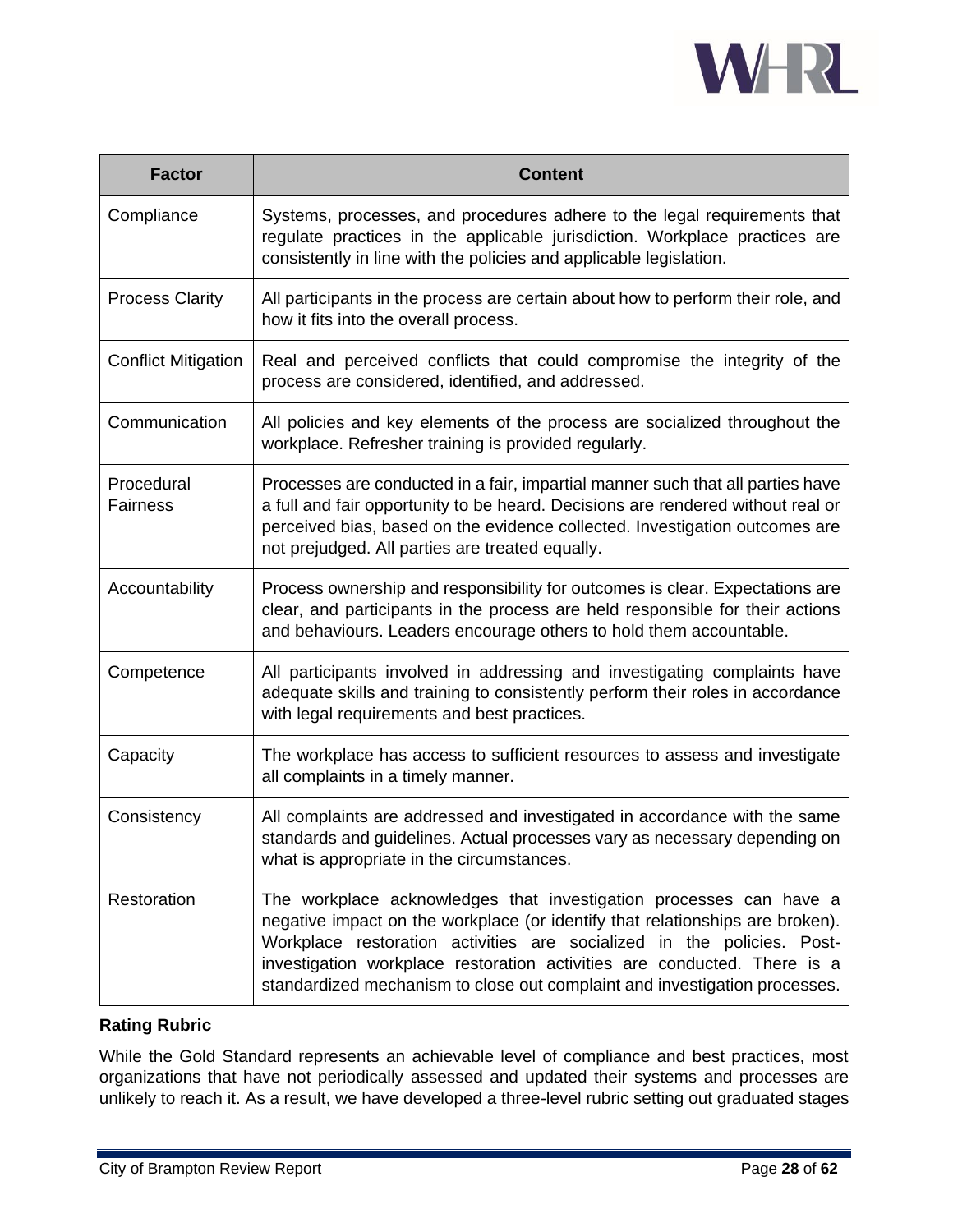

of achievement based on what—in our extensive experience and expertise from providing legal advice, workplace investigation, and organizational review services to employers across sectors organizations need to have achieved to be considered at the foundational stage, the intermediate level, or the Gold Standard. The Gold Standard rubric is set out below.

| <b>Factor</b>              | <b>Level</b>   | <b>Status</b>                                                                                                                                                                                                                      |
|----------------------------|----------------|------------------------------------------------------------------------------------------------------------------------------------------------------------------------------------------------------------------------------------|
|                            | 1              | Systems, processes, and procedures are not<br>legally compliant.                                                                                                                                                                   |
| Compliance                 | $\overline{2}$ | Systems, processes, and procedures adhere to<br>the legal requirements that regulate practices in<br>the applicable jurisdiction. Parties do not always<br>act in accordance with the policy requirements.                         |
|                            | 3              | Systems, processes, and procedures adhere to<br>the legal requirements that regulate practices in<br>the applicable jurisdiction. Workplace practices<br>are consistently in line with the policies and<br>applicable legislation. |
|                            | 1              | Participants in the process are not aware of what<br>is required of their roles, and are not aware of<br>the overall process.                                                                                                      |
| <b>Process Clarity</b>     | $\overline{2}$ | Most participants in the process are familiar with<br>their roles in the process, and are generally<br>aware of the overall process.                                                                                               |
|                            | 3              | All participants in the process are certain about<br>how to perform their role, and how it fits into the<br>overall process.                                                                                                       |
|                            | 1              | <b>Conflicts</b><br>0f<br>interest<br>consistently<br>are<br>not<br>considered.                                                                                                                                                    |
| <b>Conflict Mitigation</b> | $\overline{2}$ | Actual conflicts of interest are consistently<br>considered and addressed.                                                                                                                                                         |
|                            | 3              | conflicts<br>Real<br>and<br>perceived<br>that<br>could<br>compromise the integrity of the process are<br>considered, identified, and addressed.                                                                                    |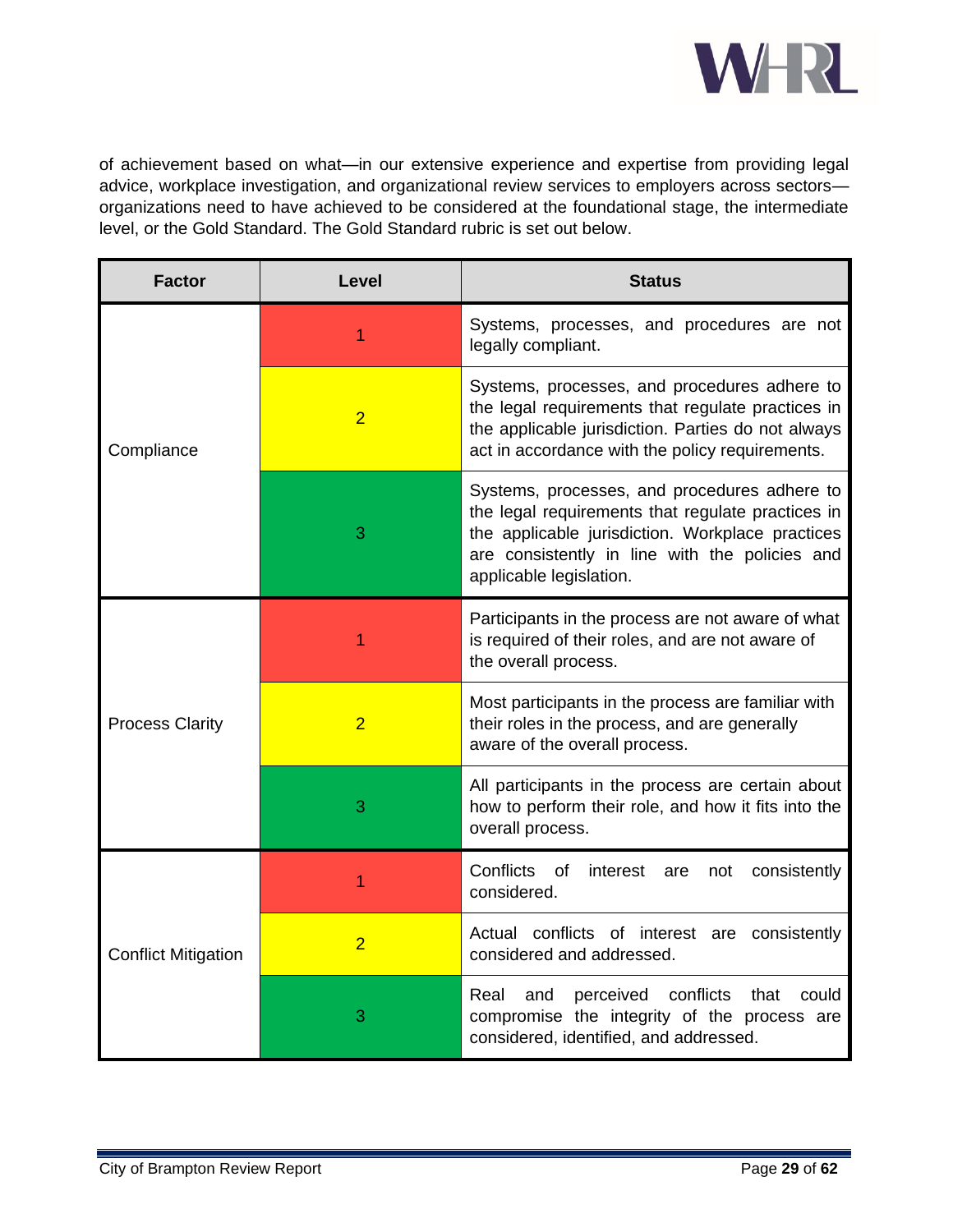

| <b>Factor</b>   | Level          | <b>Status</b>                                                                                                                                                                                                                                                                                                         |
|-----------------|----------------|-----------------------------------------------------------------------------------------------------------------------------------------------------------------------------------------------------------------------------------------------------------------------------------------------------------------------|
|                 | 1              | Employees are not consistently and effectively<br>advised/trained on relevant policies.                                                                                                                                                                                                                               |
| Communication   | $\overline{2}$ | Most employees are consistently and effectively<br>advised/trained on relevant policies.                                                                                                                                                                                                                              |
|                 | 3              | All policies and key elements of the process are<br>socialized throughout the workplace. Refresher<br>training is provided regularly.                                                                                                                                                                                 |
|                 |                | Investigators and decision makers may not be<br>impartial. Respondents may not be provided with<br>allegations in advance of investigation interviews.                                                                                                                                                                |
| Procedural      | $\overline{2}$ | Almost all processes are conducted impartially.<br>Parties are fully heard in most cases.                                                                                                                                                                                                                             |
| <b>Fairness</b> | 3              | Processes are conducted in a fair, impartial, and<br>timely manner such that all parties have a full and<br>fair opportunity to be heard. Decisions are<br>rendered without real or perceived bias, based on<br>the evidence collected. Investigation outcomes<br>are not prejudged. All parties are treated equally. |
|                 |                | ownership and<br><b>Process</b><br>responsibility<br>for<br>outcomes are not clear. Leaders and participants<br>are not held accountable for process flaws.                                                                                                                                                           |
| Accountability  | $\overline{2}$ | ownership<br>and<br><b>Process</b><br>responsibility<br>for<br>outcomes are clear. Expectations are clear, and<br>participants in the process are held responsible<br>for their actions and behaviours.                                                                                                               |
|                 | 3              | responsibility<br><b>Process</b><br>ownership<br>and<br>for<br>outcomes are clear. Expectations are clear, and<br>participants in the process are held responsible<br>for their actions and behaviours. Leaders<br>encourage others to hold them accountable.                                                         |
| Competence      |                | <b>Employees</b><br>who<br>address<br>and<br>investigate<br>complaints are not adequately trained.                                                                                                                                                                                                                    |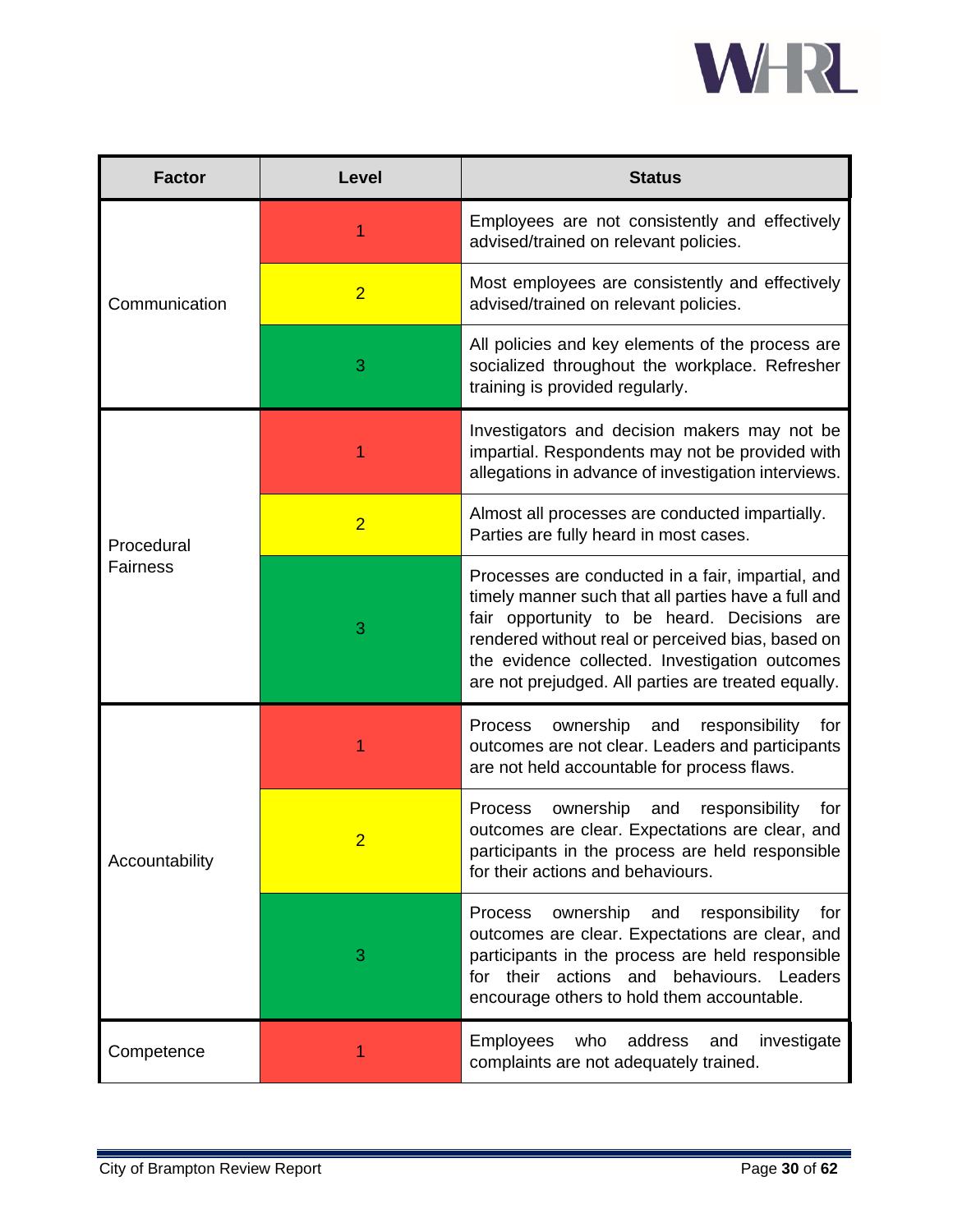

| <b>Factor</b> | Level          | <b>Status</b>                                                                                                                                                                                                    |
|---------------|----------------|------------------------------------------------------------------------------------------------------------------------------------------------------------------------------------------------------------------|
|               | $\overline{2}$ | Most employees who address and investigate<br>complaints are adequately trained.                                                                                                                                 |
|               | 3              | All participants involved in addressing and<br>investigating complaints have adequate skills and<br>training to consistently perform their roles in<br>accordance with legal requirements and best<br>practices. |
|               | 1              | The workplace does not have sufficient resources<br>to ensure that complaints are assessed and<br>investigated in a timely manner.                                                                               |
| Capacity      | $\overline{2}$ | The workplace has access to sufficient resources<br>to ensure that most complaints are assessed and<br>investigated in a timely manner.                                                                          |
|               | 3              | The workplace has access to sufficient resources<br>to ensure that all complaints are assessed and<br>investigated in a timely manner.                                                                           |
|               | 1              | There is significant variation in how complaints<br>assessed<br>and<br>investigated.<br>Most<br>are<br>investigations are not<br>appropriate in<br>the<br>circumstances.                                         |
| Consistency   | 2              | There is some variation in how complaints are<br>assessed and investigated. Most investigations<br>are appropriate in the circumstances.                                                                         |
|               | 3              | All complaints are addressed and investigated in<br>accordance with the same standards and<br>guidelines. Actual processes vary as necessary<br>depending on what is appropriate<br>in the<br>circumstances.     |
| Restoration   |                | Workplace restoration is not contemplated or<br>conducted.                                                                                                                                                       |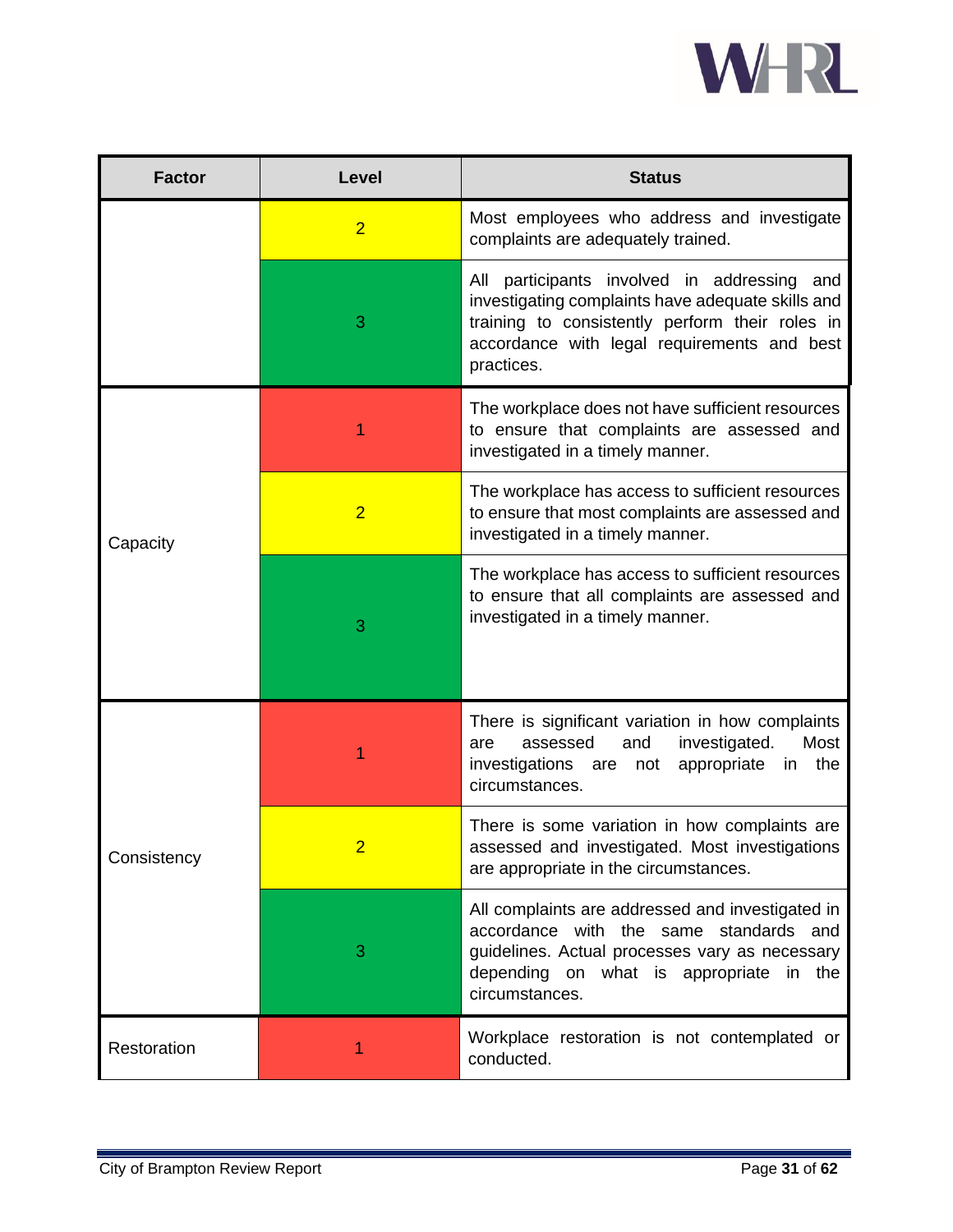

| <b>Factor</b> | Level          | <b>Status</b>                                                                                                                                                                                                                                                                                                                                                                                    |
|---------------|----------------|--------------------------------------------------------------------------------------------------------------------------------------------------------------------------------------------------------------------------------------------------------------------------------------------------------------------------------------------------------------------------------------------------|
|               | $\overline{2}$ | Workplace restoration activities are conducted<br>irregularly, and there is not clear communication<br>about the possibility of restoration activities.                                                                                                                                                                                                                                          |
|               | 3              | The workplace acknowledges that investigation<br>processes can have a negative impact on<br>productivity, relationships, wellness and trust.<br>Workplace restoration activities are socialized in<br>the policies, and expectations for employee<br>participation in restorative<br>efforts<br><b>is</b><br>communicated. Post-investigation workplace<br>restoration activities are conducted. |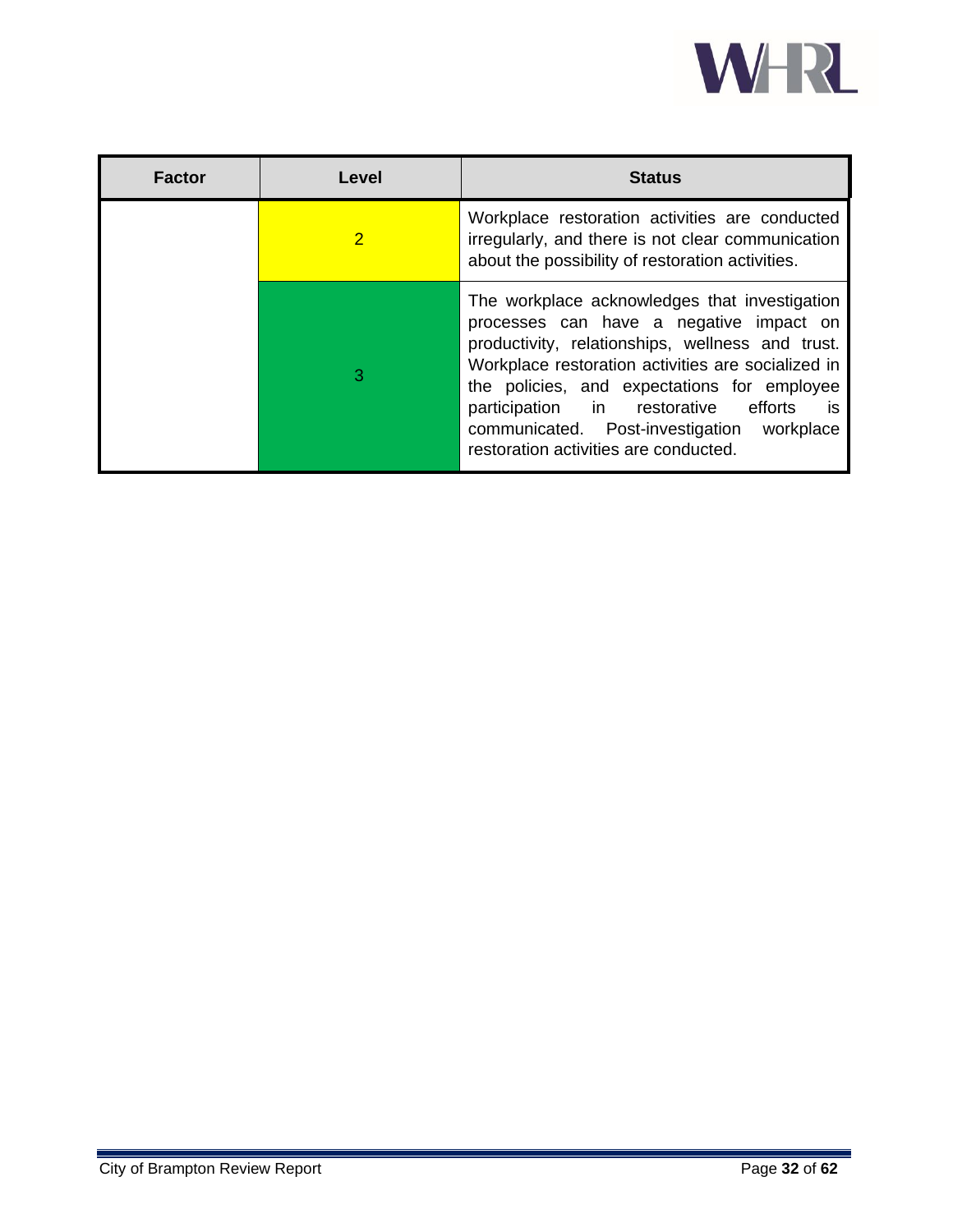

## <span id="page-35-0"></span>*c. Gold Standard Assessment Findings*

The following sections set out the Review Team's assessment of where on the Gold Standard rubric the City falls with respect to each of the ten key factors assessed.

<span id="page-35-1"></span>**i. Compliance**

# **Level of Achievement: 2**

**Systems, processes, and procedures adhere to the legal requirements that regulate practices in the applicable jurisdiction. Parties do not always act in accordance with the policy requirements.**

We have assigned the City a Level 2 for Compliance, as defined above, based on our assessment of all relevant participant feedback and documentary evidence. The City complies with some of its legal and policy obligations; however, it does not do so consistently and some key legal requirements related to complaint processes and procedures are often missed. We set out below a number of gaps related to compliance that inform this rating.

#### **Obligation to Investigate**

- Some participants, including participants in senior leadership, described that HR is generally unresponsive or unwilling to investigate complaints, which points to a lack of compliance with the City's legal obligations to investigate all complaints or incidents of harassment and discrimination.
	- $\circ$  This broad unwillingness to investigate has contributed to a deep sense of mistrust of HR. There is a widely expressed belief among participants that HR's function is primarily to enforce discipline, while "sweeping things under the rug". Many participants have also surmised that HR's unresponsiveness to complaints is a result of HR being "aligned" with management and leadership.
	- $\circ$  One participant in HR described an attitude of self-interest among their colleagues. There is a sense of "is this going to add more work for me? Unless it's helping me presently, I'm not sure if I want to be involved in anything else because I'm swamped."
- Participant feedback indicated that management and certain other trusted individuals have been made aware of incidents of alleged harassment and discrimination, but that they did not consistently escalate the matters in accordance with the Policies.
	- $\circ$  Employers have a legal obligation to investigate all complaints or incidents of harassment and discrimination as soon as they become aware of them. This practice indicates that the City has, on several occasions, violated this obligation.
- The complaints reporting process is fairly decentralized, and employees may come to their supervisor, manager, or other leader instead of HR to make a complaint. This approach may help employees feel more comfortable to engage in the process, given that there is a widespread lack of trust in HR.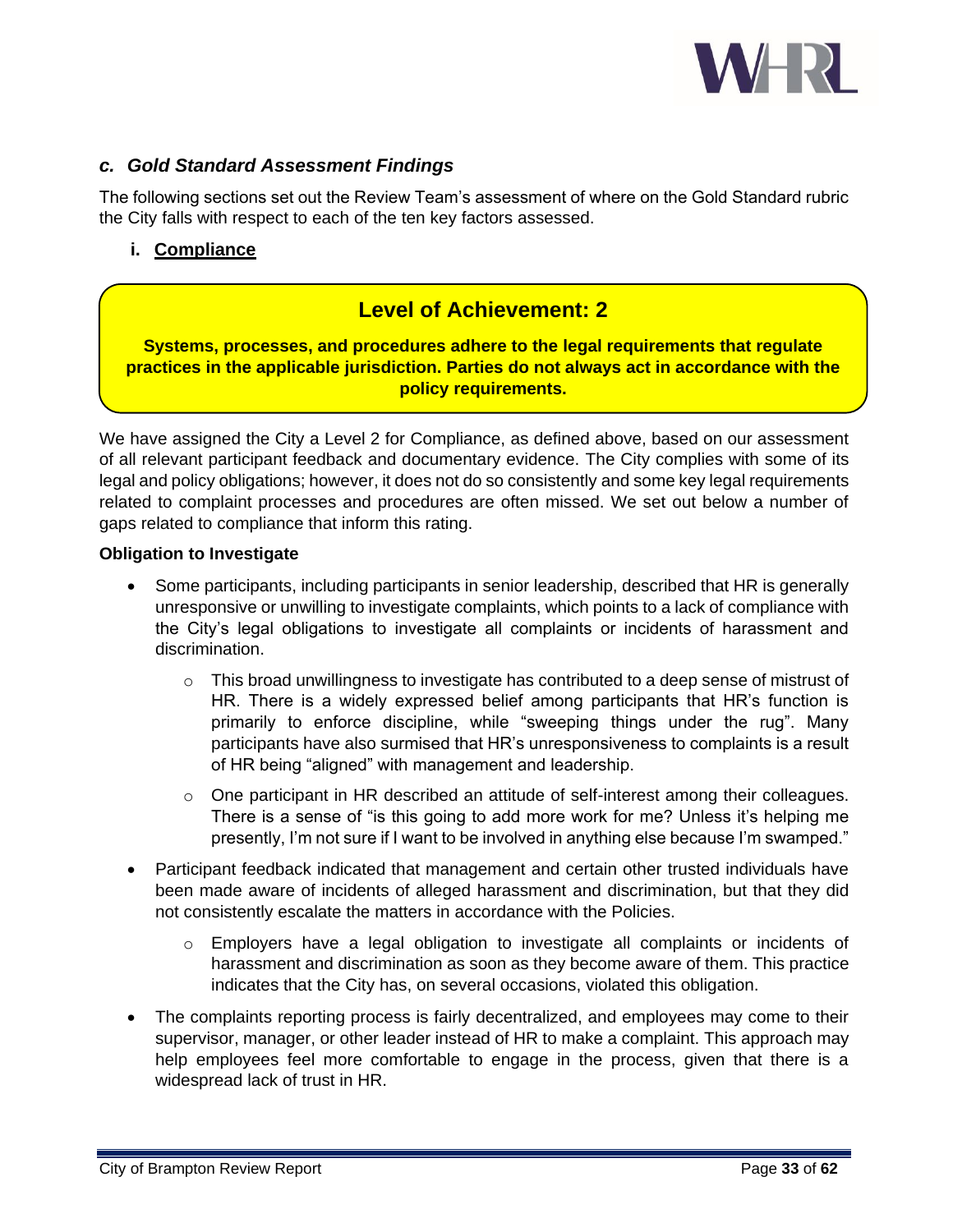

- $\circ$  The latest version of the Policy, which was revised in March 2021, requires a supervisor or member of management to promptly advise HR of a harassment or discrimination complaint that has been directed to them. However, the SOP and the Process have not been similarly updated to reflect this new requirement.
- $\circ$  Additionally, previous versions of the Policy did not require HR to be advised of complaints. As a result, HR was not informed of complaints that were instead directed to supervisors, managers, or other leaders, or their outcomes, including how they were resolved or investigated (if they were at all).
- Investigations training was provided to HR Business Partners, HR Associates, Labour Relations Associates, and Senior Labour Relations Advisors over the course of four days some time in 2020. The Review Team was advised that this was the first time such training on how to conduct investigations was provided, and that certain employees in HR responded to the training with some resistance. It was surmised that this resistance related to the training participants feeling burdened by having to change their existing approaches and follow the processes covered in the training.

#### **Mediation**

- Coupled with an unwillingness to investigate, there is a push within the City to have issues be mediated internally rather than investigated first.
	- $\circ$  Mediation, also known as facilitated resolution, is contemplated as a process that can be engaged as an option to address harassment and discrimination pursuant to the SOP, as long as all parties involved agree to it.
	- $\circ$  As noted above, the City has a legal obligation to investigate all complaints or incidents of harassment and discrimination. While the parties may consent to a mediation and forgo an investigation, this practice violates that obligation. Mediation may be effective following the conclusion of an investigation as a remedial measure; however, an initial mediation with no further investigation when there are clear incidents of harassment or discrimination, rather than lower-level interpersonal conflicts, means that the City is not meeting its legal obligations.
- One participant stated that mediation has been offered in response to serious allegations such as sexual harassment or racial discrimination in the workplace, and that those responsible for the intake of complaints do not have a clear understanding of what issues would be inappropriate for mediation or other informal resolution processes.
	- o None of the Policies provide written criteria or guidelines regarding what kinds of complaints may be inappropriate to advance through informal resolution processes.
- One participant described a situation in which a complainant brought forward allegations of racial discrimination. When mediation was recommended, the complainant raised that the mediator was not racialized and may be unequipped to facilitate a resolution centering on allegations of racism and oppression.
	- o As a positive development, HR has worked to diversify its roster of facilitators and mediators to ensure that a better understanding of racialized employees' lived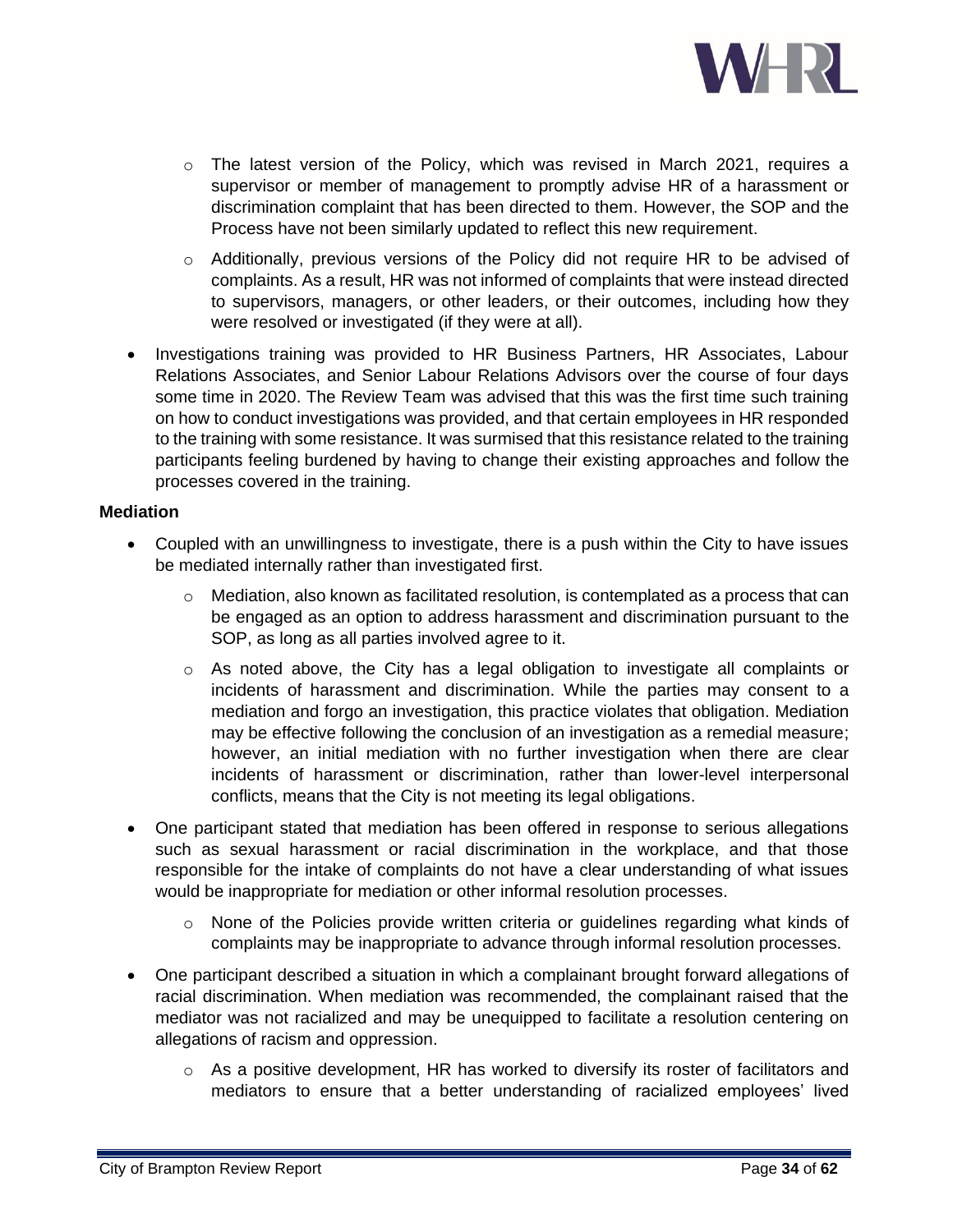

experiences and issues related to race and culture is present in the conflict resolution and mediation process.

#### **Confidentiality and Reprisal**

- Many participants described an overarching culture of fear, oppression, and reprisal at the City with respect to bringing forward complaints in general, and specifically complaints regarding discriminatory conduct. All participants agreed that employees do not trust HR or the investigation process, believe their complaints will not be treated confidentially, and truly believe they will be reprised against for making complaints.
- Complainants have suspected that HR professionals have caused "leaks" of information and have failed to abide by their obligation to keep information about complaints confidential to the greatest extent possible, as set out in the Policies. These suspicions have arisen because there have been instances when confidential information has been shared with City employees in violation of confidentiality obligations, and are a primary cause of employees' lack of trust in HR.
- The Policies do not contain a more fulsome definition or further guidance of what may constitute reprisal.
- Participants described how the fear of reprisal is particularly high for individuals bringing forward complaints against their supervisors or managers.
	- o Participants perceived HR to be "on the side" of management, and believed that bringing complaints against management would be fruitless and would lead to retaliation from managers, who would be advised of the complaints by HR.
- Participant feedback indicated that employees similarly do not trust union representatives to be advisors and representatives for racialized and Black staff.
	- $\circ$  One participant in HR recalled a disciplinary meeting involving a racialized employee who had apparently been insubordinate. That employee shared that they would prefer not to have the union representative present at the table because they did not trust the representative.
	- o Very few complaints or concerns regarding EDI or discrimination are raised to unions, and the Review Team was advised that there is a perception that this is due to a lack of confidence and fear of reprisal rather than an absence of circumstances that would lead to complaints arising.
- This culture of fear has resulted in individuals bringing forward complaints to the Unit, the manager of the Mayor's Advisory Council, certain other trusted employees within the City, senior leadership, and directly to City Council. While some complaints are redirected to the channels contemplated by the Policy and SOP, not all are. As a result, there are challenges in tracking and addressing complaints and incident reports.
- Employees often say that they do not want their complaints to be investigated or escalated due to their fear of reprisal and lack of trust in the investigative process. Those who triage complaints have at times acted in accordance with these requests. Consequently, a number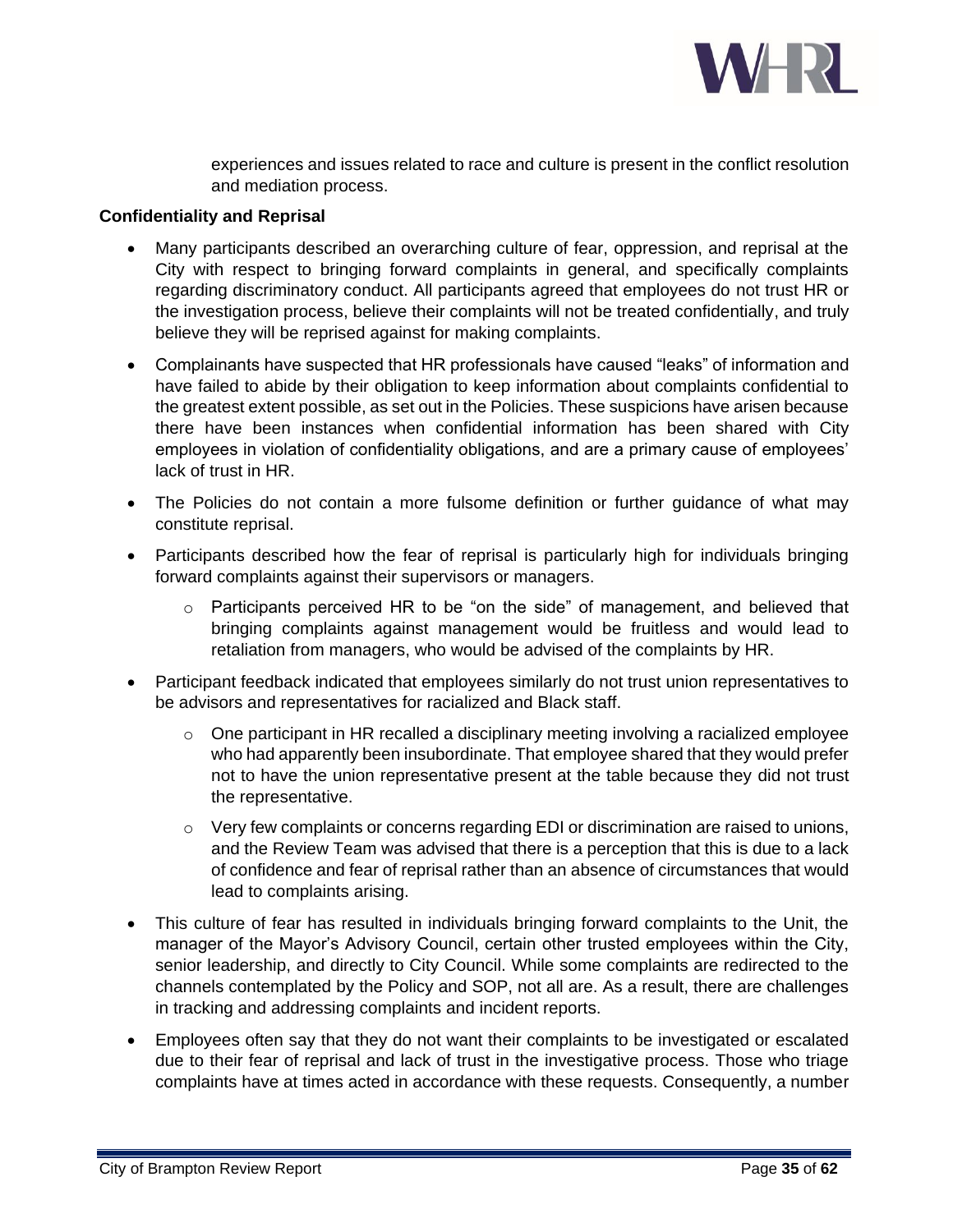

of complaints that the City has become aware of are not ultimately being investigated, which is not compliant with the City's legal obligations.

#### **Policy Revisions**

- The Policy and the SOP provide that they must be reviewed at least once annually to ensure their effectiveness and compliance with relevant legislation.
- The Policy indicates that it was introduced in 2017 and has since been reviewed in 2019 and 2021, indicating that annual reviews do not always occur.
- The SOP indicates that it was last reviewed in 2020.
- Unlike the Policy and the SOP, the Process does not set out any requirements related to review. The text suggests that the process has not been revised since it came into effect in 2002.
- Participants in HR stated that the HR team has continuously updated and modernized City policies to increase their readability and accessibility.

## <span id="page-38-0"></span>**ii. Process Clarity**

# **Level of Achievement: 2**

## **Most employees are familiar with their roles in the process and are generally aware of the overall process.**

**t**

We have evaluated the City at a Level 2 for Process Clarity, as defined above, based on our assessment of all relevant participant feedback and documentary evidence. Our findings with respect to Process Clarity, and the participant feedback upon which these findings are based, include the following.

- Most employees who participated in the Review stated that they were aware of the existence of the Policy. Few participants were aware of the Process. However, feedback from some participants suggested that employees may not know the contents of the Policies well enough to know how to submit complaints.
- Generally, participants whose duties and responsibilities involve receiving, triaging, and/or investigating complaints of workplace harassment and/or discrimination have a fairly good understanding of how to perform their roles and how their roles fit into the overall systems and processes. However, participants identified many deficiencies in process clarity, as further detailed below.
- There is a lack of clarity and written guidance regarding the applicability of the Process to harassment and discrimination complaints under the Policy, given that its functionality overlaps with the SOP.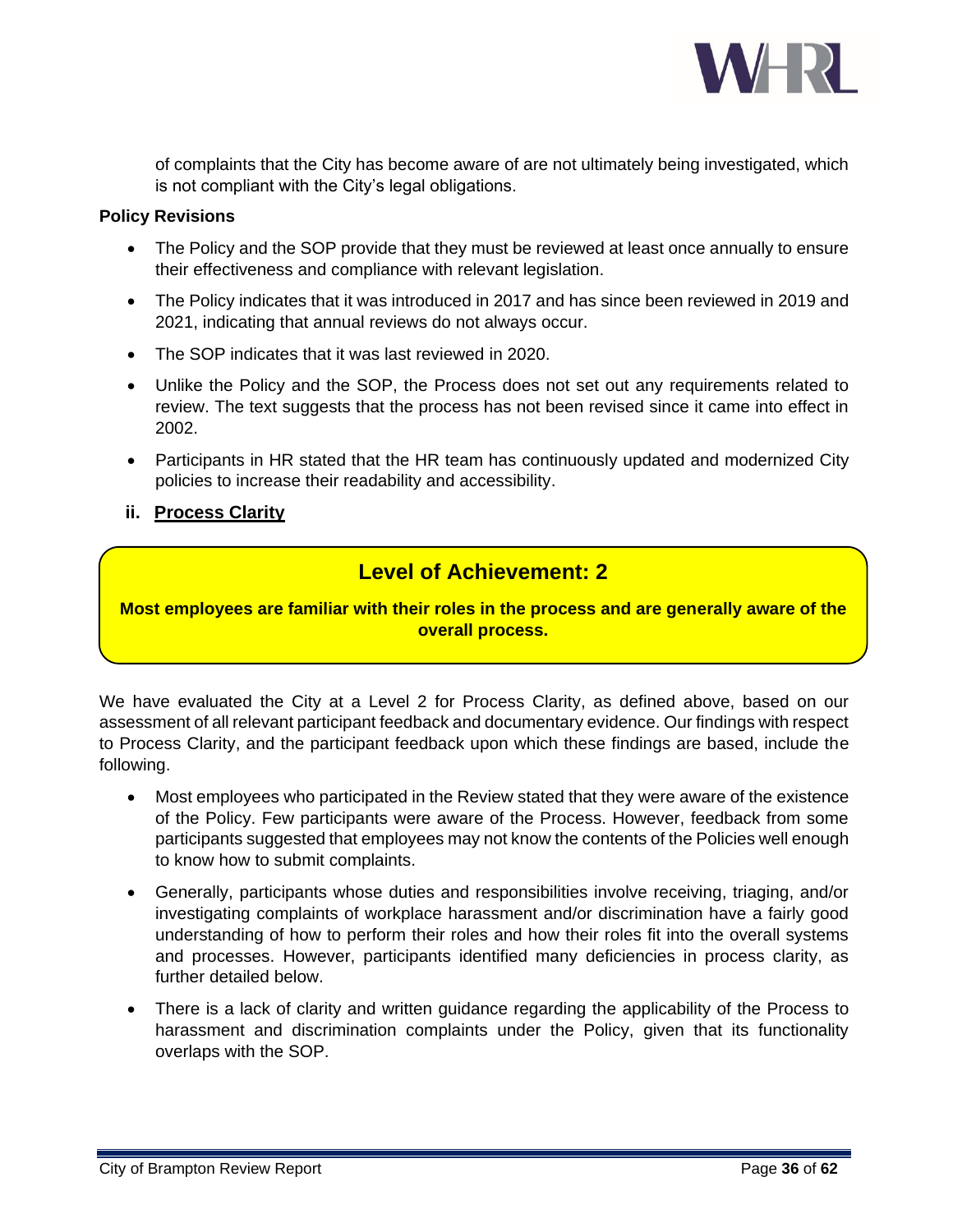

- Relatedly, the Process and the SOP set out significantly different requirements, escalation mechanisms, and options for issue resolution. Some key differences are as follows:
	- $\circ$  The Process casts supervisors and members of management and leadership, up to the City Manager, as responsible for addressing complaints. HR's role is reduced to a consultative capacity. In contrast, the SOP allows HR to conduct intake and investigation of complaints.
	- $\circ$  Unlike the SOP, the Process does not set out an alternate escalation mechanism in cases where an employee makes a complaint against their supervisor or any other individual responsible for triaging and addressing complaints.
	- $\circ$  The Process sets out deadlines for all participants. It requires employees to engage in a detailed discussion about the incident causing issue with their supervisor within ten working days of the incident taking place. Similarly, those responsible for triaging and addressing complaints must meet deadlines of up to ten working days to provide their response to the complaint. No such deadlines are set under the SOP except in the context of an appeal of findings.
- The Policies do not refer to any sort of threshold assessment or similar mechanism to determine whether the alleged conduct would, if proven, meet the definition of workplace harassment or discrimination. Participant feedback suggests that such determinations are somewhat made by HR Business Partners and the Human Rights Advisor in the context of determining the complexity of the allegations and who should have conduct of the investigation, but they are not documented.
- The Policies do not set out any criteria or guidelines for determining appropriate corrective action.
- Similarly, the Policies do not contain guidelines regarding when a complainant will not be required to continue working with a respondent during an investigation process, or where the allegations against them have been substantiated.
- There is a lack of clarity as to where complaints of discrimination in hiring practices or complaints of systemic racism should be reported.
- More broadly, there is a lack of clarity as to what role the Human Rights Advisor should play in the complaints process, largely as a result of the role's close association with the HR division. The role's location in HR not only diminishes its neutrality and trustworthiness among Black and racialized employees, but also contributes to confusion regarding delineation of work and employee access to the role. There is currently no clear or written process in place that sets out how employees can access the Human Rights Advisor's services. Additionally, there is no clear direction or understanding regarding how work should be delineated between HR professionals and the Human Rights Advisor.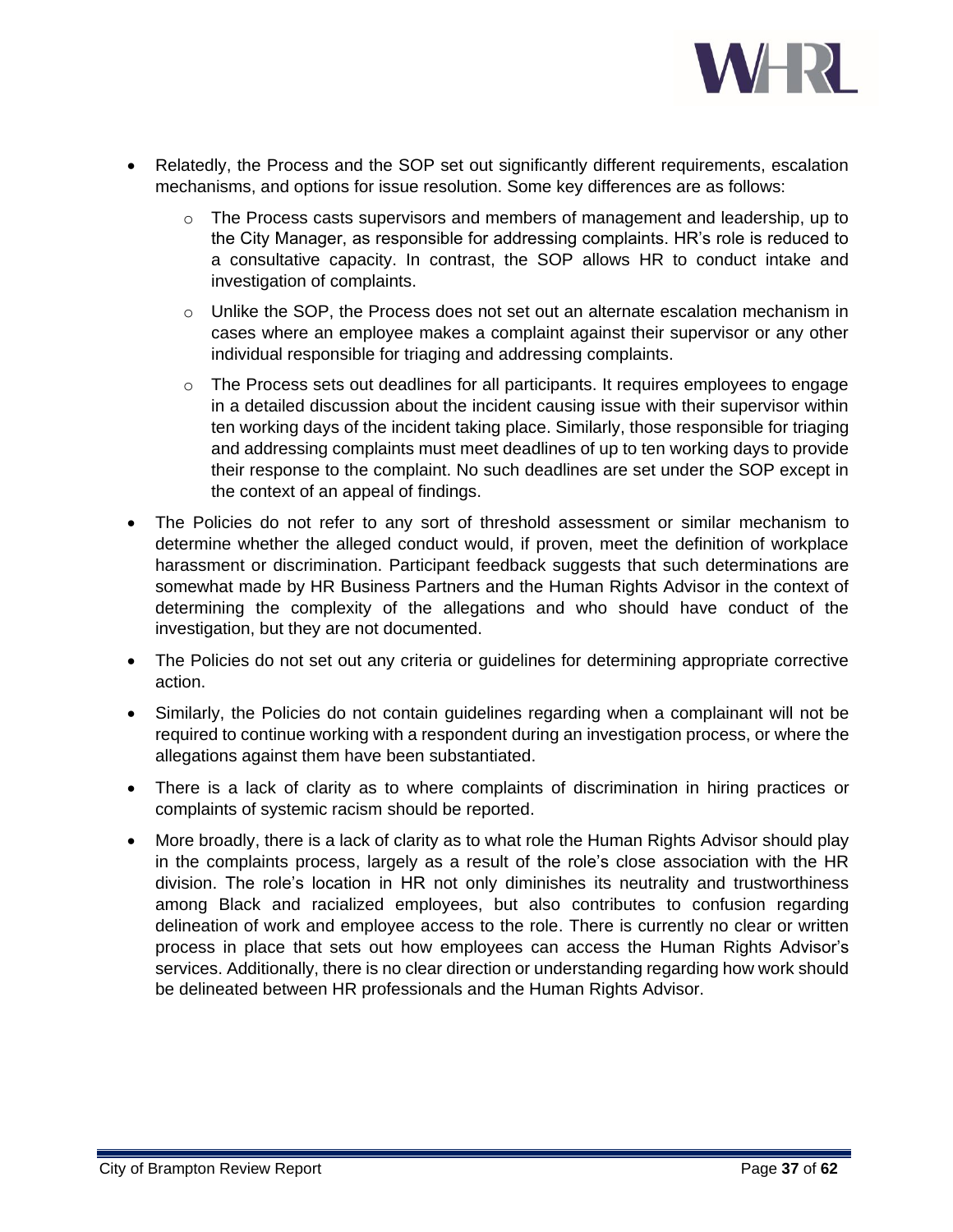

## <span id="page-40-0"></span>**iii. Conflict Mitigation**

# **Level of Achievement: 1**

#### **Conflicts of interest are not consistently considered.**

We have assigned the City a Level 1 for Conflict Mitigation, as defined above, based on our assessment of all relevant participant feedback and documentary evidence. Our findings with respect to Conflict Mitigation, and the participant feedback upon which these findings are based, include the following.

- Many participants perceive HR as being "aligned" with management and leadership. Participants expressed doubt about whether HR Business Partners, who provide advice to management, are able to conduct fair and impartial investigations.
- The City has on occasion retained its external legal counsel to conduct investigations as third-party investigators, and there appears to be no appreciation of the conflict of interest that this presents.
- Some HR professionals have been reported to prejudge allegations or hold adversarial attitudes towards complainants, such that they may steer a complaint resolution process or investigation towards a particular conclusion.
	- $\circ$  HR Business Partners have been heard referring to certain employees as "problem" employees", and saying things such as, "We can get him or her on X."
- The Policies indicate that supervisors, HR, and members of management who act as internal investigators may also be involved in determining the corrective action that is implemented after a complaint is substantiated. This presents a conflict of interest, as it compromises the investigator's impartiality if they are the ultimate decision-maker.

## <span id="page-40-1"></span>**iv. Communication**

# **Level of Achievement: 2**

## **Most employees are consistently and effectively advised/trained on relevant policies.**

We have assigned the City a Level 2 for Communication, as defined above, based on our assessment of all relevant participant feedback and documentary evidence. Our findings with respect to Communication, and the participant feedback upon which these findings are based, include the following.

• Most employees were aware of the Policy, while few participants were aware of the Issue Resolution Process.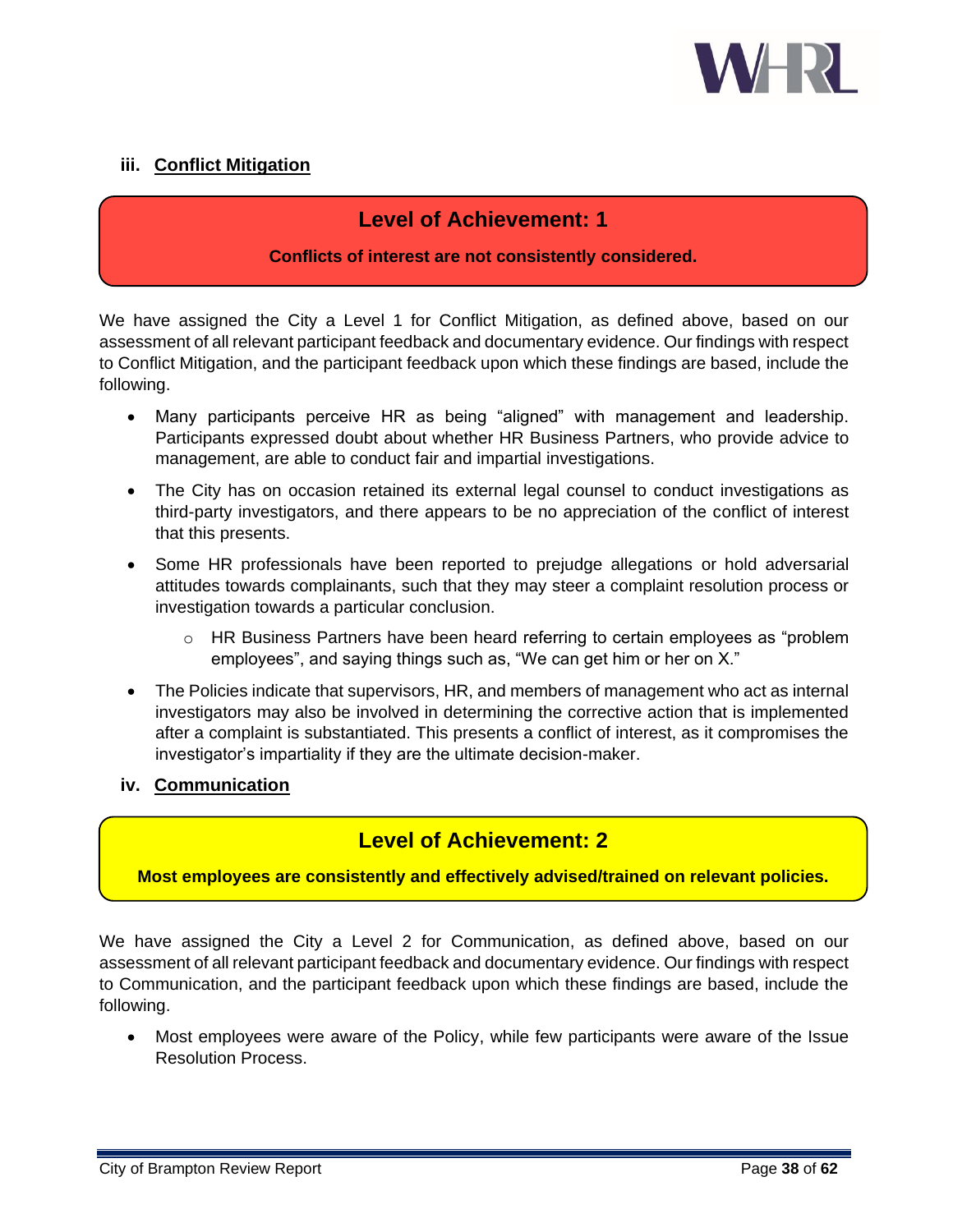

- An email to all City employees regarding the most recent revisions to the Policy was distributed. Employees were required to provide an acknowledgment that they had reviewed the updated Policy through a learning management system. Participants reported that all employees were required to provide this acknowledgement, including part-time staff.
- The Policy provides that employees must review its contents at least once per year to ensure continued awareness, and that supervisors must require employees to engage in these reviews. However, participant feedback indicated that these annual reviews are not conducted in practice.
- Participants in HR stated that the HR team has continuously updated and modernized City policies to increase their readability and accessibility, and regularly offers optional training on policies, including the Policy.
- Participant feedback indicated that there are considerable inconsistencies among different departments regarding the extent to which the contents of the Policies are socialized to employees.
	- $\circ$  One employee in Fire and Emergency Services stated that the Policy may have been mentioned during their onboarding, but has not been talked about since then.
	- o Another employee in Transit described how senior leadership regularly sends out bulletins on the Policies.
- Onboarding processes are inconsistently provided to new employees and may lead to a patchwork understanding of policies and processes.
	- $\circ$  Certain participants, including employees whose responsibilities include receiving and responding to complaints of harassment and discrimination, described how they received little to no onboarding when joining the City, which they would have expected to include training and information on the City's harassment and discrimination policies and practices.
	- $\circ$  Other participants described a more fulsome experience, in which they were provided with training about the Policies and further training (such as training on the use of email and records management software) via a learning management system, though they were clear that the "equity piece" was missing.
- Some participants also expressed that employees can self-direct by taking the initiative to access City policies on its website or its intranet. This approach shifts the onus onto each employee to familiarize themselves with policies rather than receiving fulsome training and refresher training from qualified individuals.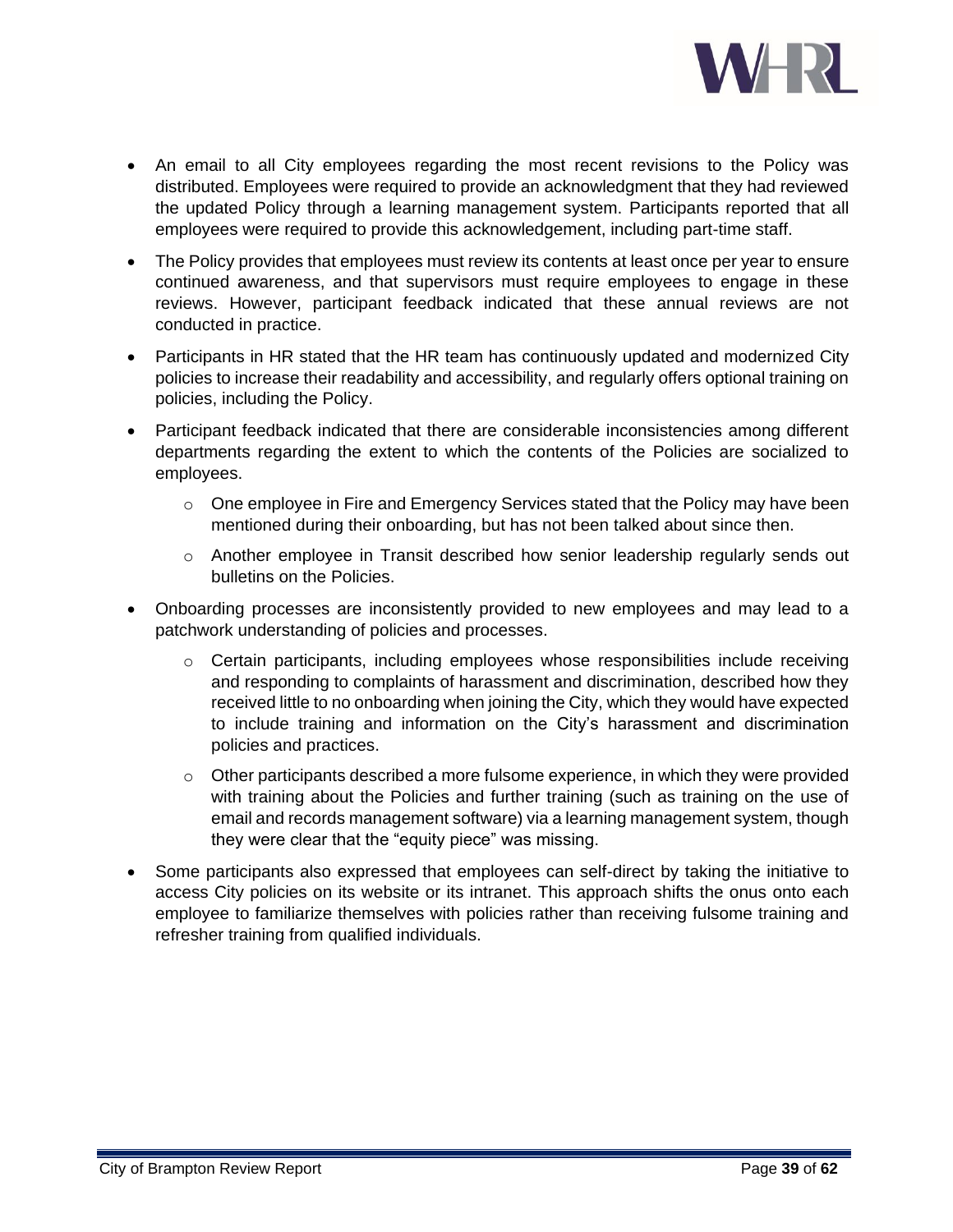

## <span id="page-42-0"></span>**v. Procedural Fairness**

## **Level of Achievement: 1**

**Investigators and decision makers may not be impartial. Respondents may not be provided with allegations in advance of investigation interviews.**

We have assigned the City a Level 1 for Procedural Fairness, as defined above, based on our assessment of all relevant participant feedback and documentary evidence. Our findings with respect to Procedural Fairness, and the participant feedback upon which these findings are based, include the following.

- Respondents are not consistently provided with the allegations against them in advance of attending investigation interviews. On occasion, internal investigators have expressed that participants are not provided with the allegations beforehand because of concerns that they would have pre-rehearsed answers.
	- $\circ$  Consistently providing respondents with the particulars of the allegations against them in advance of investigation interviews is crucial for upholding procedural fairness because failure to do so prevents respondents from being able to prepare for their interviews and can lead to participants being blindsided during their interviews, thereby depriving them of a full and fair opportunity to respond to the allegations against them.
- Many participants indicated that investigations into complaints of workplace harassment and discrimination are often not procedurally fair because internal investigators in HR are "aligned" with management and leadership, and have sought to protect the City and the status quo rather than conducting a fair and impartial investigation.
- Some HR professionals have been reported to prejudge allegations or hold adversarial attitudes towards complainants, such that they may steer a complaint resolution process or investigation towards a particular conclusion.
	- o One participant in HR recalled HR Business Partners as referring to certain employees as "problem employees", and saying things such as, "We can get him or her on X."
- Participants reported that HR professionals may have breached their confidentiality obligations regarding complaints, which may lead to reprisal against complainants. Failure by the City to consistently prevent and address breaches of confidentiality and reprisal seriously undermines procedural fairness.
- Participants reported that racialized employees are also more often subjected to excessive discipline where allegations against them have been substantiated, relative to non-racialized employees, suggesting that corrective action is not imposed in a fair and impartial manner.
- The Policies indicate that supervisors, HR, and members of management who act as internal investigators may also be involved in determining the corrective action that is implemented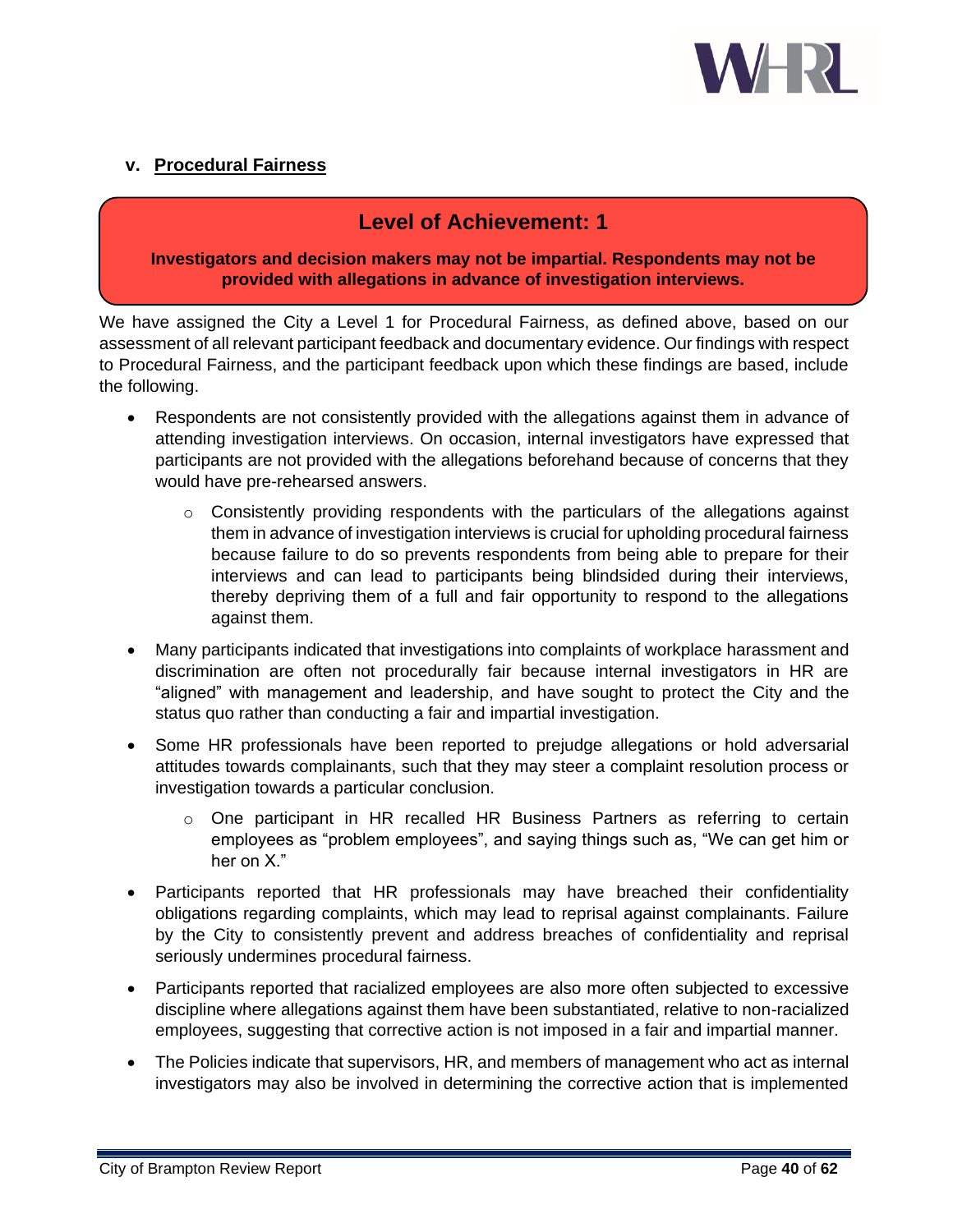

after a complaint is substantiated, which is not procedurally fair as such investigators would have a conflict of interest.

- The Policies do set out a requirement that the City must inform complainants of the corrective actions implemented against respondents where allegations are substantiated. This requirement reflects the complainant's statutory right to be informed of these specifics.
- The Policies do provide that separate meetings with complainants and respondents will be arranged to inform them of the findings of investigations, thereby facilitating some transparency.
- <span id="page-43-0"></span>**vi. Accountability**

# **Level of Achievement: 1**

**Process ownership and responsibility for outcomes is not clear. Leaders are not held accountable for process flaws.**

We have assigned the City a Level 1 for Accountability, as defined above, based on our assessment of all relevant participant feedback and documentary evidence. Our findings with respect to Accountability, and the participant feedback upon which these findings are based, include the following.

- As noted above, some participants, including participants in senior leadership, described that HR is generally unresponsive or unwilling to investigate complaints.
- The Procedure states that an investigation into the complaint will be conducted by: the supervisor, in consultation with HR; a HR Business Partner or delegate; or a third party, "depending on the nature of the complaint". However, the Procedure does not contain further guidance as to how the identity of the investigator is determined, including what considerations are involved in assessing the nature of the complaint.
- Participants in HR confirmed that within HR, investigations are ordinarily conducted by the HR Business Partner or the recently hired Human Rights Advisor.
- HR employs a fairly detailed Excel spreadsheet that tracks complaints investigated by the department. The department contains fields for:
	- o the dates the investigation was open and closed;
	- $\circ$  the status of the investigation;
	- o the originating department and division;
	- o the complainant and respondent's names;
	- $\circ$  the investigation type;
	- $\circ$  a description of the investigation (including a brief description of what happened and a secondary investigation type, if applicable);
	- o details of findings;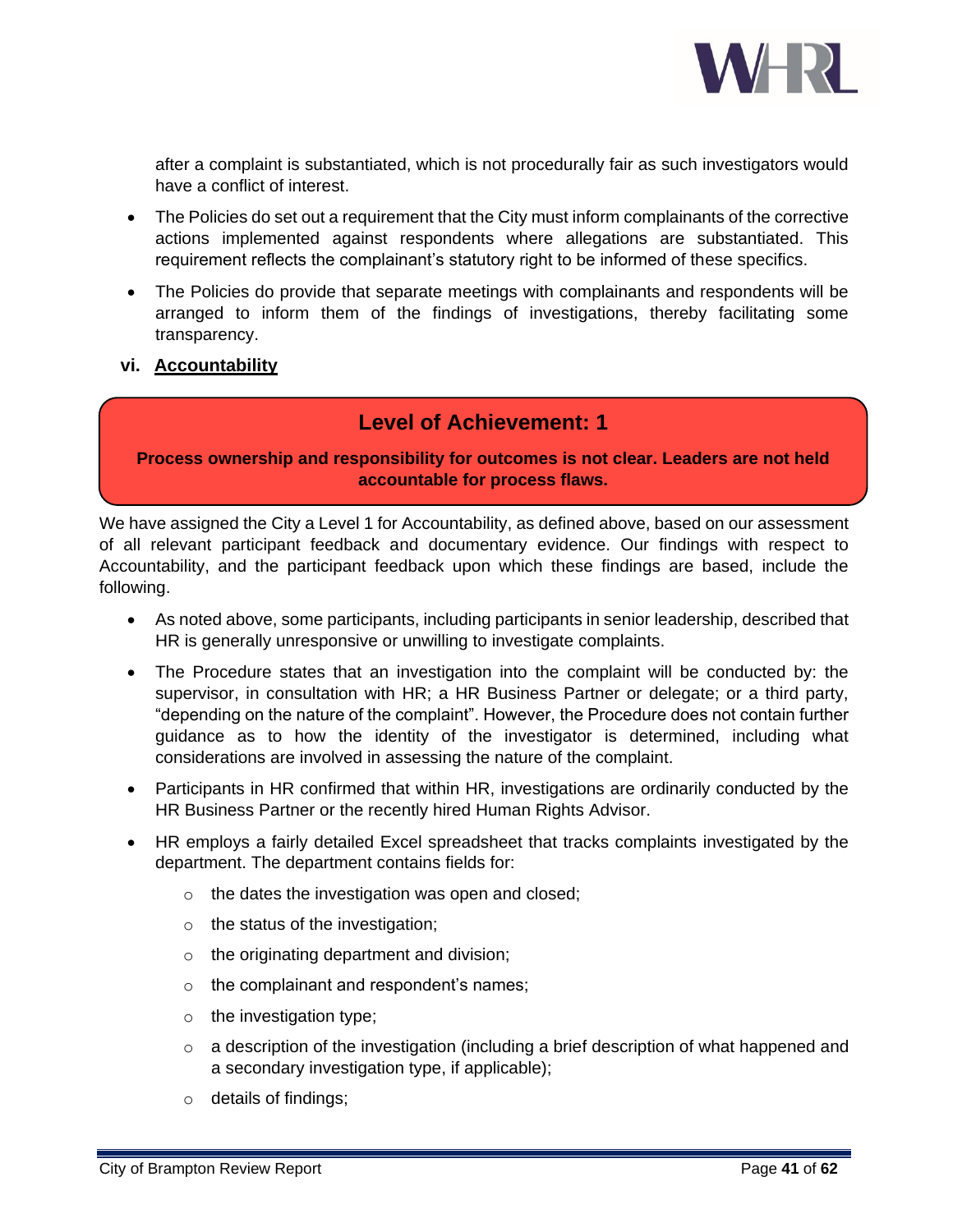

- o details of disciplinary and remedial outcomes; and
- $\circ$  details of escalations, including appeals through the SOP and grievances.

The spreadsheet also promotes accountability by including identifying information regarding the investigator, including whether they are external or internal to the City, and if they were internal, whether they are an HR Associate or and HR Business Partner and the number of internal hours required to conduct the investigation.

- Feedback indicated that it is unclear who is ultimately responsible for ensuring that complaints of harassment and discrimination are appropriately investigated, particularly as matters may be investigated by managers and supervisors outside of HR. Further, the responsibility for investigations is not clearly delineated between the Human Rights Advisor and the HR Business Partners. Additionally, previous versions of the Policy did not require HR to be advised of complaints, and there appears to be no centralized system for processing and tracking complaints.
	- o Despite that the latest version of the Policy, which was revised in March 2021, now requires a supervisor or member of management to promptly advise HR of a harassment or discrimination complaint that has been directed to them, the SOP and the Process have not been similarly updated to reflect this new requirement, and it remains unclear if and how conduct of those investigations external to HR are tracked.
- Further, data is collected in an ad hoc manner, seemingly without guiding purpose, intention or formal process.
- Participant feedback indicated that a learning management system is used to track data related to training on policies and procedures.
- Overall, feedback indicates that there is no centralized tracking of data. This is particularly problematic, as many participants reported a lack of trust in HR and a preference to direct complaints to their managers or supervisors, to the Unit, the manager of the Mayor's Advisory Council, or certain other trusted individuals. As a result, many complaints, issues and incidents requiring investigation may be falling through the cracks. With a significant lack of data and monitoring, there is no ability for the City to observe, own, and analyze year-overyear trends and legal compliance and best practices.

## <span id="page-44-0"></span>**vii. Competence**

## **Level of Achievement: 1**

#### **Employees who address and investigate complaints are not adequately trained.**

We have assigned the City a Level 1 for Competence, as defined above, based on our assessment of all relevant participant feedback and documentary evidence. Although participants reported that most of the City's employees who perform internal investigations into workplace harassment and discrimination have received training on how to conduct workplace investigations, participants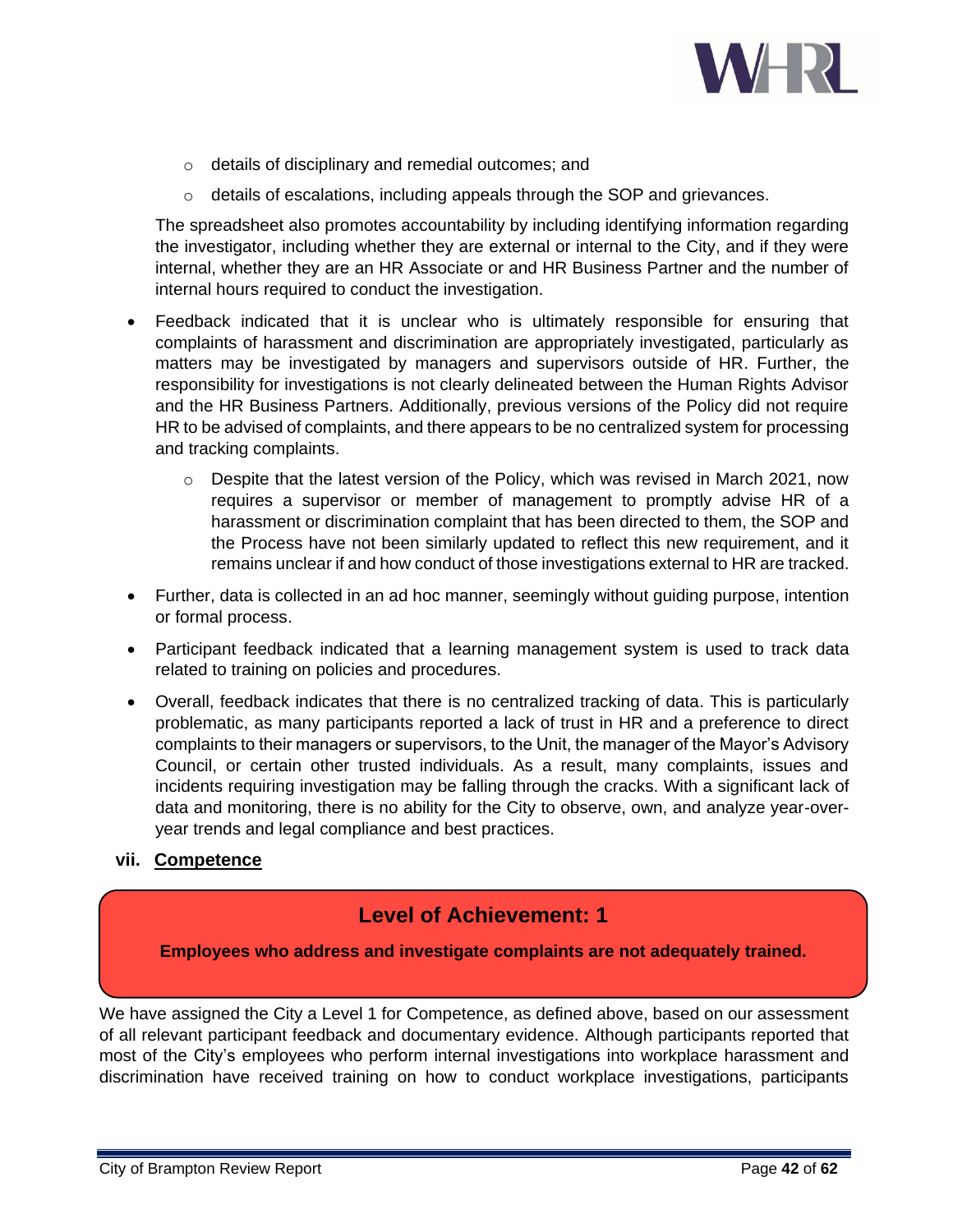

identified many gaps and deficiencies with respect to the Competence of the City's internal investigators.

- Participants in HR and senior leaders have expressed serious doubt regarding the competence of HR professionals, managers, and supervisors to receive, address, and investigate complaints.
	- $\circ$  HR is perceived as not grasping foundational principles such as procedural fairness and natural justice. HR staff have been reported to have made statements that suggest that they prejudge allegations and take an adversarial approach to complainants they have designated as "problem employees".
	- $\circ$  On one occasion, an employee's complaint, which was not submitted to HR directly, was ultimately forwarded to every member of the employee's reporting line, including potential respondents, "for discussion".
- Investigations training was provided to HR Business Partners, HR Associates, Labour Relations Associates, and Senior Labour Relations Advisors over the course of four days some time in 2020. The Review Team was advised that this was the first time training on conduct of investigations was provided, and that certain training participants responded to the training with some resistance because they felt burdened by having to follow the processes covered in the training.
	- $\circ$  It is unclear whether similar investigations training has been provided to supervisors and members of management, who may also act as investigators under the Policies.
- Participants recalled that while the training addressed how to conduct investigations generally, including allegations of discrimination, the training did not address how to triage complaints and investigate with an anti-oppressive approach.
- Participants reported that they do not believe the City's internal investigators understand or have any substantive knowledge about anti-Black racism, and that they fail to recognize discriminatory behaviours directed at Black employees as such.

## <span id="page-45-0"></span>**viii. Capacity**

# **Level of Achievement: 1**

#### **The workplace does not have sufficient resources to ensure that complaints are assessed and investigated in a timely manner.**

We have assigned the City a Level 1 for Capacity, as defined above, based on our assessment of all relevant participant feedback and documentary evidence. Participant input largely supports that the City does not have access to sufficient resources to assess and investigate all, or even most, complaints in a timely manner.

• It is unclear what deadlines apply to the complaints and investigations process, given discrepancies between the Process and the SOP.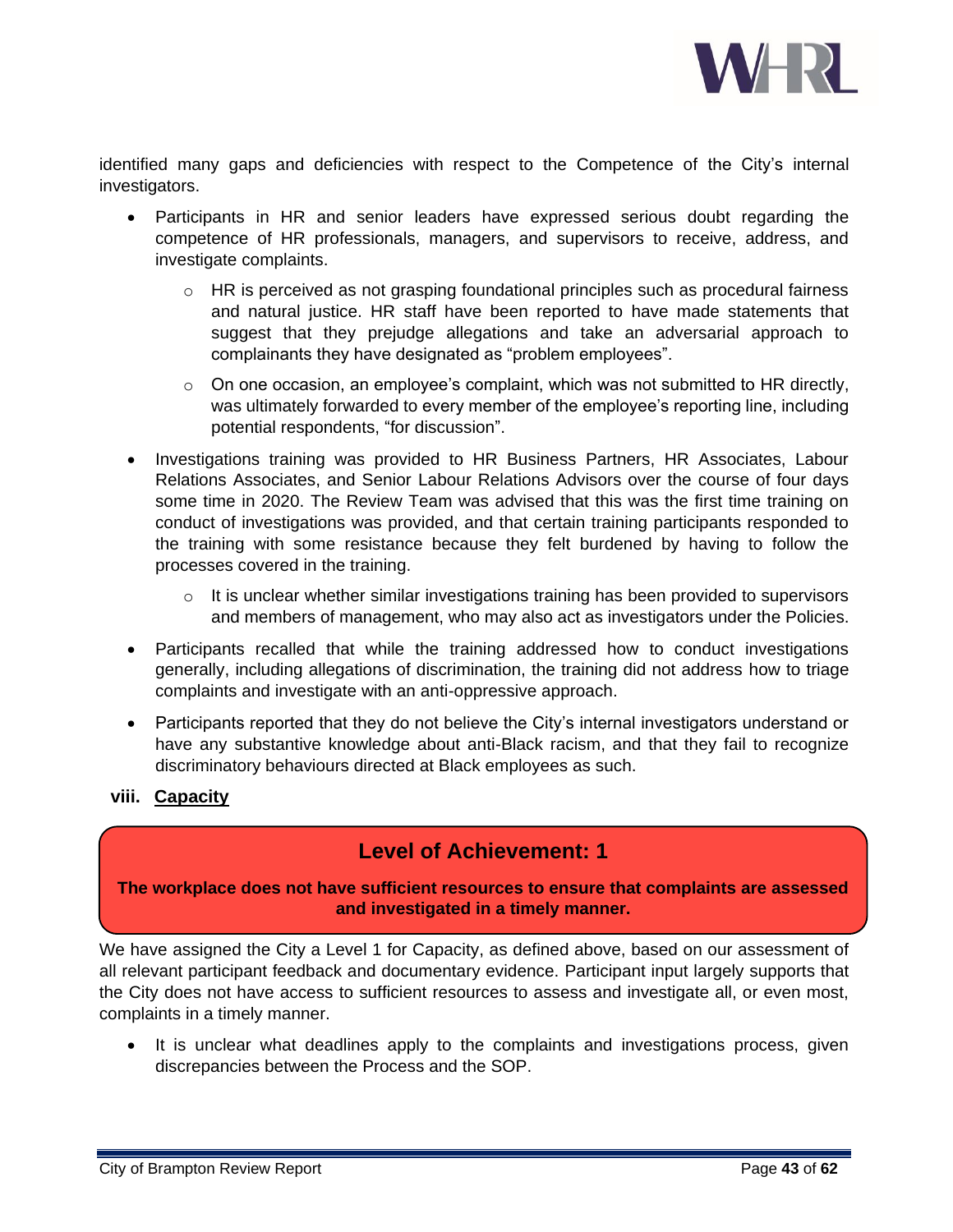

- $\circ$  The Process sets out deadlines for all participants. It requires employees to engage in a detailed discussion about the incident causing issue with their supervisor within ten working days of the incident taking place. Similarly, those responsible for triaging and addressing complaints must meet deadlines of up to ten working days to provide their response to the complaint. No such deadlines are set under the SOP except in the context of an appeal of findings.
- Within HR, only seven employees form the roster of internal investigators responsible to address complaints from an organization of thousands of employees. Investigations are ordinarily conducted by six HR Business Partners and one Human Rights Advisor.
- Additionally, participants reported that the time spent by internal investigators on investigations is often disproportionate to the egregiousness and complexity of the allegations. Investigation processes are often unnecessarily lengthy, and some participants surmised that this may be because of a latent sense of job insecurity which leads HR professionals to "demonstrate all of these things are done in order for [their] job to be considered secure".
- A participant indicated that capacity is a significant concern due to a significant recent influx of complaints, the complexities that inhere in complaints of ABR and racial discrimination (direct, indirect, systemic and subtle), the lack of training on those issues provided to internal investigators, a lack of supply of investigators, and a greater need for external investigators.
- Due to the broad lack of data related to investigations and their progress, it is not possible to determine with more precision how long complaints take to investigate; however, based on participant input, the City does not have sufficient resources to assess and investigate all complaints in a timely manner.
- <span id="page-46-0"></span>**ix. Consistency**

# **Level of Achievement: 1**

## **There is significant variation in how complaints are assessed and investigated. Many investigations are not appropriate in the circumstances.**

We have assigned the City a Level 1 for Consistency, as defined above, based on our assessment of all relevant participant feedback and documentary evidence. Our findings with respect to Consistency, and the participant feedback upon which these findings are based, include the following.

• Participants indicated that complaints have not been consistently reported to HR for investigation. Rather, the majority of complaints that should be investigated under the Policies are addressed informally and through various parties, including managers, supervisors, the Mayor's Advisory Council, the Unit, or certain other trusted figures within the City. These parties are not consistently responsive to inquiries regarding the complaints and investigations processes, such that employees are not consistently provided with important information relevant to how various steps in the process work in practice. Accordingly,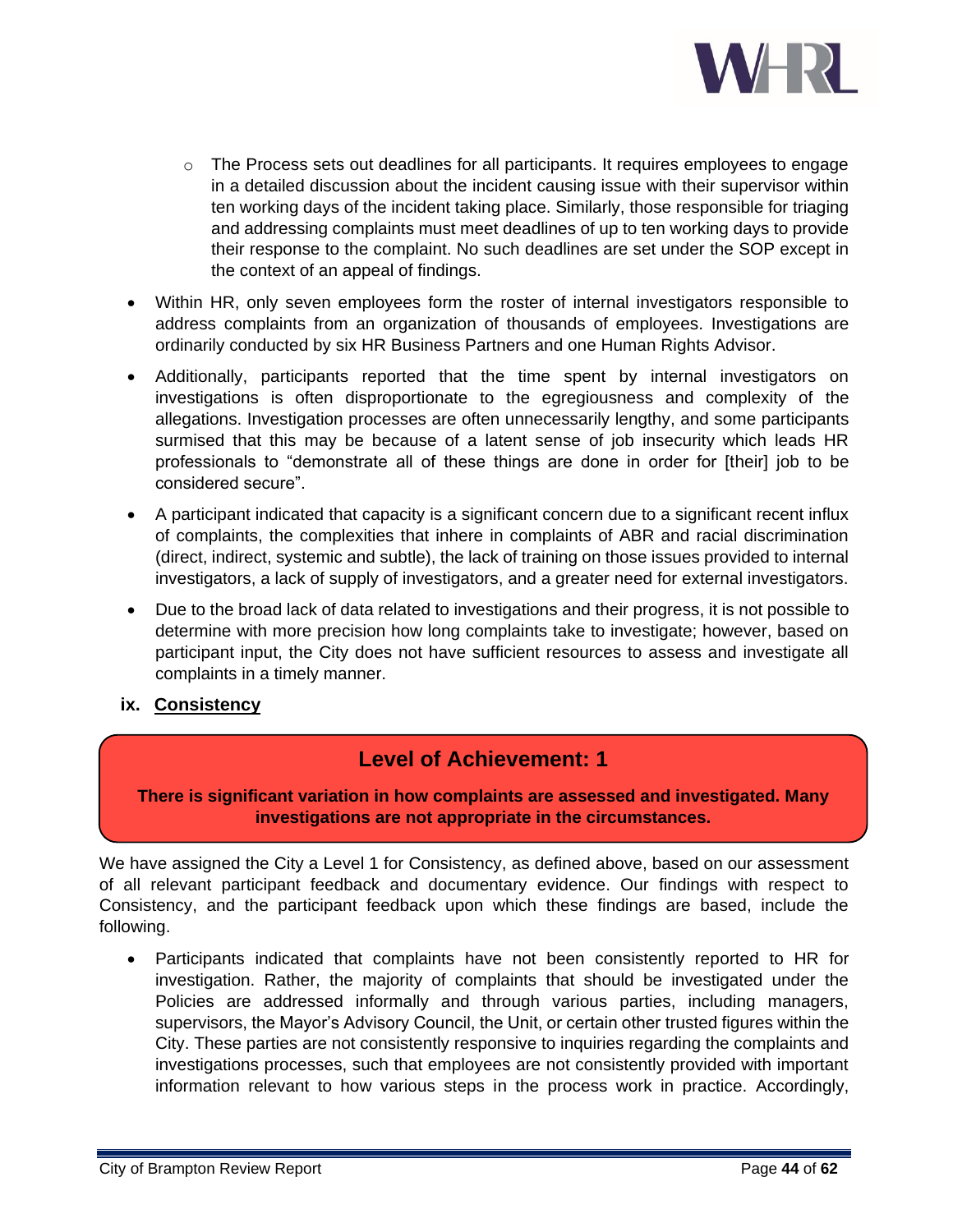

employees do not consistently have equal access to information and support for bringing forward complaints of harassment and discrimination.

- Matters may be investigated by HR, managers, or supervisors, which may lead to greater variation with respect to how complaints are assessed and investigated. The information provided indicated that there are few to no measures in place to ensure consistency in how investigations are conducted.
	- $\circ$  While the Process and Policy suggest that HR is expected to act, at minimum, as a "support" to the designated investigator, the extent to which HR's presence can serve as a touchstone to ensure greater consistency remains unclear.
	- $\circ$  While investigations training was provided to HR employees in 2020, it is unclear whether similar training has been provided to supervisors and members of management.
	- $\circ$  It is unclear whether investigation reports drafted by internal investigators are consistently reviewed to ensure that they are clear, coherent, and appropriate in the circumstances.
- While HR employs a spreadsheet system to track complaints that it has received, there is no centralized log that includes data from investigators external to HR. This hinders oversight as to whether complaints are being consistently assessed, investigated, and addressed in an appropriate manner.
- There is no clear direction or understanding regarding how work should be delineated between HR professionals and the Human Rights Advisor. At present, employees are not able to contact the Human Rights Advisor directly with complaints or concerns. To access the Human Rights Advisor, employees must first submit complaints to HR. An HR Business Partner may exercise their discretion to refer a complaint to the Human Rights Advisor in cases where the former does not have capacity to take on complaints, or does not feel confident to address certain complaints due to their complexity. Given the limited capacity within the Employee and Labour Relations team to triage and investigate complaints, the Human Rights Advisor has typically only investigated complaints that involve potential corporate liability, such as complaints that address the Policies and the *Code.*
	- o Without any written criteria or guidelines regarding when the Human Rights Advisor should get involved in the complaints and investigation processes, there is inconsistency as to which complaints receive this additional oversight.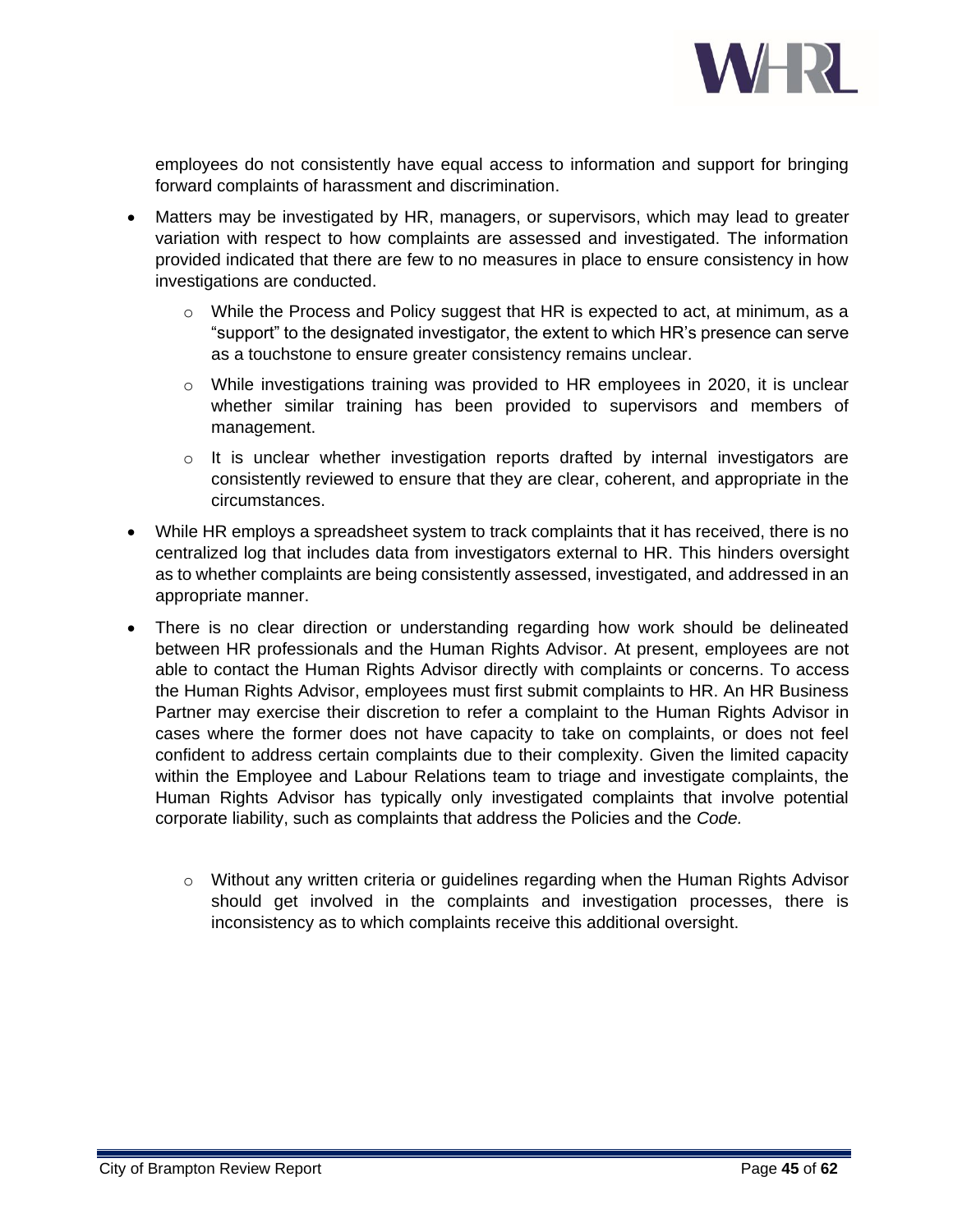

## <span id="page-48-0"></span>**x. Restoration**

`

## **Level of Achievement: 1**

#### **Workplace restoration is not contemplated or conducted.**

Workplace restoration involves employing strategies, processes and/or activities designed to rebuild employee engagement, productivity and trust after a disruptive incident or event, which includes investigations. We have assigned the City a Level 1 for Restoration, as defined above, based on our assessment of all relevant participant feedback and documentary evidence. Our findings with respect to Restoration, and the participant feedback upon which these findings are based, include the following.

- Very little evidence was obtained from participants about any existing City restoration practices related to the fallout that naturally occurs as a result of harassment and discrimination investigations. The mistrust associated with the HR division and internal investigations is exceptionally high, which may in itself be partly indicative of a lack of postinvestigation restoration.
- The Policies do not contemplate any remedial actions or restoration practices that might occur following the conclusion of an investigation, and do not set out any standardized mechanism to close out complaints and investigation processes.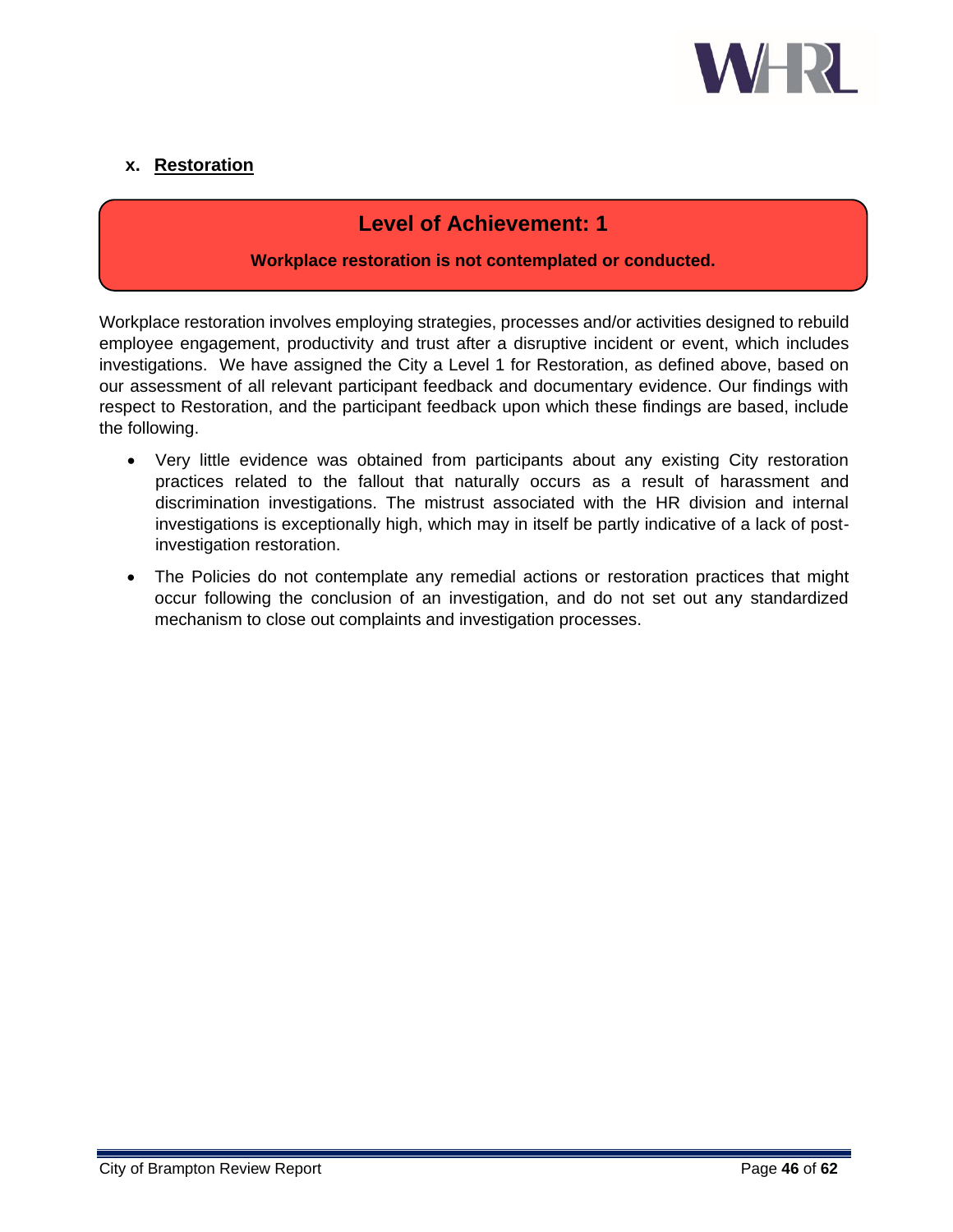

# <span id="page-49-0"></span>**RECOMMENDATIONS AND OPPORTUNITIES FOR IMPROVEMENT**

## <span id="page-49-1"></span>**Employee Experiences and Observations Related to ABR in the Workplace**

## <span id="page-49-2"></span>*a. Formulate clear strategies and allocate sufficient resources to EDI initiatives*

The City's existing EDI initiatives, while formed with good intentions, have lacked clear strategies and adequate resources to carry out identified, broadly-stated objectives. As noted above, many Black employees perceive these initiatives as rudderless and believe they have been created primarily for optics, which may eventually lead to more deeply entrenched distrust and ineffectiveness. To combat these perceptions, the City should create a cohesive and comprehensive EDI strategy that clearly articulates a phased approach to significant initiatives. EDI initiatives must be very clearly socialized throughout the City, and any and all initiatives must be tethered to the City's objectives, as set out in its strategy. Clarity and cohesion as between the City's efforts must be prioritized so as to build trust and buy-in among employees.

Given the trust in and positive perceptions of the CAO, as well as the positive perceptions of the fact that a leader at the top level of the organization is committed to EDI, the overall strategy should be communicated by the CAO.

Employee sentiments related to the Unit are key examples of the consequences of not clearly identifying mandate, managing expectations, under-resourcing and lack of planning. We note that the Unit is still without a formal mandate, and participant feedback indicated that many employees still lack a clear understanding of the Unit's role. The lack of clarity regarding the Unit's priorities and responsibilities and lack of resources available has led to the Unit spreading itself too thin, particularly prior to the establishment of the Equity Office.

The Equity Office, as a newer initiative that is expected to host the Unit and other EDI initiatives, should ensure that it develops a clear mandate, identifies key priorities and functions, and obtains the resources required to fulfill those functions. Information about its role and responsibilities, including how it relates to the existing work of the Unit and is independent of HR, should be thoroughly socialized throughout the organization to set expectations.

As noted above, the Review Team encountered networks and resource groups formed by Black employees and members of the Black community within Brampton that operate in tandem with official City initiatives, including the Mayor's Advisory Council and BEEN. Continued collaboration between these groups and City initiatives should be considered, as they may provide important avenues through which the City can more easily engage with Black employees and the Black community within Brampton at large. However, the City must create a unified strategy, and clearly delineate the roles and scopes of authority of various groups to ensure that mandates are clear in order to avoid confusion, mistrust and mis-managed expectations of employees.

## <span id="page-49-3"></span>*b. Repair ruptures and foster a sense of transparency and trust*

Long service Black employees described their early experiences at the City as rooted in a culture of fear in which they did not feel confident or empowered to bring forward incidents of discriminatory treatment and ABR without fear of reprisal. Feedback from newer employees indicated that Black employees still experience fear of reprisal and retaliation when speaking out about potentially racist misconduct. These fears are exacerbated by the fact that Black and racialized employees are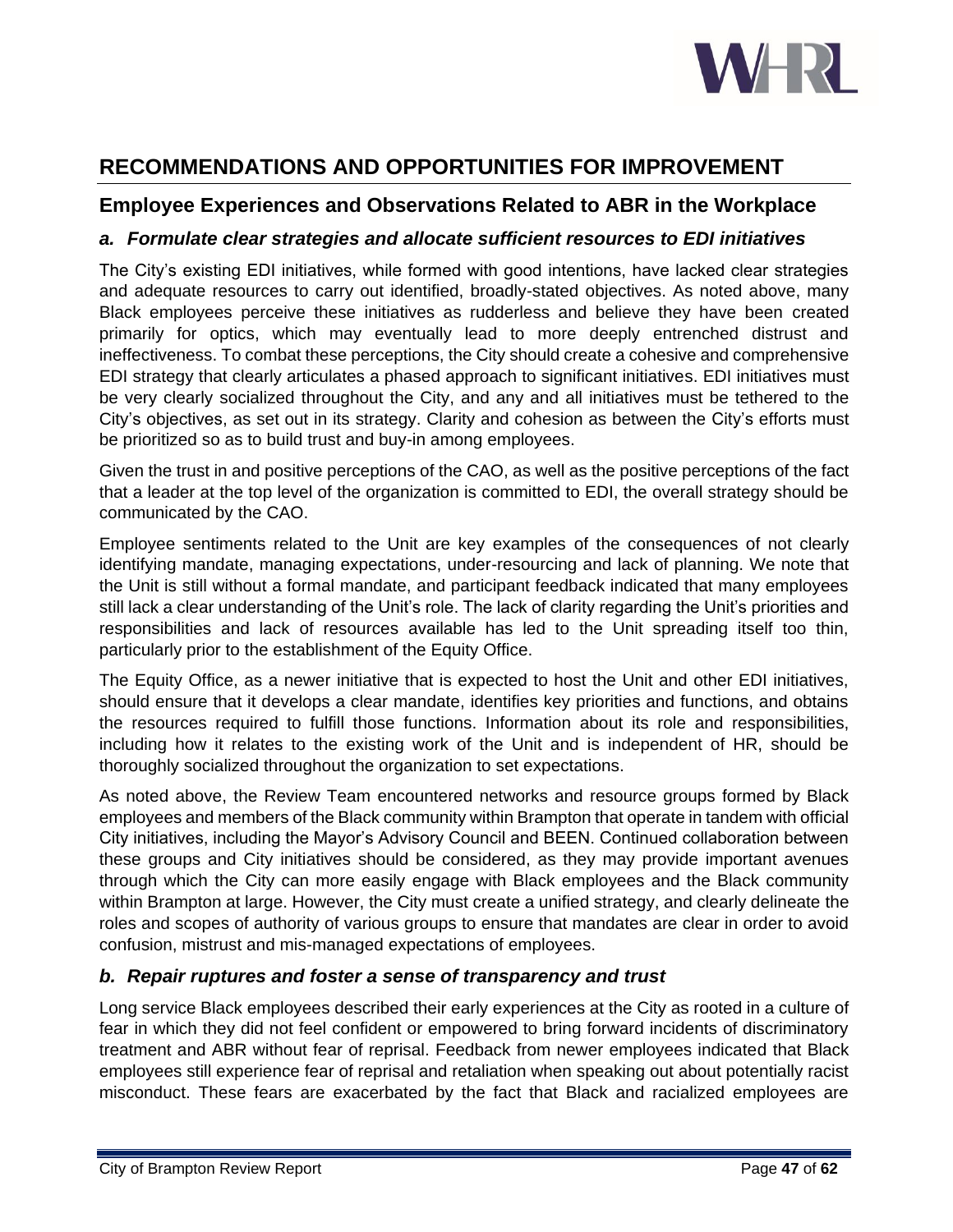

employed in precarious employment conditions and lower-ranking roles within the City's organizational hierarchy.

Countering a culture of fear and systematically restoring a sense of trust must be ongoing priorities for the City. Leadership should adopt frameworks and strategies that acknowledge historical and present harms experienced by Black and racialized staff, which focus on healing, and that allow staff to feel heard, valued, and safe to bring forward allegations of discriminatory conduct.

The creation of the Unit, the establishment and resourcing of the Equity Office, and the hiring of the Human Rights Advisor have been major steps in working towards these priorities. The City should leverage these significant new resources for the fresh perspectives they offer. Additionally, as these roles and teams have the benefit of being untarnished by perceptions of past failure to act, they present a solid opportunity for the City to build trust among employees.

As we have noted, the Senior Advisor to the Unit has functioned, in part, as an internal ombudsman or trusted advisor for Black employees. The City should ensure that this function is sufficiently resourced, developed, and that its function is clearly delineated with the City's existing complaints and investigation processes. The City may consider assigning this complaints triaging function to the recently hired Human Rights Advisor, ideally relocated to an office or team outside of HR, such as the Equity Office. If the City chooses to do so, the City should ensure that it communicates this restructure and the responsibilities of the Human Rights Advisor's role as soon as practicable, before the role is tainted by the same mistrust that currently plagues HR.

The rehabilitation of employee perceptions of HR should not be overlooked. Shortly before the conclusion of the Review process, the City hired a new Acting Director of HR. The City should leverage this recent change in leadership to make changes and/or remedy the deficiencies in HR that have been identified in this Review Report.

The opportunity to build a sense of transparency and trust is further bolstered by the widely-held trust that Black employees have in the current CAO. Many of the Black employee participants articulated that they feel the CAO has good intentions to improve conditions for Black employees, and messaging from the top regarding prioritizing EDI and addressing ABR within the City should be leveraged.

## <span id="page-50-0"></span>*c. Improve the recruitment, retention, and advancement of Black employees through data-driven efforts*

The racial and cultural makeup of the City's workforce is not representative of the community it serves. Additionally, diversity at the City exists in "pockets". Black and racialized employees are represented in far greater numbers in certain teams, divisions, and departments, and in low-ranking roles within the City's organizational hierarchy.

The City would be well advised to train a critical, EDI-focused lens on recruitment, and engage in a fulsome, systematic assessment to identify barriers to equity, diversity, and inclusion in its hiring processes. At present, efforts to diversify through improved recruitment processes have been decentralized and limited to certain departments, most notably Fire and Emergency Services. The City should leverage the learning outcomes of these efforts to level-up its recruitment and hiring practices and to revamp, and ideally standardize, existing processes across all departments.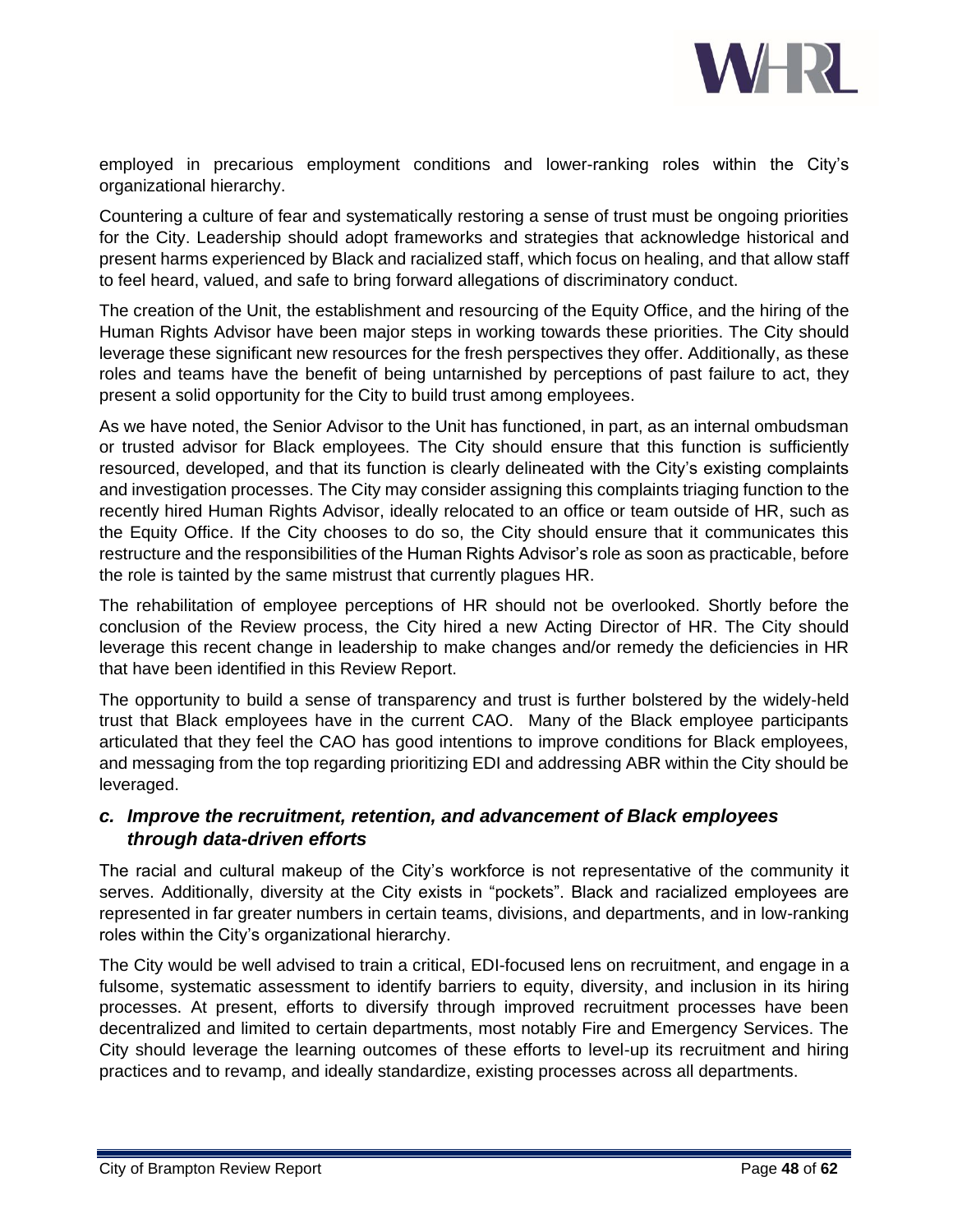

Additionally, recruitment efforts should integrate an equity-focused approach to diversity, rather than a strictly equality-focused approach. An equity-focused approach recognizes sociohistorical differences between Black communities and racialized groups that have resulted in material gaps in opportunity, advancement, and professional experience. For example, concerns were raised that the reformulated recruitment process for Fire and Emergency Services placed a heavy emphasis on credentials which ultimately hindered its goal of yielding more racial diversity in new hires. The focus on credentials was hypothesized to have led to a net negative outcome for Black and racialized recruits, who often do not envision certain careers in public service, such as firefighting, as legitimate career paths and so may lack the necessary credentials to enter these fields.

The City should also create pathways of career advancement and progression for Black employees, many of whom reported feeling "stuck" in their jobs. This could include the development of formal training and mentoring programs to support professional development opportunities. It would be particularly beneficial to the wellness of Black employees if these efforts involved Black leaders, supervisors, and managers within the City. As we have noted, many Black participants spoke about the value of seeing people in positions of authority who looked like them, and whom they may perceive as more likely to have shared similar life experiences. While it should never be assumed that people, even of a shared ethnic or cultural origin, will have the same views and life experiences, visual representation does have an impact on employee perception of the environment and possibilities for career development, which is key to improving the workplace environment and culture.

We note that the City offers opportunities for upskilling in the form of self-learning, professional development, technical skills development, and educational assistance programs available to all City staff. However, interviews with participants indicated that few Black participants were aware of these supports. The City should enhance efforts to thoroughly socialize these opportunities to employees, and particularly to Black employees, who appear to have less knowledge of and access to the supports.

The City should collect relevant data to drive and inform EDI efforts. In particular, the City should collect sociodemographic data on existing employees and job applicants, then leverage that data to measure progress on the diversity of its workforce and the progression of its Black employees. To assess the quality of Black employees' work experiences and ultimately improve the City's retention of its Black employees, City leaders should support the development and independence of trusted roles dedicated to EDI related progression, such as the Equity Office, and questions related to EDI should be incorporated in one-on-one meetings and exit interviews.

## <span id="page-51-0"></span>*d. Develop a Code of Conduct that specifically addresses anti-Black harassment and discrimination*

While the Respectful Workplace Policy and the associated SOP address workplace harassment and discrimination generally, there is currently no policy that specifically addresses anti-Black harassment and discrimination. The City should consider developing, in consultation with Black employees, a Code of Conduct that clearly communicates its commitment to combating anti-Black racism in all of its forms. The implementation of a specific, intentional policy will aid in promoting education around ABR, and foster a sense of trust and openness to address issues of ABR within the City.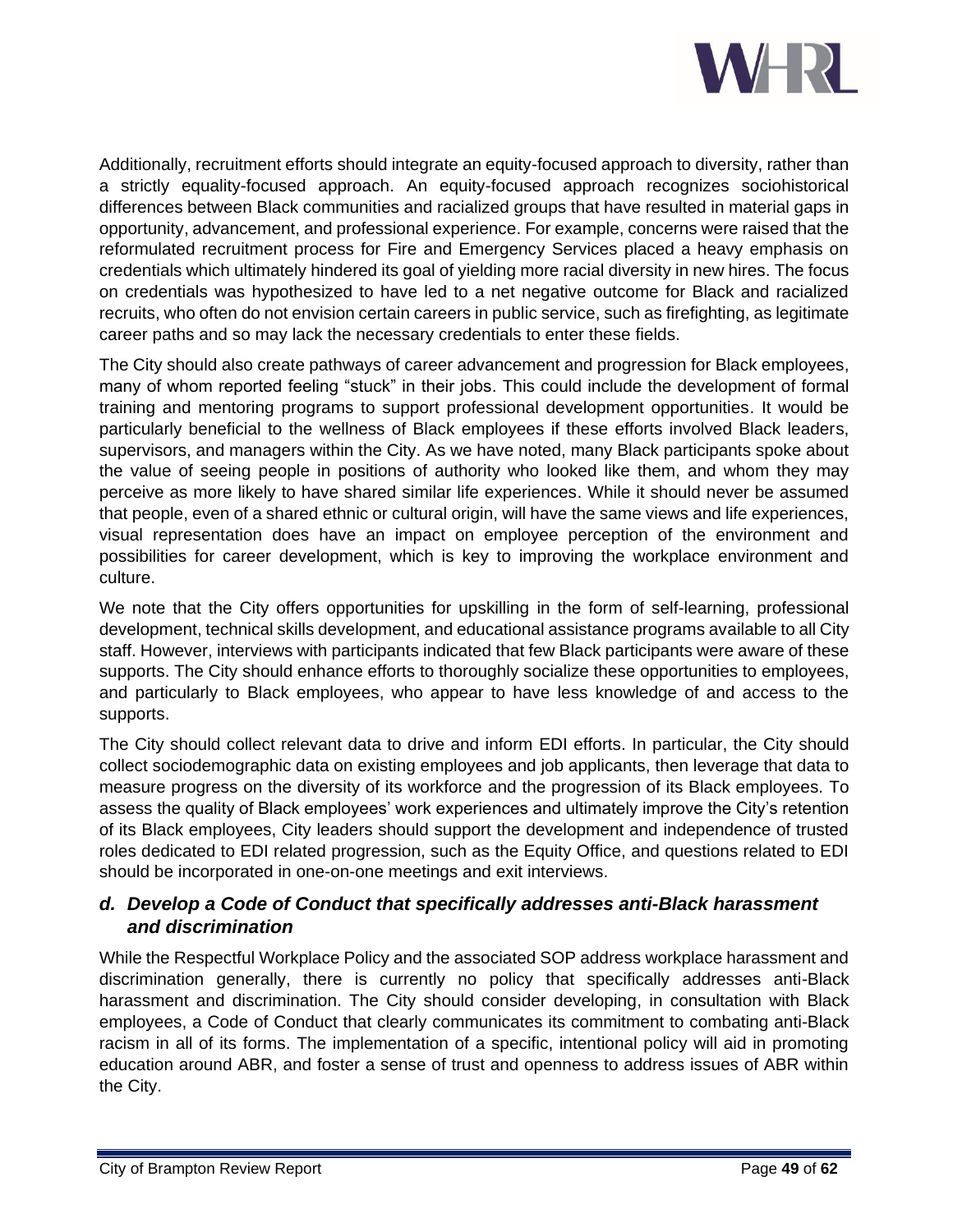

At minimum, the Code of Conduct should:

- describe types of anti-Black conduct, including more subtle forms of harassment and discrimination like microinequities;
- provide information on City initiatives related to Black empowerment and ABR, including but not limited to the Unit and the Equity Office; and
- be linked to related organizational policies and complaints and investigation procedures, including but not limited to the Policy, the Process, and the SOP.

Through the work of the Equity Office, the Code of Conduct could be expanded over time to include similar content to address discrimination experienced by other marginalized groups.

## <span id="page-52-0"></span>*e. Conduct robust and regular training, and implement accountability mechanisms*

Given the complexities involved in EDI and ABR work, the City should strengthen training efforts to ensure there is consistent, regular training on these issues for all staff, including during onboarding. Additionally, the training should be constructed as a modular, structured program with progressive introduction of concepts and content rather than "one-off" sessions provided on an ad hoc basis. While it is important to begin with basic concepts to ensure that everyone has adequate foundational knowledge, there should be regular opportunities for additional (ideally, mandated) training on concepts related to EDI and ABR, including complex and subtle forms of discrimination, such as microinequities. Training should provide clear directions on reporting and escalation obligations and methods. This training should include, but not be limited to, relevant policies and procedures.

Training should be followed up and supplemented by mechanisms to promote accountability and tracking of learning outcomes. Mandatory EDI measures should be included in performance evaluation metrics and gaps in understanding should be addressed as necessary. Naturally, managers conducting performance reviews must be trained on how to evaluate and provide feedback related to any EDI metrics.

As noted above, sustainability of EDI goals is top-down, requiring alignment, buy-in and informed leaders and managers. Senior leadership and management are the primary influencers of the workplace culture and environment within their departments, divisions, and teams, and need to be ambassadors and role models of EDI objectives and expectations, as a result. Senior leaders, managers, and those involved in recruitment processes should be required to engage in more specialized and extensive training on harassment, discrimination, equity and inclusion, such that they can be relied on as agents of change who demonstrate the knowledge, skills, and attitudes to spearhead the City's EDI efforts.

## <span id="page-52-1"></span>**Recommendations Related to the Gold Standard Assessment**

## <span id="page-52-2"></span>*a. Implement a centralized workplace investigations process*

*This recommendation is expected to assist the City in progressing toward the Gold Standard with respect to the following key factors:*

- *Process Clarity*
- *Conflict Mitigation*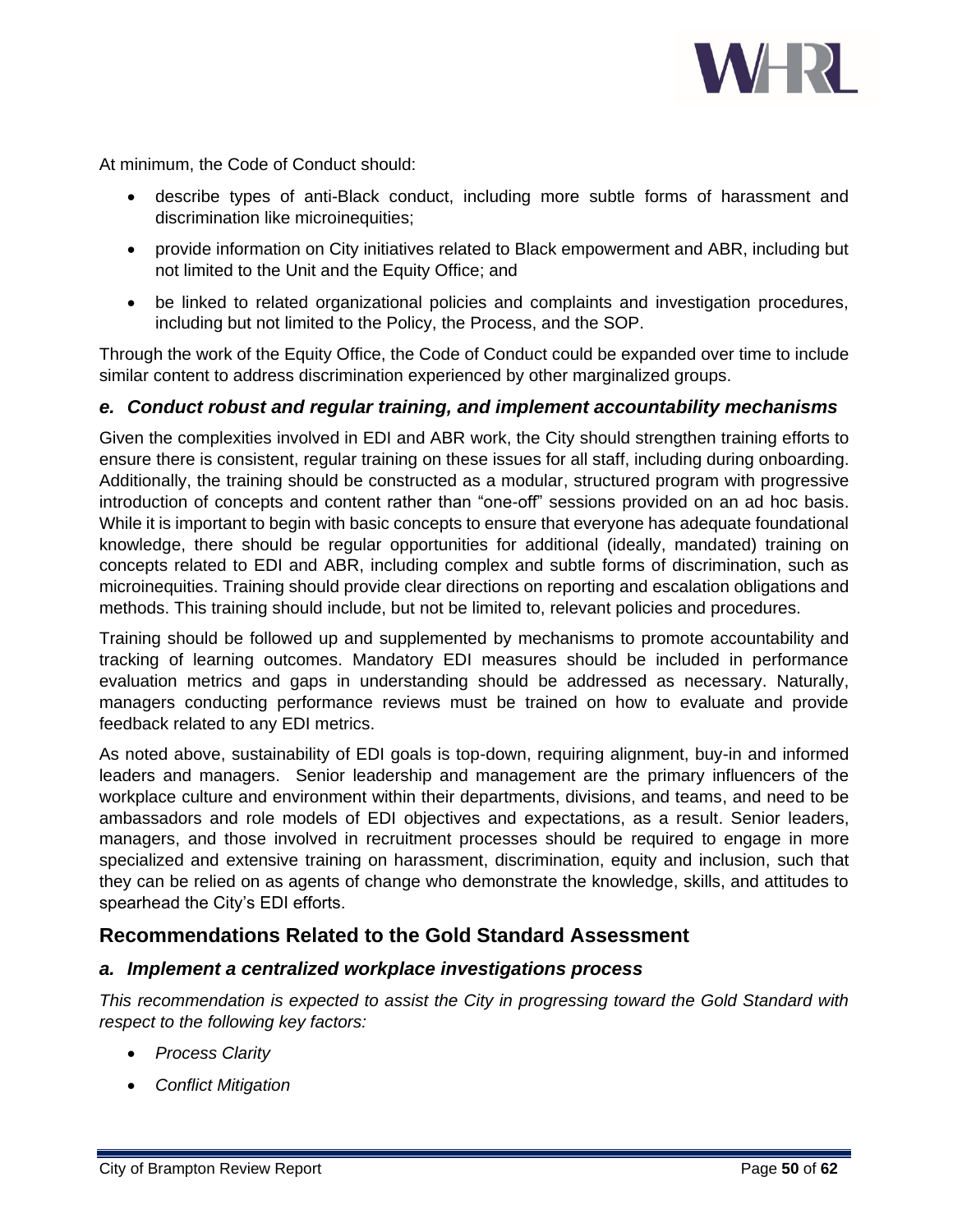

- *Procedural Fairness*
- *Accountability*
- *Capacity*
- *Consistency*

Currently, harassment and discrimination complaint and investigation processes are fairly decentralized. Employees may direct a complaint to HR or a member of management, who are responsible for triaging the complaint and determining next steps. Similarly, the Procedure provides that HR, members of management, or a third party may assume primary conduct of investigations.

This fragmented approach to complaints intake and investigations contributes to the lack of consistency, accountability for process integrity, and general distrust held by Black employees in the investigation process, particularly where HR is involved. A single, centralized process, particularly for human rights related complaints would make it easier to identify and avoid deviations that compromise consistency, which would in turn assist the City in fulfilling procedural fairness requirements which are currently not consistently met.

There are multiple options related to where the responsibility for human rights complaint intake and triaging could reside. The most optimal choice in the current climate of mistrust in HR appears to be the existing Equity Office, given that it is meant to host the Unit along with other EDI initiatives. However, the City must be careful not to overwhelm the Equity Office with this significant responsibility, especially as it is still in the early stages of its formation and the scope of its responsibilities is yet to be fully identified. Providing an unmanageable mandate and having an under resourced investigations department would exacerbate the sense of distrust in the City's processes and, significantly, would result in a lost opportunity to have the Equity Office be one of the key vehicles towards improving conditions for Black employees within the City.

Additionally, as noted, there is a lack of trust in the current processes, part of which has been historically connected to HR. Whether there is a concrete reason for this mistrust is immaterial given the pervasiveness and conviction with which this sentiment is commonly held by Black employees at the City. Establishing a new function, or moving the responsibility for investigations to a function that has more of the employees' confidence, such as the newly-formed Equity Office, would bolster conflict mitigation efforts and optics, as there would likely be less of a presumption of bias and futility in bringing complaints forward.

The City should also consider leveraging the role of the Human Rights Advisor by relocating the role to an office or team outside of HR. At present, the role's location in HR and close association with the department hinders its neutrality and is detrimental to its trustworthiness among Black and racialized employees. The role's relocation to an office that specializes in human rights complaint intake, triaging, and investigation would allow it to maintain true impartiality in conducting investigations.

## <span id="page-53-0"></span>*b. Engage in comprehensive data collection related to complaints*

*This recommendation is expected to assist the City in progressing toward the Gold Standard with respect to the following key factors:*

• *Accountability*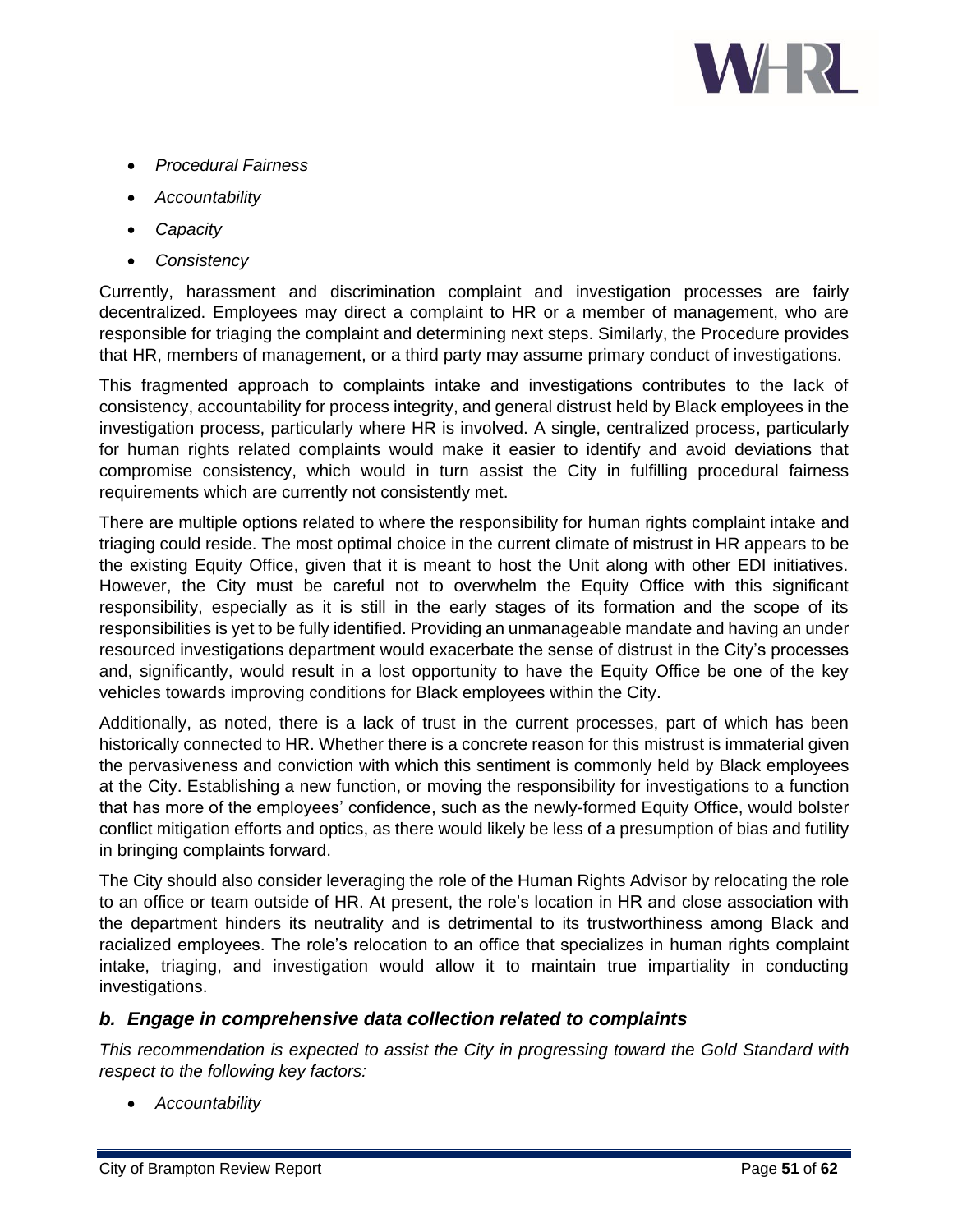

• *Capacity*

Currently, there is no centralized system in place to track workplace harassment or discrimination complaints. Tracking complaints helps manage capacity by ensuring that no processes are lagging, and that sufficient resources are allocated or reallocated as necessary to limit delay that is within the City's control. Clear tracking can also ensure that there is a metric to determine who is responsible for next steps in each process to ensure that everyone is held accountable.

Once the data is collected, it should be aggregated and analysed to determine if there are any trends in certain types of complaints. Periodically analyzing the data will help the City proactively identify and address recurring issues, systemic barriers and chronic challenges with respect to ABR and discrimination.

## <span id="page-54-0"></span>*c. Build competence to ensure that complaints are consistently triaged*

*This recommendation is expected to assist the City in progressing toward the Gold Standard with respect to the following key factors:*

- *Procedural Fairness*
- *Competence*
- *Capacity*
- *Consistency*

Currently, most of the employees who conduct the City's internal investigations have little or no recent investigation training. This contributes to a general perception that the City is not able to appropriately investigate complaints of discrimination, including the complexities and subtleties that inhere in many participants' experiences of ABR, such as microaggressions and microinvalidations.

The law with respect to what constitutes an appropriate workplace investigation has evolved substantially in the last few years, and it continues to do so. Having investigators engage in training once in their tenure with the City, or not at all, creates significant legal liabilities for the City, particularly as legal requirements dramatically shift and the damages awarded are on the rise in cases where an investigator (and/or employer) has mishandled investigations related to allegations of harassment/discrimination.

Given the types of workplace complaints that are most prevalent in the current social climate, which are those relating to subtle, complex allegations of discrimination, even employers that provide regular investigation training are likely to find themselves needing to upskill staff who triage and investigate complaints. As racial discrimination complaints are increasingly involving incidents of more subtle and less direct forms of discrimination, investigators are often required to consider all of the circumstances in order to identify what the Human Rights Tribunal of Ontario has termed "the subtle scent of discrimination". In these circumstances, employing a trauma-informed and antioppressive approach is a key strategy to addressing the necessary nuances and ensuring that the process is not inadequately conducted due to the investigator's lack of understanding of concepts and approaches.

By improving investigator competence, the City will be able to build trust in the processes and limit potential escalations and resulting costs. Further, having robust, regular training will maximize the chances that internal complaints are handled consistently, in accordance with policies and legislative requirements.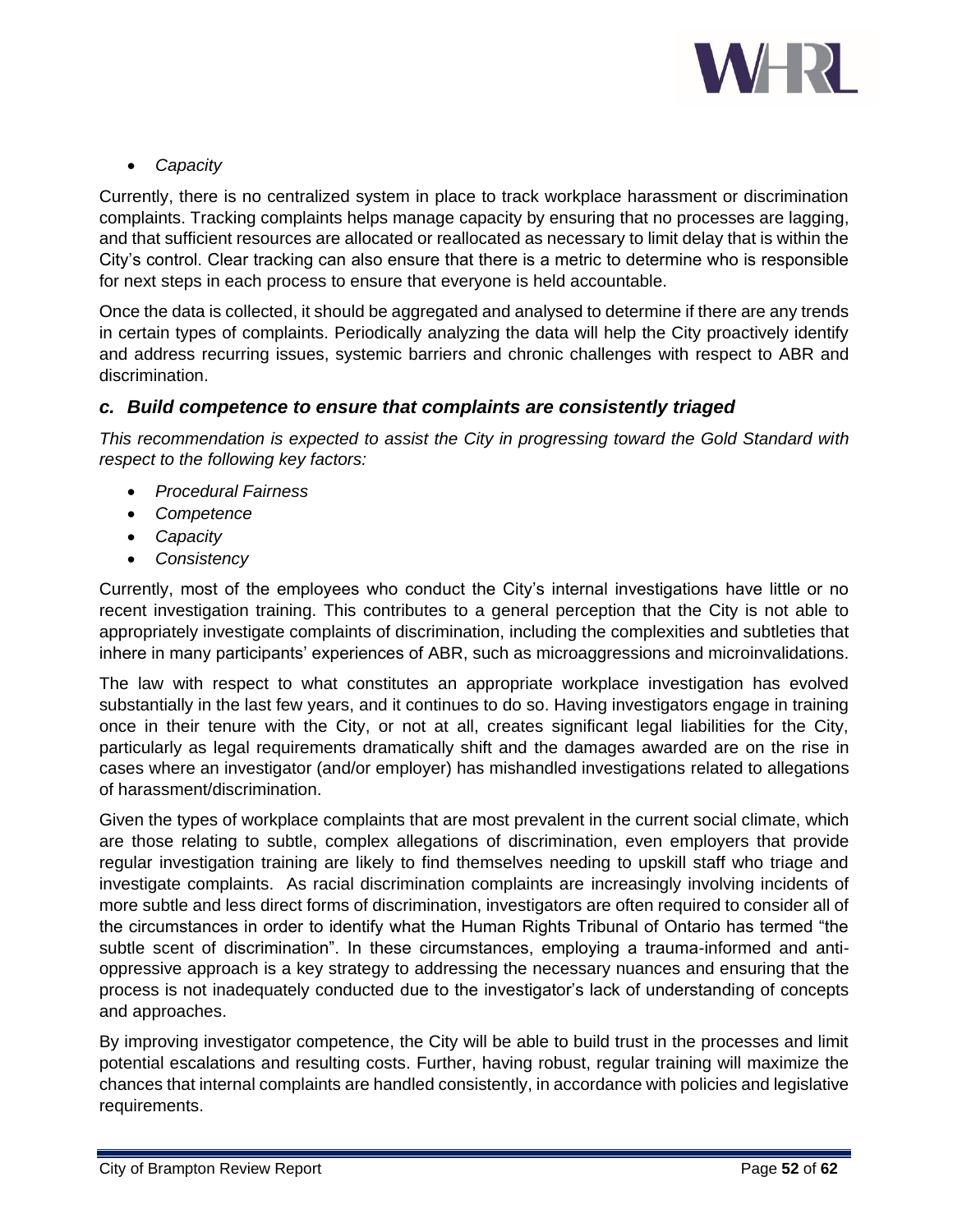

## <span id="page-55-0"></span>*d. Review, revise, and rollout improved policies*

*This recommendation is expected to assist the City in progressing toward the Gold Standard with respect to the following key factors:*

- *Compliance*
- *Process Clarity*
- *Procedural Fairness*
- *Accountability*
- *Consistency*
- *Restoration*

Regardless of whether the City decides to restructure with respect to human rights-related investigation responsibility, the City would be well-advised to review and revise its Policies. As set out above, we note that there are legal compliance issues with respect to the existing policies which could be addressed by a thorough legal review.

Policy revisions would also help to improve process clarity. As noted above, the extent to which the Process applies to harassment and discrimination complaints made under the Policy is unclear, given that its functionality overlaps with the SOP. Moreover, the Process and the SOP set out significantly different requirements, escalation mechanisms, and options for issue resolution.

Revising the policy would further allow the City to clarify certain key expectations that are fundamental to ensuring procedural fairness, such as providing respondents with allegations in advance of their interviews and conducting processes in a timely manner.

In revising the Policies, the City should also ensure that the roles and responsibilities of various relevant parties in the workplace are clearly set out to improve accountability.

Finally, the revised policy or policies should clearly contemplate workplace restoration. Workplace restoration should be communicated as a possibility and likely expectation of any workplace investigation process both to ensure that parties are not surprised when it is implemented, and to ensure that those responsible for restorative activities are held to account.

## <span id="page-55-1"></span>*e. Conduct clear and regular training on the policies, as well as on harassment and discrimination generally*

*This recommendation is expected to assist the City in progressing toward the Gold Standard with respect to the following key factors:*

- *Compliance*
- *Process Clarity*
- *Communication*
- *Accountability*

As noted above, although most employees were aware of the existence of the Policies, there appears to be considerable inconsistencies among different departments regarding the extent to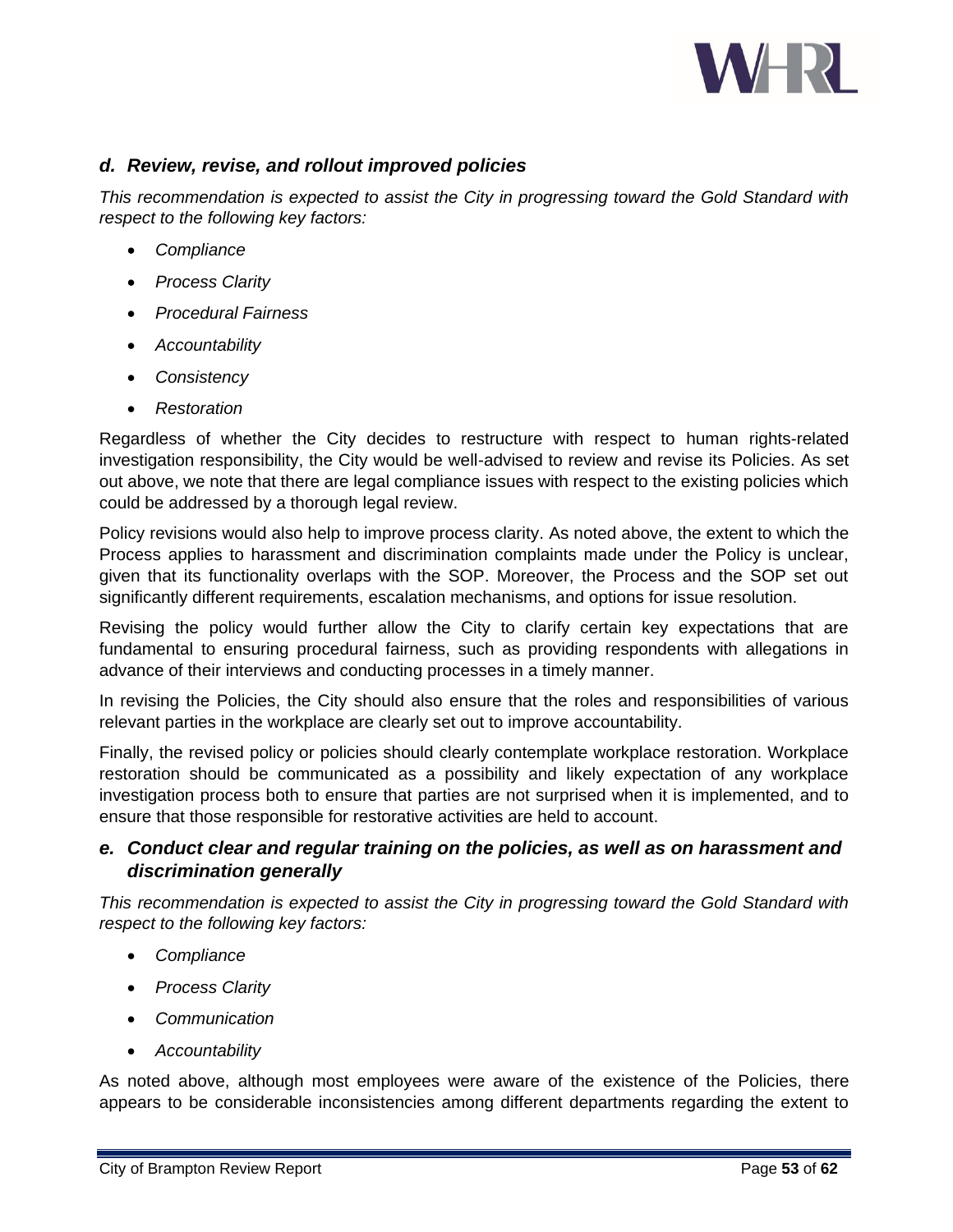

which the *contents* of the Policies are socialized to employees. Formal thorough onboarding is also inconsistently provided to new employees and may lead to a patchwork understanding of policies and processes.

Given the importance of ensuring a workplace that is free of harassment and discrimination, as well as the legislative requirement under the *OHSA* to provide training to workers, the City should ensure that it is providing effective, mandatory training to all staff, and that training is periodically refreshed. The *OHSA* specifically requires employers to provide workers with information and instruction that is appropriate for the worker on the contents of the harassment policy and program. The Ministry of Labour has clarified that the training obligation requires employers to ensure that workers:

- know how to report incidents of workplace harassment to the employer or supervisor;
- know how to report incidents of workplace harassment where the employer or supervisor is the alleged harasser;
- know how the employer will investigate and deal with incidents or complaints of workplace harassment;
- know how information about an incident or complaint of workplace harassment will be kept confidential unless disclosure is necessary for investigating or taking corrective action, or is otherwise required by law; and
- know that the results of an investigation and any corrective actions will be provided to the worker who alleged workplace harassment and to the alleged harasser (if the alleged harasser is a worker of the same employer).

The Ministry of Labour has further clarified that, in practice, workers may need additional information, depending on their jobs. For example, supervisors may require additional training, especially if they are expected to follow up on reported incidents or complaints of workplace harassment. As noted above, there are serious concerns with how supervisors have been handling discrimination complaints, including with respect to not escalating complaints so that they can be appropriately triaged and investigated. Providing training on the role and responsibility of a supervisor would assist in minimising these occurrences.

While, apart from discriminatory harassment, there is no matching legislative requirement to provide training on discrimination, the City would be well advised to ensure that staff are similarly trained with respect to discrimination and ABR.

Providing training to all staff on a regular basis would also help to ensure process clarity as the process would be more familiar to staff, and would improve accountability, which requires that staff understand both what is expected of them and what they can expect from others in the workplace.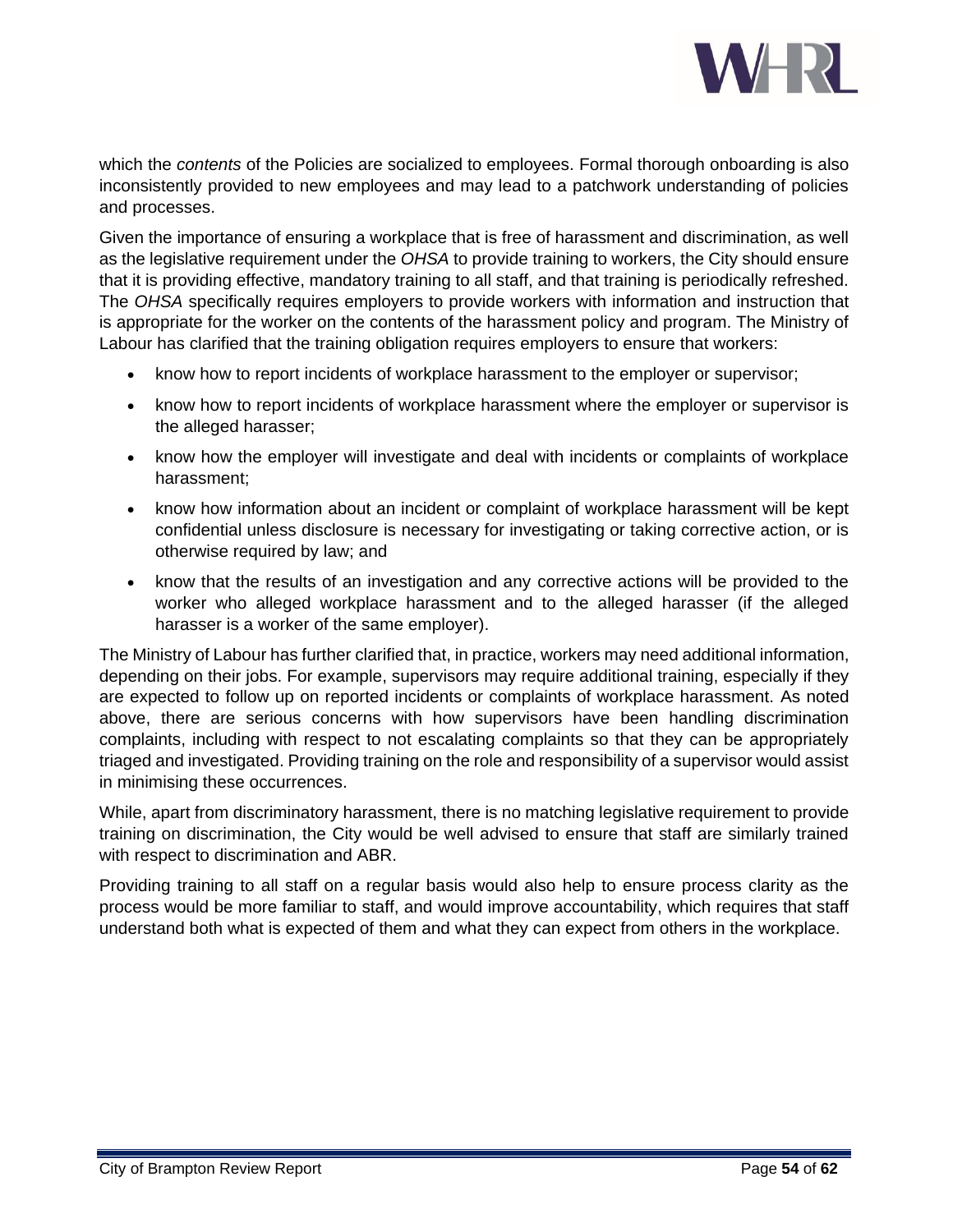

# <span id="page-57-0"></span>**CONCLUDING COMMENTS**

The various and ongoing initiatives related to EDI, and the trust that Black employees have in senior leadership at the City, create a climate of optimism that the City should harness to make progress in addressing discriminatory practices, promoting equity and inclusion, and improving policies, procedures and processes to eradicate ABR within the workplace.

Given the significant existence of historical employee experiences of ABR, socializing a solid, transparent strategy that has identifiable goals will be critical. That said, given the scope and nature of this work, which involves shifting mindsets, priorities, attitudes and behaviours, it should be emphasized that progress will be incremental so that expectations are managed accordingly.

We trust that the findings and recommendations set out in this Review Report will provide a measure of guidance for the City as it continues on its journey to create fair, equitable and inclusive practices within its workplace.

Once you have had an opportunity to review the Report, I would be happy to schedule a debrief meeting to address any questions you may have and to discuss the findings and recommendations in greater detail as necessary.

Thank you for entrusting us with this important work. We wish you all the best as you implement improvements in these critical areas.

Yours very truly,

**WILLIAMS HR LAW LLP** Per:

Laura Williams LKW/ap/iw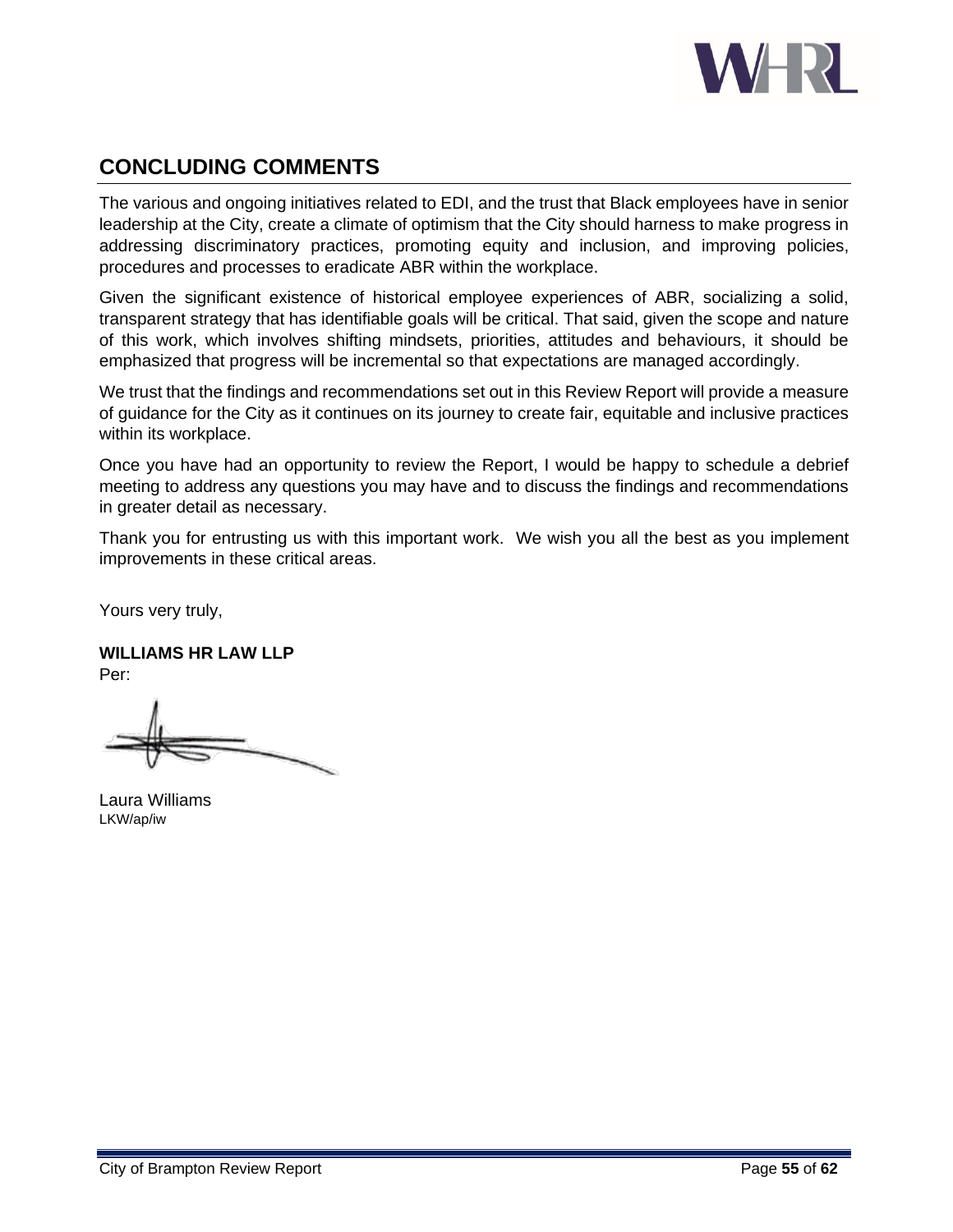

# <span id="page-58-0"></span>**APPENDIX A: GLOSSARY OF TERMS**

| <b>Term/Concept</b>                                | <b>Definition</b>                                                                                                                                                                                                                                                                                                                                                                                                                                                                                                                                        |
|----------------------------------------------------|----------------------------------------------------------------------------------------------------------------------------------------------------------------------------------------------------------------------------------------------------------------------------------------------------------------------------------------------------------------------------------------------------------------------------------------------------------------------------------------------------------------------------------------------------------|
| <b>Anti-Black Racism</b>                           | The Black Health Alliance defines anti-black racism as "policies and<br>practices rooted in Canadian institutions such as, education, health care,<br>and justice that mirror and reinforce beliefs, attitudes, prejudice, stereotyping<br>and/or discrimination towards people of Black-African descent".                                                                                                                                                                                                                                               |
| <b>Anti-Oppressive</b><br><b>Approach/Practice</b> | An anti-oppressive approach or practice is "a framework of perspectives that<br>embraces social justice initiatives", with a goal to "disrupt, overturn and<br>reconstruct oppressive values, language, policies, institutions, and<br>relationships". <sup>11</sup>                                                                                                                                                                                                                                                                                     |
| <b>Balance of Probabilities</b>                    | When determining whether or not a harassment or discrimination complaint<br>has been substantiated at the conclusion of an investigation, the<br>assessment is performed on the civil standard of proof called the balance of<br>probabilities. The balance of probabilities means that substantiated actions<br>or events are those that are "more likely than not" to have taken place.                                                                                                                                                                |
| Complainant                                        | A complainant is often an individual who brings forward a complaint or is the<br>subject of an incident involving harassment and/or discrimination. A<br>complainant may also occasionally be an individual who was a witness to an<br>incident involving harassment and/or discrimination targeting a different<br>individual.                                                                                                                                                                                                                          |
| <b>Confidentiality</b>                             | The OHSA provides that an employer's harassment program must<br>incorporate confidentiality protections to the extent possible. An employer<br>must ensure that identifying information about any individuals involved<br>related to an incident or complaint of workplace harassment will not be<br>disclosed unless the disclosure is necessary to protect workers, for the<br>purposes of investigating, to take corrective action, or is otherwise required<br>by law.<br>The same confidentiality protections should be provided for investigations |
|                                                    | dealing with discriminatory conduct.                                                                                                                                                                                                                                                                                                                                                                                                                                                                                                                     |

<sup>&</sup>lt;sup>11</sup> The definition we prefer in this context is the one used by Dr. Notisha Massaqoui, founder and principal consultant of Nyanda Consulting.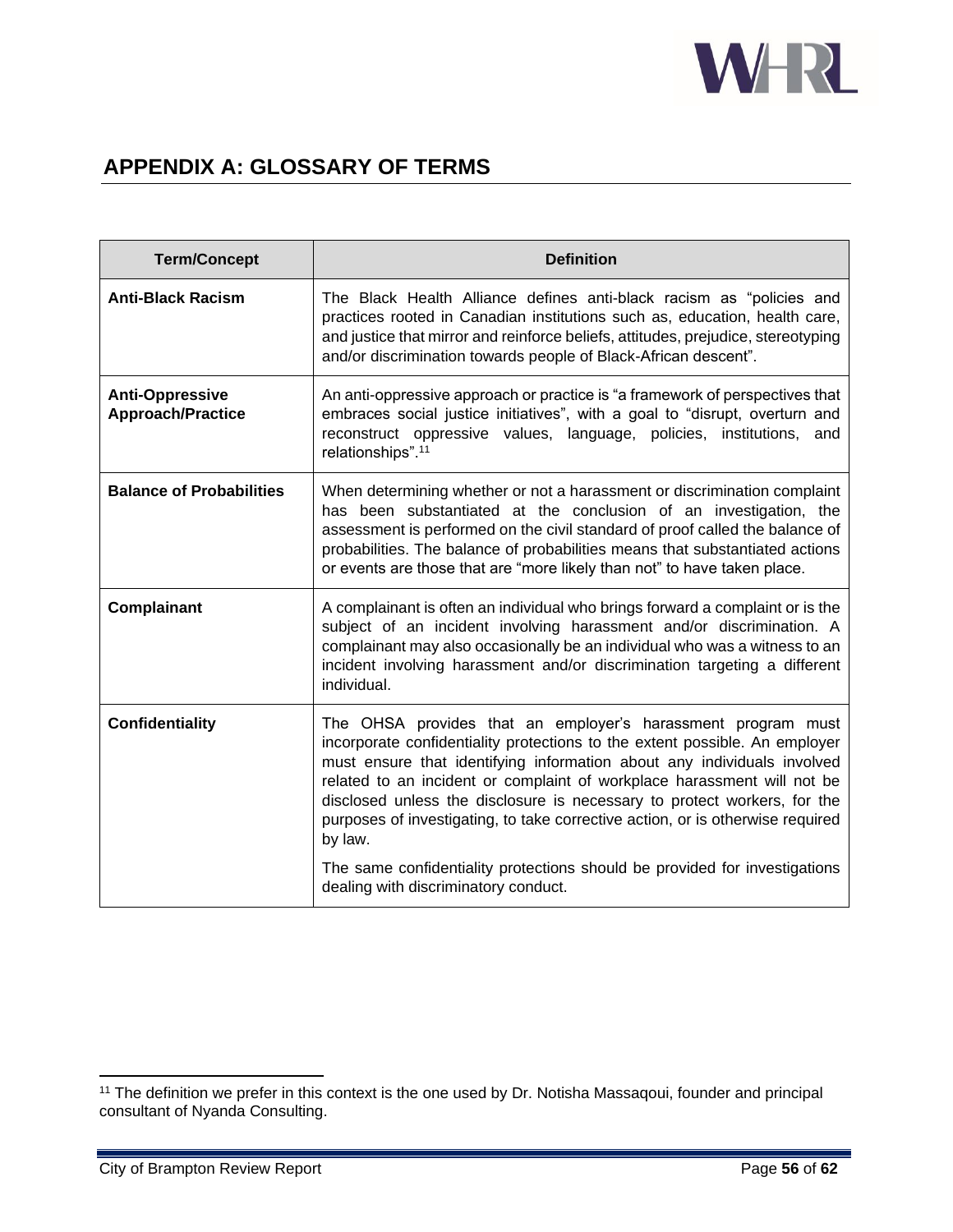

| <b>Term/Concept</b>      | <b>Definition</b>                                                                                                                                                                                                                                                                                                                                                                                                                                                                                                 |
|--------------------------|-------------------------------------------------------------------------------------------------------------------------------------------------------------------------------------------------------------------------------------------------------------------------------------------------------------------------------------------------------------------------------------------------------------------------------------------------------------------------------------------------------------------|
| <b>Corrective Action</b> | Although the OHSA does not define corrective action, the Ministry of Labour<br>has interpreted corrective action to mean "actions taken to try to prevent a<br>reoccurrence of workplace harassment". Nonetheless, corrective action also<br>includes actions taken to prevent a reoccurrence of discrimination.                                                                                                                                                                                                  |
|                          | Corrective action can include implementing progressive discipline against an<br>employee, or requiring an employee or other individual to take part in<br>remedial measures, which may include:                                                                                                                                                                                                                                                                                                                   |
|                          | public or private apologies;                                                                                                                                                                                                                                                                                                                                                                                                                                                                                      |
|                          | appropriate/relevant education or training;<br>$\bullet$                                                                                                                                                                                                                                                                                                                                                                                                                                                          |
|                          | changes of shift or work location;                                                                                                                                                                                                                                                                                                                                                                                                                                                                                |
|                          | reprimands, such as a verbal warning, letter of expectation, or letter<br>$\bullet$<br>of discipline;                                                                                                                                                                                                                                                                                                                                                                                                             |
|                          | suspensions, with or without pay; and                                                                                                                                                                                                                                                                                                                                                                                                                                                                             |
|                          | terminations of employment.                                                                                                                                                                                                                                                                                                                                                                                                                                                                                       |
|                          | However, corrective action also includes broader remedial measures that<br>are not directed at a particular individual, such as workplace-wide training<br>on workplace harassment and/or discrimination, and revising applicable<br>workplace policies/procedures in order to better prevent and address<br>incidents and allegations of workplace harassment and discrimination. <sup>12</sup>                                                                                                                  |
| <b>Credibility</b>       | In the context of a workplace investigation, credibility relates to the sincerity<br>and truthfulness of a witness. A conclusion about the credibility of a witness<br>develops from various interrelated findings, such as the witness' candor or<br>evasiveness, and their attitude toward the parties. Credibility differs from the<br>reliability of a witness' evidence (as defined below)-for example, a witness<br>may be honest and forthright and yet provide evidence that is not<br>reliable/accurate. |
|                          | The evidence of a party who is not credible cannot be reliable; however, a<br>finding of lack of credibility with respect to one aspect of a witness' testimony<br>does not automatically render the entirety of the witness' evidence as non-<br>credible.                                                                                                                                                                                                                                                       |

 $12$  Ontario Ministry of Labour, "Understand the law on workplace violence and harassment" (19 August 2021), online: [<https://www.ontario.ca/page/understand-law-workplace-violence-and-harassment>](https://www.ontario.ca/page/understand-law-workplace-violence-and-harassment).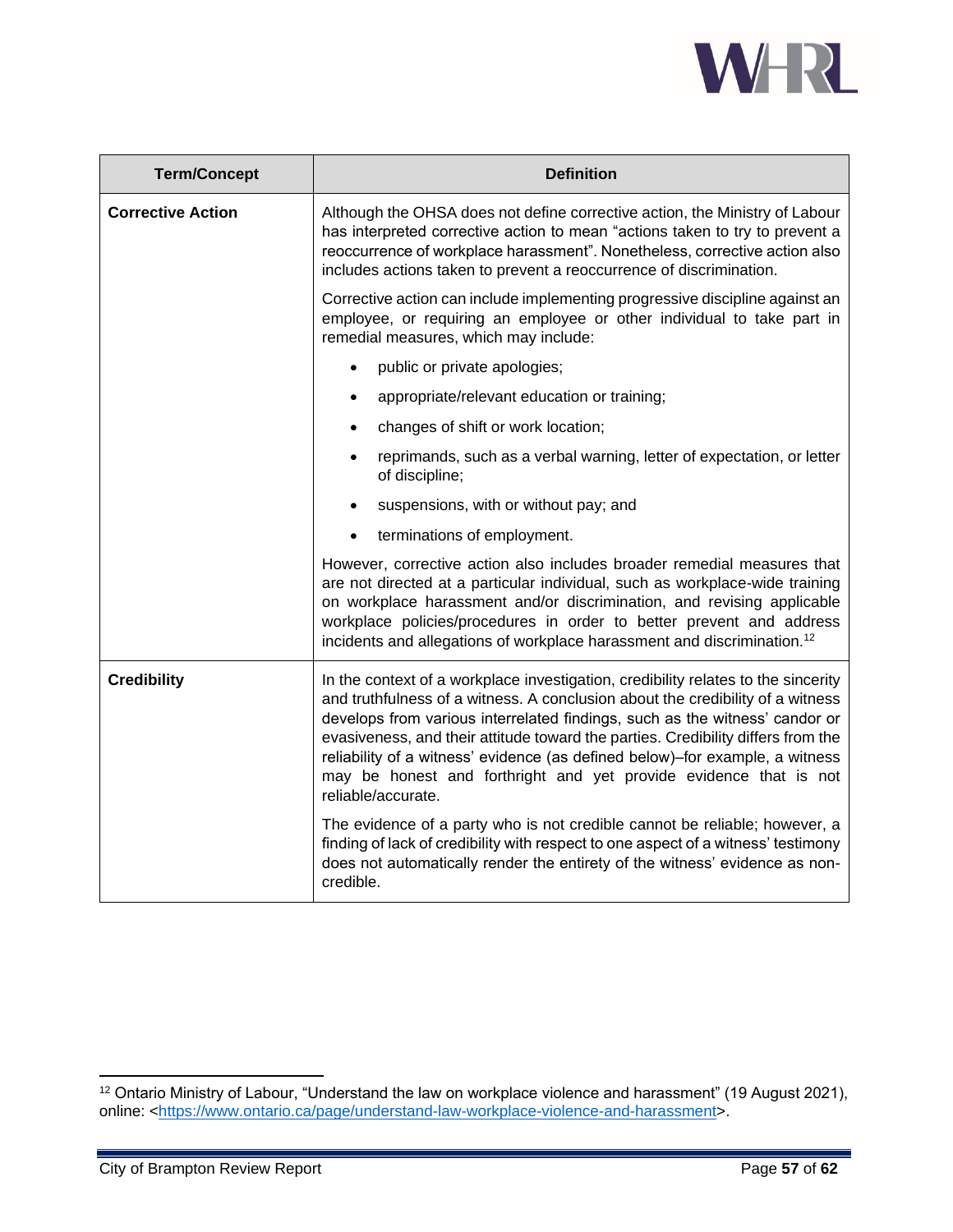

| <b>Term/Concept</b>                 | <b>Definition</b>                                                                                                                                                                                                                                                                                                                   |
|-------------------------------------|-------------------------------------------------------------------------------------------------------------------------------------------------------------------------------------------------------------------------------------------------------------------------------------------------------------------------------------|
| <b>Discrimination</b>               | The Code provides that:                                                                                                                                                                                                                                                                                                             |
|                                     | Every person has a right to equal treatment with respect to<br>employment without discrimination because of race, ancestry, place<br>of origin, colour, ethnic origin, citizenship, creed, sex, sexual<br>orientation, gender identity, gender expression, age, record of<br>offences, marital status, family status or disability. |
|                                     | "Discrimination" is not defined in the Code, but the Ontario Human Rights<br>Commission ("OHRC") has set out that discrimination usually includes the<br>following elements:                                                                                                                                                        |
|                                     | not individually assessing the unique merits, capacities and<br>circumstances of a person;                                                                                                                                                                                                                                          |
|                                     | instead, making stereotypical assumptions based on a person's<br>$\bullet$<br>presumed traits; and                                                                                                                                                                                                                                  |
|                                     | having the impact of excluding persons, denying benefits or<br>imposing burdens.                                                                                                                                                                                                                                                    |
|                                     | The OHRC has further recognized that, in some cases, discrimination is<br>subtle or covert. Subtle forms of discrimination, such as microaggressions<br>and microinvalidations, defined below, can often only be detected after<br>looking at all of the circumstances.                                                             |
| <b>Discriminatory</b><br>Harassment | Pursuant to the Code, harassment on the basis of a protected ground under<br>the Code is discriminatory harassment.                                                                                                                                                                                                                 |
| <b>Diversity</b>                    | The OHRC defines diversity as "the presence of a wide range of human<br>qualities and attributes within an individual, group or organization", including<br>such factors as age, sex, race, ethnicity, physical and intellectual ability,<br>religion, sexual orientation, educational background and expertise.                    |
| <b>Equity</b>                       | The OHRC defines equity as "fairness, impartiality, even-handedness"<br>involving "a distinct process of recognizing differences within groups of<br>individuals, and using this understanding to achieve substantive equality in<br>all aspects of a person's life".                                                               |
|                                     | Equity in a workplace means that everyone in the workplace receives fair<br>treatment and has equal access to opportunities.                                                                                                                                                                                                        |
| <b>External Investigator</b>        | An organization may choose to engage an external investigator who is not<br>an employee to conduct a workplace investigation.                                                                                                                                                                                                       |
| <b>Findings of Fact</b>             | Findings of fact occur at the conclusion of an investigation after all evidence<br>has been obtained and assessed. Findings of fact address whether each<br>allegation of harassment and/or discrimination has been substantiated or not<br>based on a balance of probabilities.                                                    |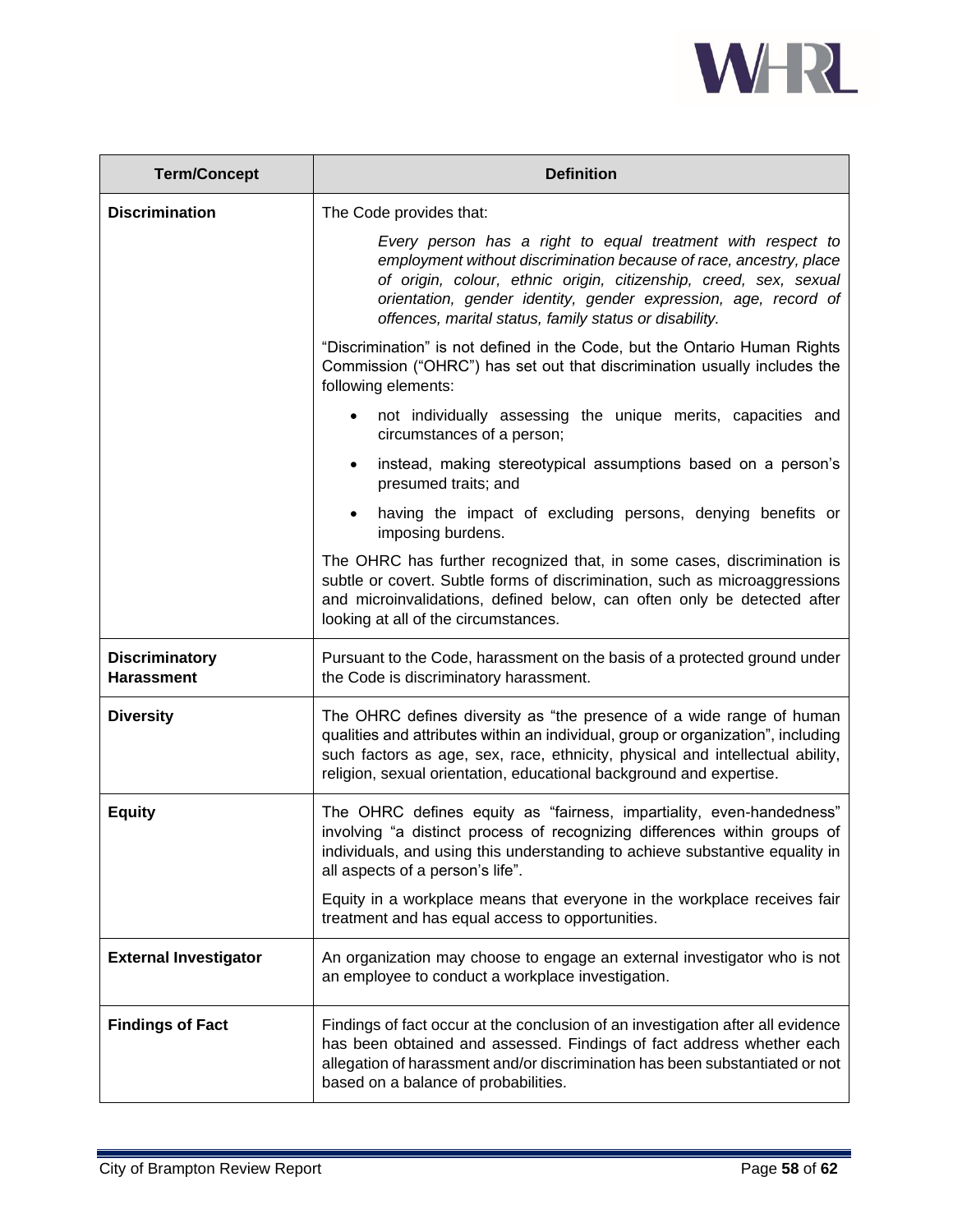

| <b>Term/Concept</b> | <b>Definition</b>                                                                                                                                                                                                                                                                                                                                                                                                                                                                                                                                                                                                                                                                                                                                                                                       |
|---------------------|---------------------------------------------------------------------------------------------------------------------------------------------------------------------------------------------------------------------------------------------------------------------------------------------------------------------------------------------------------------------------------------------------------------------------------------------------------------------------------------------------------------------------------------------------------------------------------------------------------------------------------------------------------------------------------------------------------------------------------------------------------------------------------------------------------|
| <b>Harassment</b>   | The OHSA defines "workplace harassment" as follows:                                                                                                                                                                                                                                                                                                                                                                                                                                                                                                                                                                                                                                                                                                                                                     |
|                     | Engaging in a course of vexatious comment or conduct against a<br>worker in a workplace that is known or ought reasonably to be<br>known to be unwelcome.                                                                                                                                                                                                                                                                                                                                                                                                                                                                                                                                                                                                                                               |
|                     | Workplace harassment can involve unwelcome words or actions that are<br>known or should be known to be offensive, embarrassing, humiliating, or<br>demeaning to a worker, or group of workers, in a workplace. It can also<br>include behaviour that intimidates, isolates, or even discriminates against<br>the targeted individual(s). This may include:                                                                                                                                                                                                                                                                                                                                                                                                                                              |
|                     | making remarks, jokes, or innuendos that demean, ridicule, intimidate,<br>or offend;                                                                                                                                                                                                                                                                                                                                                                                                                                                                                                                                                                                                                                                                                                                    |
|                     | displaying or circulating offensive pictures or materials in print or<br>electronic form;                                                                                                                                                                                                                                                                                                                                                                                                                                                                                                                                                                                                                                                                                                               |
|                     | bullying;<br>٠                                                                                                                                                                                                                                                                                                                                                                                                                                                                                                                                                                                                                                                                                                                                                                                          |
|                     | repeated offensive or intimidating phone calls or e-mails; or                                                                                                                                                                                                                                                                                                                                                                                                                                                                                                                                                                                                                                                                                                                                           |
|                     | workplace sexual harassment.                                                                                                                                                                                                                                                                                                                                                                                                                                                                                                                                                                                                                                                                                                                                                                            |
|                     | A reasonable action taken by an employer or supervisor relating to the<br>management and direction of workers or the workplace is generally not<br>considered to be workplace harassment. Reasonable management actions<br>would be part of a manager's or supervisor's normal work function, and could<br>include changes in work assignments, scheduling, job assessment and<br>evaluation, workplace inspections, implementation of health and safety<br>measures, and disciplinary action. If these actions are not exercised<br>reasonably and fairly they may constitute workplace harassment. For<br>example, if a supervisor is conducting a performance appraisal, but yells at,<br>berates and demeans the worker during the appraisal meeting, this would<br>likely be workplace harassment. |
|                     | Differences of opinion or minor disagreements and workplace friction<br>between co-workers would also not generally be considered workplace<br>harassment.                                                                                                                                                                                                                                                                                                                                                                                                                                                                                                                                                                                                                                              |
| <b>Inclusion</b>    | The OHRC defines inclusion as "appreciating and using our unique<br>differences $-$ strengths, talents, weaknesses and frailties $-$ in a way that<br>shows respect for the individual and ultimately creates a dynamic multi-<br>dimensional organization". Relatedly, the OHRC defines inclusive design as<br>"taking into account differences among individuals and groups when<br>designing something, to avoid creating barriers. Inclusive design can apply<br>to systems, facilities, programs, policies, services, education, etc."                                                                                                                                                                                                                                                             |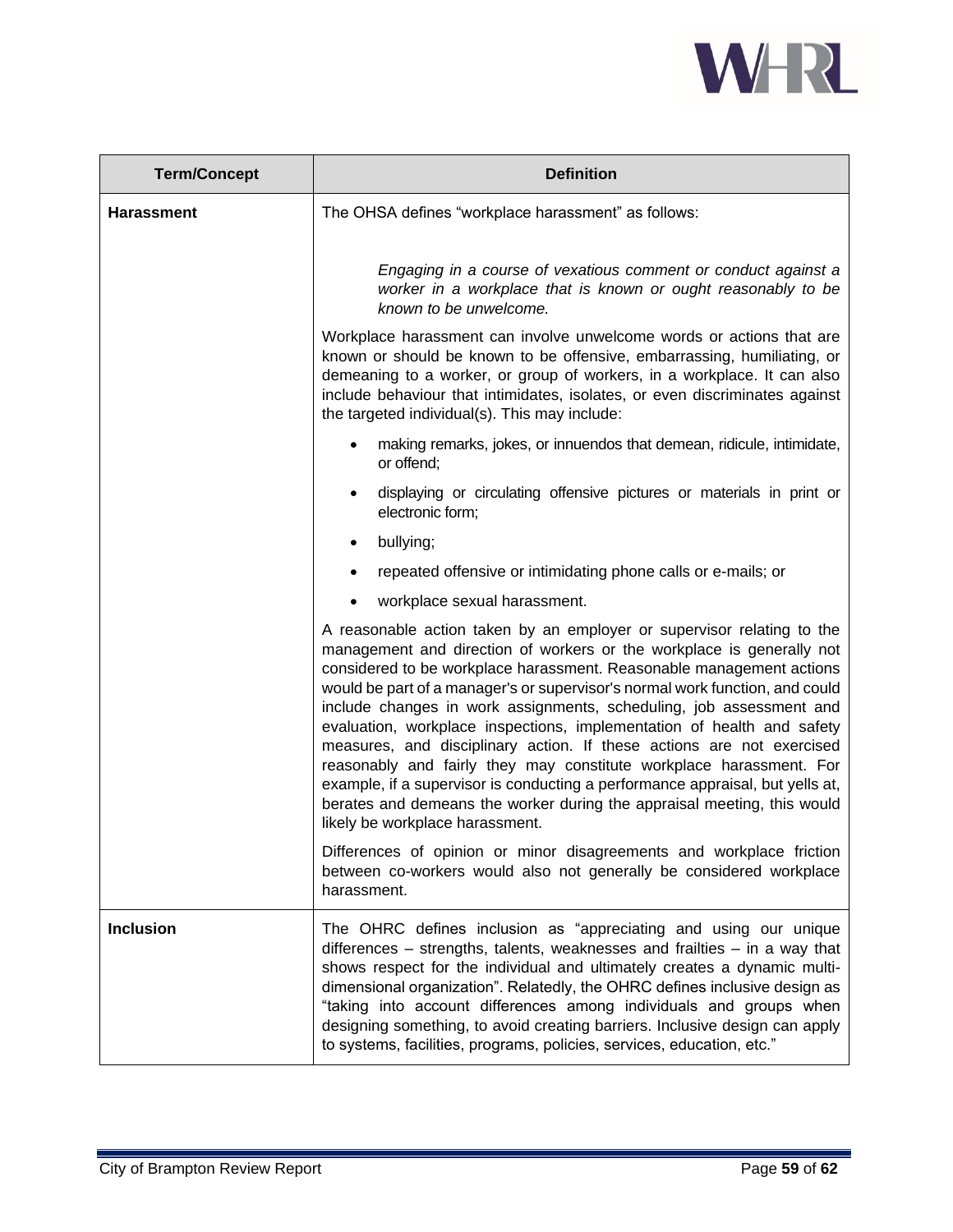

| <b>Term/Concept</b>          | <b>Definition</b>                                                                                                                                                                                                                                                                                                                                                           |
|------------------------------|-----------------------------------------------------------------------------------------------------------------------------------------------------------------------------------------------------------------------------------------------------------------------------------------------------------------------------------------------------------------------------|
| <b>Internal Investigator</b> | An organization may choose to engage an internal investigator who is an<br>employee to conduct a workplace investigation.                                                                                                                                                                                                                                                   |
| <b>Microinequities</b>       | Subtle forms of discriminatory conduct, which involve small events that are<br>often hard to prove, covert, and are often unrecognized by the perpetrator<br>(usually due to their inherent biases) and occur wherever people are<br>perceived to be 'different.'                                                                                                           |
|                              | Examples of Microinequities include:                                                                                                                                                                                                                                                                                                                                        |
|                              | Microaggressions, which have been defined as "comments or actions that<br>subtly and often unconsciously or unintentionally express a prejudiced<br>attitude toward a member of a marginalized group".                                                                                                                                                                      |
|                              | Microaggressions can take countless forms, but examples of behaviour that<br>may constitute a micro-aggression include:                                                                                                                                                                                                                                                     |
|                              | • telling a racialized individual that they are surprisingly well-spoken;                                                                                                                                                                                                                                                                                                   |
|                              | • telling a woman to smile;                                                                                                                                                                                                                                                                                                                                                 |
|                              | • asking a racialized individual where they are "really" from.                                                                                                                                                                                                                                                                                                              |
|                              | Microinvalidations, which are communications or behaviour that "exclude,<br>negate, or nullify the psychological thoughts, feelings, or experiential reality"<br>of a member of a marginalized group. <sup>13</sup> For example, if a White person tells<br>a Black person "I don't see colour", it may negate the Black person's<br>experience as a racialized individual. |
| <b>Reliability</b>           | In the context of a workplace investigation, reliability relates to the factual<br>accuracy of a witness' testimony and the party's ability to accurately observe,<br>recall, and recount the events.                                                                                                                                                                       |
|                              | A conclusion about the reliability of evidence develops from various<br>interrelated findings, such as whether, on the balance of probabilities, the<br>evidence was sufficiently probable, logically connected to other information,<br>and/or buttressed by independent evidence.                                                                                         |

<sup>13</sup> D.W. Sue, C.M. Capodilupo, G.C. Torino, JM Bucceri, A.M.B. Holder, K.L. Nadal, and M Esquillin, "Racial Microaggressions in Everyday Life" (2007) Am Psychol.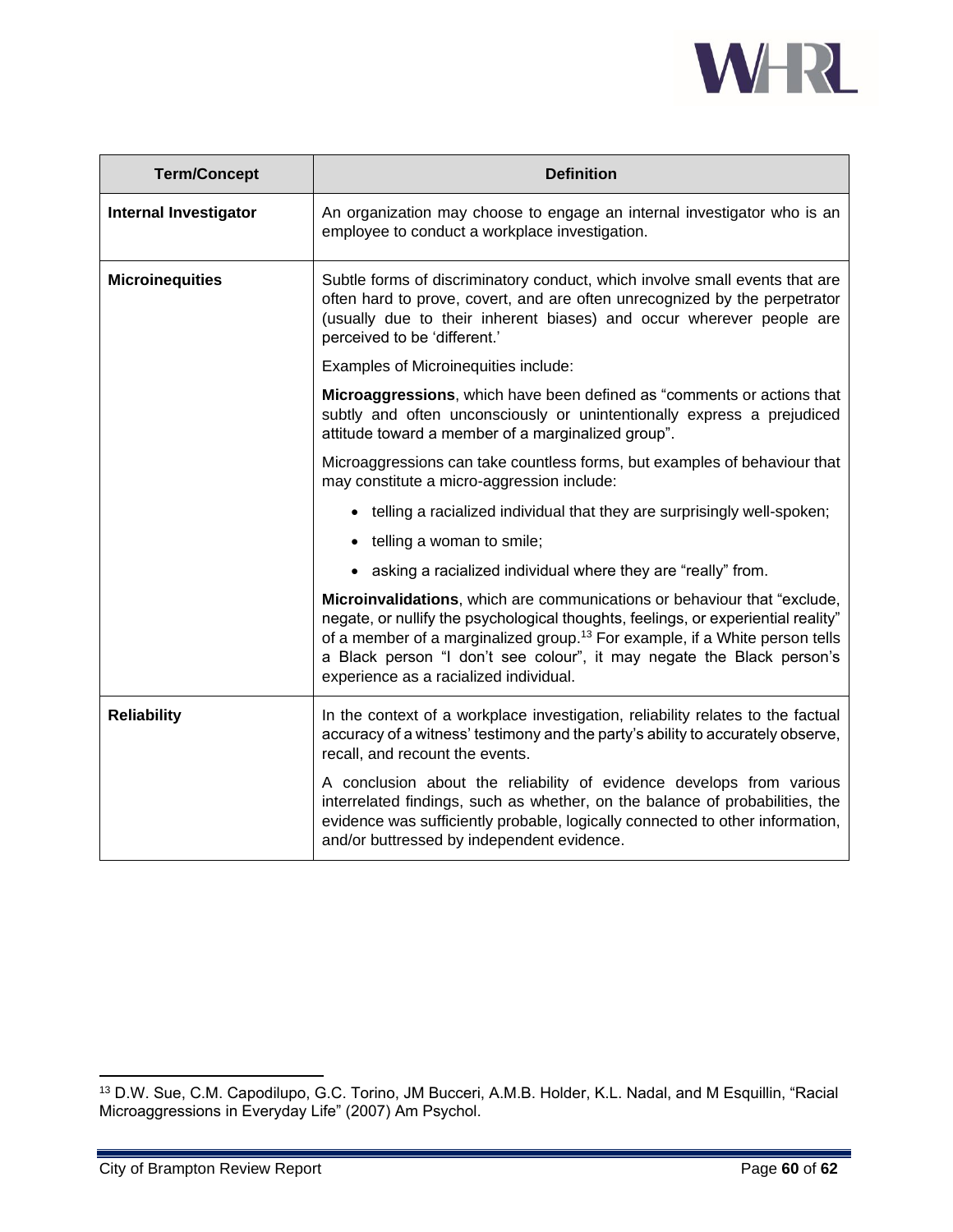

| <b>Term/Concept</b> | <b>Definition</b>                                                                                                                                                                                                                                                                                                                                                                                            |
|---------------------|--------------------------------------------------------------------------------------------------------------------------------------------------------------------------------------------------------------------------------------------------------------------------------------------------------------------------------------------------------------------------------------------------------------|
| Reprisal            | The OHSA incorporates a reprisal protection for workers in s. 50 called "No<br>discipline, dismissal, etc., by employer" as follows:                                                                                                                                                                                                                                                                         |
|                     | No employer or person acting on behalf of an employer shall,                                                                                                                                                                                                                                                                                                                                                 |
|                     | dismiss or threaten a worker;<br>a.                                                                                                                                                                                                                                                                                                                                                                          |
|                     | discipline or suspend or threaten to discipline or suspend a<br>b.<br>worker;                                                                                                                                                                                                                                                                                                                                |
|                     | impose any penalty upon a worker; or<br>c.                                                                                                                                                                                                                                                                                                                                                                   |
|                     | intimidate or coerce a worker,<br>d.                                                                                                                                                                                                                                                                                                                                                                         |
|                     | because the worker has acted in compliance with this Act or the<br>regulations or an order made thereunder, has sought the<br>enforcement of this Act or the regulations or has given evidence in<br>a proceeding in respect of the enforcement of this Act or the<br>regulations                                                                                                                            |
|                     | As such, employees must not be penalized for acting in compliance with the<br>OHSA by making a workplace harassment complaint and attempting to<br>enforce their right to be free from workplace harassment. The same reprisal<br>protections extend to employee participation in discrimination complaints<br>and investigations.                                                                           |
|                     | The reprisal protection does not mean, however, that an employee cannot<br>be the subject of disciplinary action following the conclusion of an<br>investigation in which they were the perpetrator of a substantiated<br>harassment or discrimination complaint, or for other related reasons such as<br>breaching confidentiality or reprising against other employees during an<br>investigation process. |
| <b>Respondent</b>   | A respondent is an individual who is the subject or alleged perpetrator of a<br>complaint or incident involving harassment and/or discrimination.                                                                                                                                                                                                                                                            |